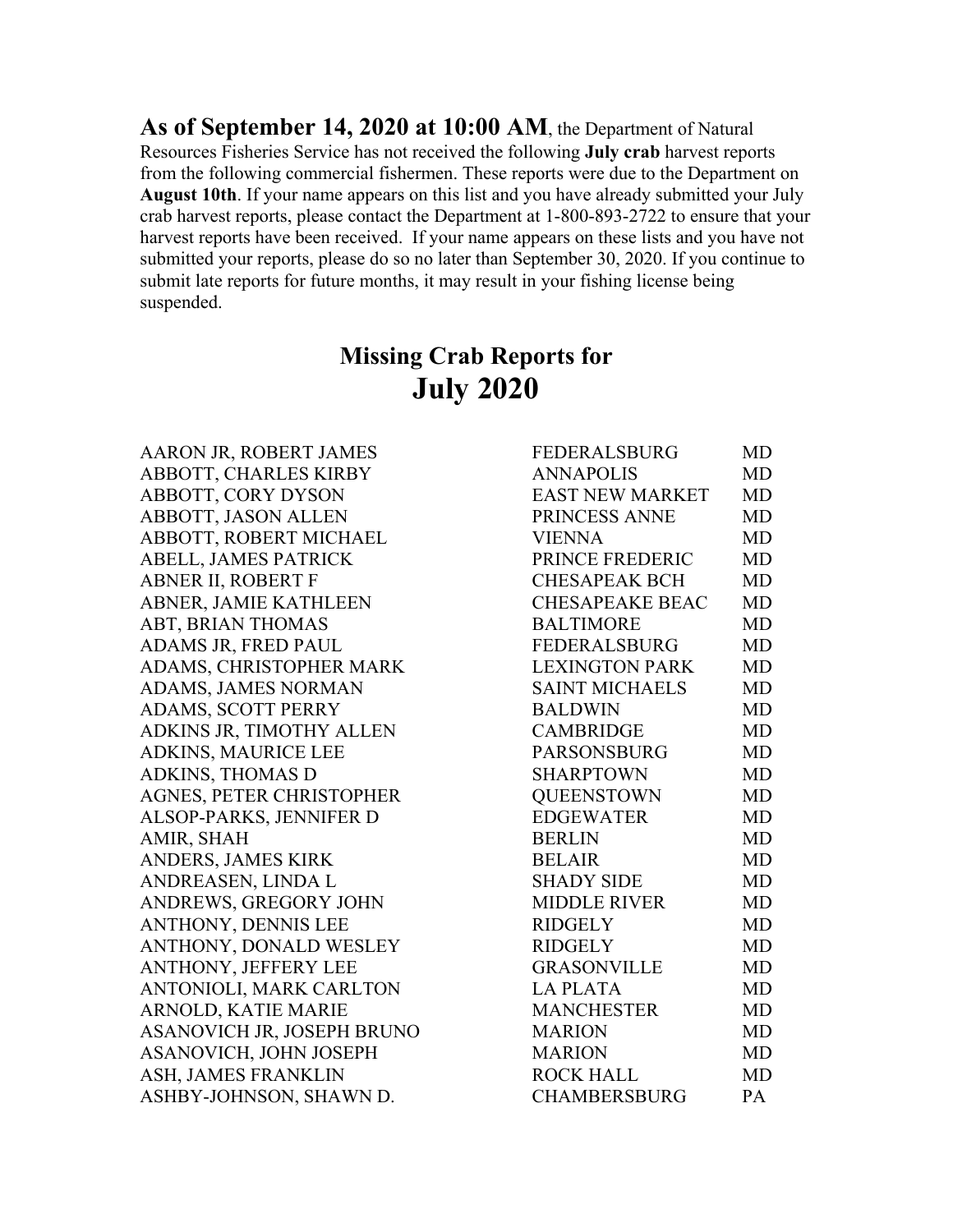ASHTON JR, WAYNE L ASHTON, JOHN L ASHTON, WAYNE L AUS, LINDA CAROL AUSTIN, KEITH GAIL AUSTIN, KEVIN FRANKLIN BADEAUX JR, DAVID JAMES BAILEY JR, WILLIAM ORVILLE BAILEY, BRYAN REYBURN BAKER, CHARLES EDWARD BAKER, CHARLES JASON BAKER, JEFFERY LYNN BAKER, JEFFREY WAYNE BAKER, SHAWN E BALL JR, JOHN SMITH BALL JR, LEWIS ROBERT BALTUS, BLAIR RICHARD BANDY, DANIEL W BARNES JR, FRANKLIN LEE BARNES, HEIDI HADDAWAY BARNES, STEPHEN RAY BARRETT, ROBERT DONALD BARROW, JERRY LOUIS BARROW, KYLE LOGAN BARROW, RODNEY ALAN BARTHOLOMEW, JASON RAY BARTRUM JR, ORA OLIVER BASEL SR, RAYMOND PAUL BASEL, CYNTHIA MARIE BASIL, JOSEPH WILLIAM BASTAIN, DAVID M BATES, LESLIE LYNN BAUERLIEN, DOUGLAS DARREN BAUMANN, CHARLES B BAXTER SR, JAMES F BAXTER, RYAN D BAXTER, WILLIAM DAVID BAYSE, DANIEL RAY BEALL, WILLIAM STEVEN BEAN, ROBERT WAYNE BECK, JOHN DAVID BECK, WILLIAM ALBERT BECKER, GILBERT FRANCIS BELFIELD, DONALD WAYNE BELL SR, DANIEL LEE BELT, BRENDA LATOSHIA

| FISHING CREEK          | MD        |
|------------------------|-----------|
| CHURCH CREEK           | MD        |
| FISHING CREEK          | <b>MD</b> |
| <b>CHESTER</b>         | MD        |
| <b>HANOVER</b>         | MD        |
| <b>STEVENSVILLE</b>    | <b>MD</b> |
| <b>LUSBY</b>           | <b>MD</b> |
| <b>BISHOPVILLE</b>     | <b>MD</b> |
| <b>PERRYVILLE</b>      | <b>MD</b> |
| <b>ROCK HALL</b>       | <b>MD</b> |
| <b>ROCK HALL</b>       | <b>MD</b> |
| KENNEDYVILLE           | <b>MD</b> |
| <b>ROCK HALL</b>       | <b>MD</b> |
| <b>HEBRON</b>          | <b>MD</b> |
| <b>CHURCHVILLE</b>     | <b>MD</b> |
| <b>INDIAN HEAD</b>     | <b>MD</b> |
| <b>BALTIMORE</b>       | <b>MD</b> |
| CHESTERTOWN            | MD        |
| <b>CAMBRIDGE</b>       | <b>MD</b> |
| <b>PRESTON</b>         | <b>MD</b> |
| <b>PRESTON</b>         | <b>MD</b> |
| <b>MCDANIEL</b>        | <b>MD</b> |
| <b>TILGHMAN</b>        | <b>MD</b> |
| <b>TILGHMAN</b>        | <b>MD</b> |
| <b>TILGHMAN</b>        | <b>MD</b> |
| <b>CENTREVILLE</b>     | <b>MD</b> |
| <b>CAMBRIDGE</b>       | <b>MD</b> |
| <b>BOZMAN</b>          | MD        |
| <b>BOZMAN</b>          | MD        |
| <b>TRAPPE</b>          | <b>MD</b> |
| <b>WELCOME</b>         | <b>MD</b> |
| <b>ANNAPOLIS</b>       | <b>MD</b> |
| WESTMINSTER            | MD        |
| <b>ST LEONARD</b>      | MD        |
| <b>STEVENSVILLE</b>    | MD        |
| <b>OUEEN ANNE</b>      | <b>MD</b> |
| <b>QUEEN ANNE</b>      | MD        |
| <b>GLEN BURNIE</b>     | MD        |
| <b>JARRETTSVILLE</b>   | <b>MD</b> |
| <b>MARDELA SPRINGS</b> | <b>MD</b> |
| <b>STEVENSVILLE</b>    | <b>MD</b> |
| <b>ROCK HALL</b>       | <b>MD</b> |
| <b>SPARROWS POINT</b>  | <b>MD</b> |
| <b>LA PLATA</b>        | MD        |
| <b>EAST NEW MARKET</b> | <b>MD</b> |
| <b>GRASONVILLE</b>     | <b>MD</b> |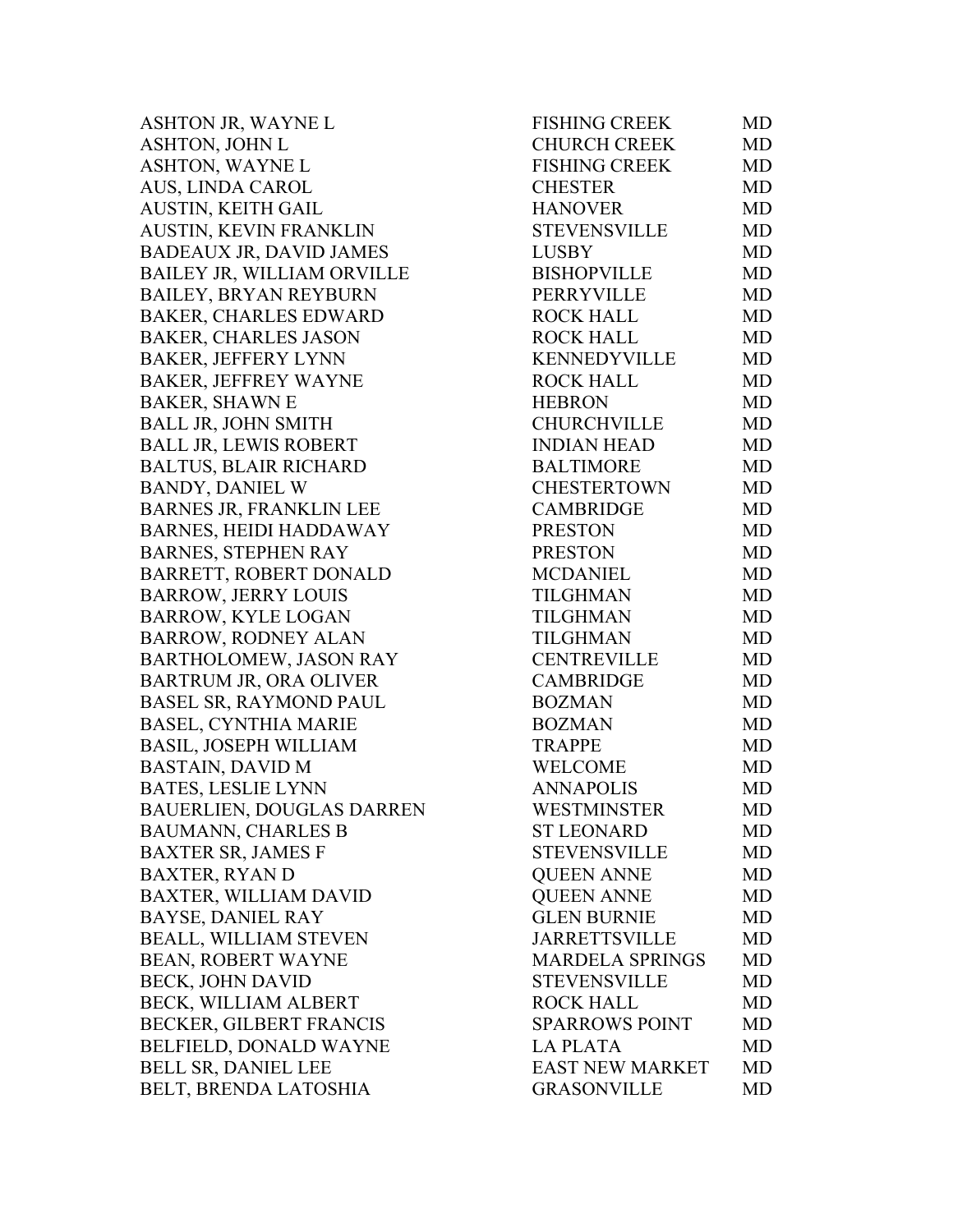| BENNETT II, LAWRENCE E              | <b>CAMBRIDGE</b>      | MD        |
|-------------------------------------|-----------------------|-----------|
| BENNETT, BRODY RYAN                 | <b>HENDERSON</b>      | <b>MD</b> |
| BENNETT, MEREDITH LYNN              | <b>CAMBRIDGE</b>      | <b>MD</b> |
| BENSON, KHRISTIAN EDMOND FRANCIS    | <b>STEVENSVILLE</b>   | MD        |
| BENSON, SEAN ASHLEY                 | POCOMOKE CITY         | MD        |
| BENTON III, WILLIAM EDGAR           | <b>CENTREVILLE</b>    | MD        |
| <b>BENTON, ANDREW A</b>             | <b>WENONA</b>         | MD        |
| <b>BENTON, DANIEL L</b>             | <b>DEAL ISLAND</b>    | MD        |
| BERGEY III, JAMES RYAN              | <b>BERLIN</b>         | MD        |
| BERTHE, JAMES BRIAN                 | PINEY POINT           | MD        |
| BETTS SR, WILLIAM DAVID             | <b>SALISBURY</b>      | MD        |
| BETTS, MARK CHRISTOPHER             | <b>RHODESDALE</b>     | MD        |
| <b>BETZ, BRUCE PAUL</b>             | <b>REISTERSTOWN</b>   | MD        |
| BETZ, RICHARD MICHAEL               | <b>OCEAN CITY</b>     | MD        |
| BEVILLE, BRANDON KEITH              | <b>CRAPO</b>          | MD        |
| BIERMAN, CHRISTY LOUISE             | <b>SALISBURY</b>      | MD        |
| <b>BILZ, SUSAN MARY</b>             | <b>ESSEX</b>          | MD        |
| BIRCH, STEDMAN MILTON               | <b>BERLIN</b>         | <b>MD</b> |
| BIRMINGHAM SR, LARKIN CHARLES       | <b>BALTIMORE</b>      | MD        |
| <b>BISHEL, DAVID</b>                | <b>ELKTON</b>         | MD        |
| BISSELL III, WILLIAM HENRY          | <b>MIDDLE RIVER</b>   | MD        |
| <b>BLACK JR, EDWIN JAMES</b>        | <b>CHESTERTOWN</b>    | MD        |
| <b>BLACK, JAMES AUSTIN</b>          | <b>CHESTERTOWN</b>    | MD        |
| BLACKISTON SR, MARK STEVEN          | <b>CHURCHVILLE</b>    | MD        |
| <b>BLACKWELL JR, DARYL ALLEN</b>    | LEONARDTOWN           | MD        |
| BLACKWELL JR, MARVIN WENDELL        | LUSBY                 | MD        |
| <b>BLACKWELL, GERYL EDWIN</b>       | <b>WALDORF</b>        | MD        |
| <b>BLACKWELL, THOMAS E</b>          | <b>CRISFIELD</b>      | <b>MD</b> |
| <b>BLACKWELL, WANDA LEE</b>         | LEONARDTOWN           | <b>MD</b> |
| <b>BLADES II, CHARLES GILBERT</b>   | <b>VIENNA</b>         | MD        |
| <b>BLADES, BERT PATRICK</b>         | <b>BOZMAN</b>         | MD        |
| <b>BLANCO-PATTERSON, MICHELLE D</b> | <b>UPPER MARLBORO</b> | MD        |
| BLIZZARD II, WILLIAM MARTIN         | <b>CORDOVA</b>        | MD        |
| BLOODSWORTH, HOYT TALMAGE           | <b>ALLEN</b>          | MD.       |
| <b>BLOUGH, ZACHARY CHARLES</b>      | <b>DENTON</b>         | MD        |
| <b>BLOUSE, ROBERT W.</b>            | <b>FINKSBURG</b>      | MD        |
| <b>BOOHER, CRAIG STEPHEN</b>        | <b>ELKTON</b>         | MD        |
| <b>BOOHER, STEPHEN PAUL</b>         | <b>ELKTON</b>         | MD        |
| <b>BOOKS, LARRY</b>                 | <b>CHASE</b>          | <b>MD</b> |
| <b>BOOTHE JR, THOMAS JOSEPH</b>     | <b>VALLEY LEE</b>     | MD        |
| <b>BOOTHE, BRIAN SCOTT</b>          | <b>VALLEY LEE</b>     | MD        |
| BORSELLA, RICHARD ALBERT            | <b>ARBUTUS</b>        | <b>MD</b> |
| <b>BOSLEY, ALLEN D</b>              | <b>BALTIMORE</b>      | <b>MD</b> |
| <b>BOSS, KEVIN MICHAEL</b>          | <b>CHESTER</b>        | MD        |
| <b>BOSWELL JR, JOSEPH J</b>         | <b>INDIAN HEAD</b>    | MD        |
| <b>BOSWELL, RICKY NELSON</b>        | LA PLATA              | MD        |
|                                     |                       |           |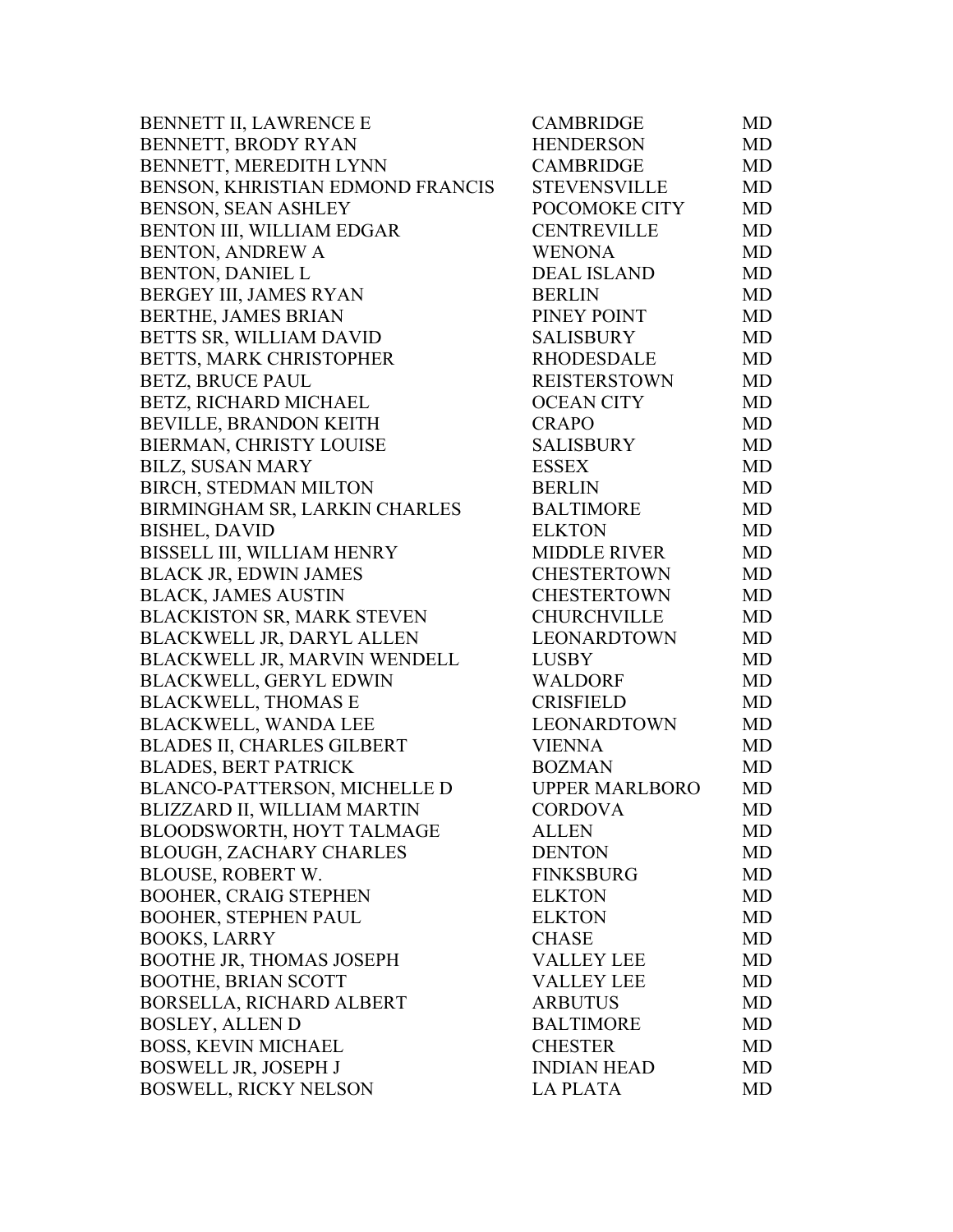BOTTS IV, JOHN ELLSWORTH BOULDEN, JEFFREY DEAN BOWEN II, WILLIAM ROBERT BOWEN, RYAN F BOWERS, HARVEY THOMAS BOWES JR, GEORGE M BOWES SR, GEORGE M BOWLES, GEORGE A BOWLES, HENRY B BOWLES, JAYSON R BOWLES, MICHAEL SCOTT BOWLIN, BRANDON ALEXANDER BOWMAN, MICHAEL DWAYNE BOYCE, HERON GEORGE T BOYD, DUSTIN GLENN BOYD, KEYONIA MARCHELE BOYD, WILLIAM A BOYLE, KEVIN MICHAEL BOZMAN JR, VERNON DENWOOD BOZMAN SR, EVERETT LEE BOZMAN, CHARLENE DORSEY BOZMAN, LAUREN REESE BOZMAN, MICHAEL DOUGLAS BOZMAN, ROBIN LYNNE BRADLEY, BRENT S BRADLEY, BRUCE DOUGLAS BRADLEY, EDWARD SPENCER BRADLEY, JASON LEE BRADLEY, KYLE JAMES BRADSHAW, CHAD ANTHONY BRADSHAW, JAMES HAROLD BRADSHAW, ROY CHAPLIN BRADY, DAVID PATRICK BRAMBLE, JAMES E BREEDEN II, GEORGE BLUNT BRENNAN JR, MELVIN CHARLES BRENNICK, SETH EVAN BREWER, JOHN VICTOR BRIDDELL JR, JAMES ALBERT BRIDGETT, MELVIN S BRIMER III, EDGAR FRANKLIN BRINGMAN, THOMAS LEE BRINK, AARON CODY BRITCHER, JOHN DAVID BRITTINGHAM JR, JOHN MERVIN BRITTINGHAM, ANDREW TYLER

| <b>DUNKIRK</b>         | MD        |
|------------------------|-----------|
| <b>GALENA</b>          | <b>MD</b> |
| <b>MILLINGTON</b>      | <b>MD</b> |
| <b>SAINT LEONARD</b>   | <b>MD</b> |
| <b>CHESTERTOWN</b>     | <b>MD</b> |
| <b>CALLAWAY</b>        | <b>MD</b> |
| PINEY POINT            | <b>MD</b> |
| <b>MECHANICSVILLE</b>  | <b>MD</b> |
| <b>COLTONS POINT</b>   | <b>MD</b> |
| <b>LEONARDTOWN</b>     | <b>MD</b> |
| <b>VALLEY LEE</b>      | <b>MD</b> |
| <b>HAVRE DE GRACE</b>  | <b>MD</b> |
| <b>RISING SUN</b>      | <b>MD</b> |
| <b>DAMES QUARTER</b>   | <b>MD</b> |
| <b>ESSEX</b>           | <b>MD</b> |
| <b>ESSEX</b>           | MD        |
| <b>LUSBY</b>           | <b>MD</b> |
| <b>TALL TIMBERS</b>    | <b>MD</b> |
| <b>WESTOVER</b>        | <b>MD</b> |
| PRINCESS ANNE          | <b>MD</b> |
| <b>WESTOVER</b>        | <b>MD</b> |
| <b>CRISFIELD</b>       | MD        |
| UPPER FAIRMOUNT        | <b>MD</b> |
| <b>SALISBURY</b>       | <b>MD</b> |
| <b>TRAPPE</b>          | <b>MD</b> |
| <b>EASTON</b>          | <b>MD</b> |
| <b>EAST NEW MARKET</b> | <b>MD</b> |
| <b>VIENNA</b>          | <b>MD</b> |
| <b>MARDELA SPRINGS</b> | <b>MD</b> |
| <b>EWELL</b>           | MD        |
| <b>CAMBRIDGE</b>       | MD        |
| <b>CHURCH CREEK</b>    | <b>MD</b> |
| <b>CHESTER</b>         | MD        |
| <b>HURLOCK</b>         | <b>MD</b> |
| <b>ANNAPOLIS</b>       | <b>MD</b> |
| <b>LUSBY</b>           | MD        |
| <b>TRAPPE</b>          | <b>MD</b> |
| <b>PASADENA</b>        | <b>MD</b> |
| PRINCESS ANNE          | <b>MD</b> |
| <b>LAPLATA</b>         | <b>MD</b> |
| <b>WESTOVER</b>        | <b>MD</b> |
| <b>OXFORD</b>          | <b>MD</b> |
| <b>CHESTERTOWN</b>     | <b>MD</b> |
| <b>GRASONVILLE</b>     | <b>MD</b> |
| <b>CRISFIELD</b>       | <b>MD</b> |
| <b>EAST NEW MARKET</b> | MD        |
|                        |           |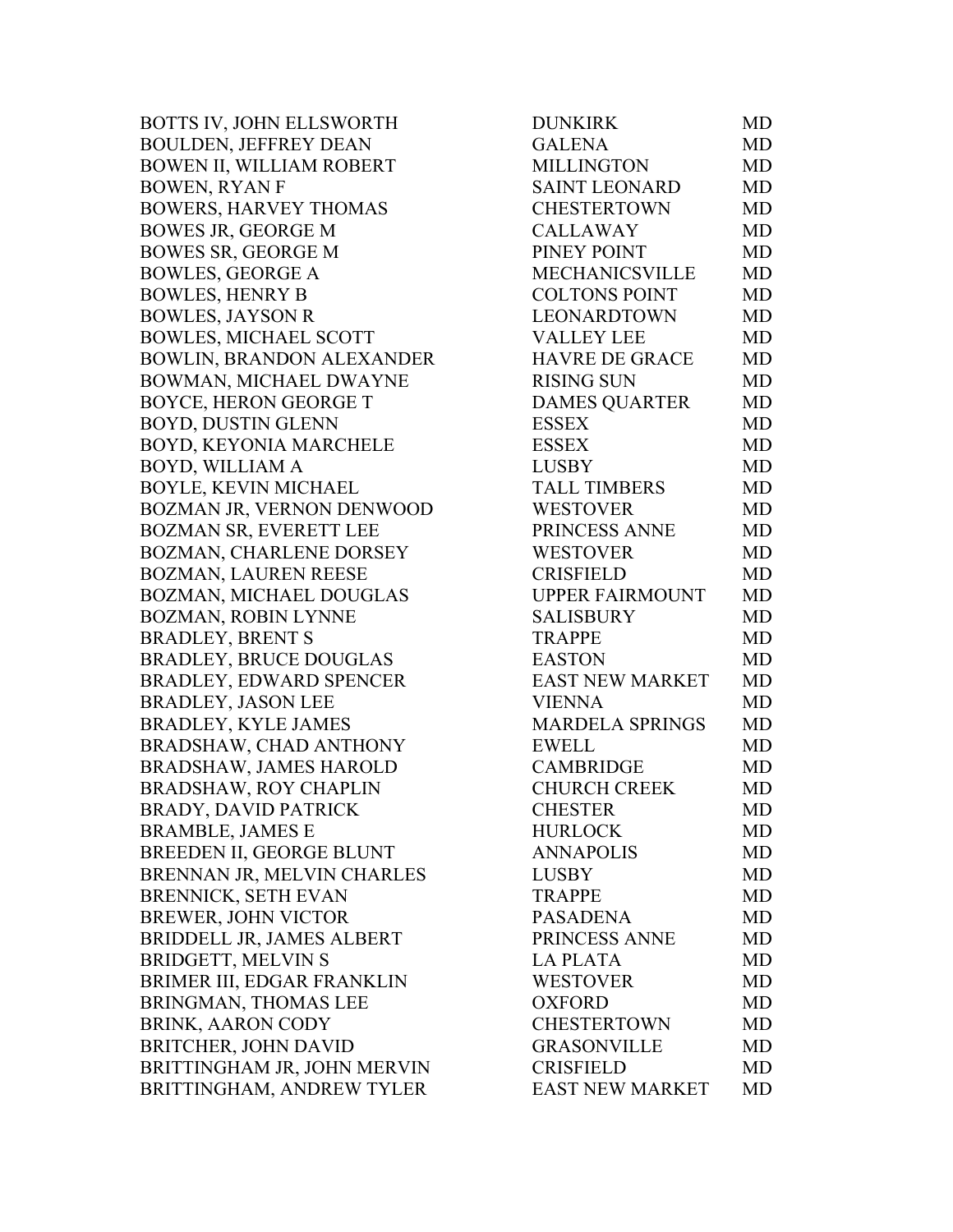BRITTINGHAM, SAMANTHA LYNN BROCKMEYER, DANIEL H BROHAWN JR, DARRELL RAY BROMWELL, ROBERT LOUIS BROOKS, MICAH JOHN BROWER, STEVEN GEORGE BROWN JR, DELMAR ERNEST BROWN JR, ROBERT T BROWN SR, ROBERT T BROWN, CHRISTOPHER ANTHONY BROWN, CLYDE JUNIOR BROWN, DANA MARIE BROWN, JASON G BROWN, JEFFREY WILLIAM BROWN, JOSEPH HAROLD BROWN, TILGHMAN ANTHONY BROWN, VICTORIA MILBURN BRUCE, JOSHUA MICHAEL BRUCE, STEPHEN JOHN BRUNING JR, JOHN MICHAEL BRUNING, DAVID CHRISTOPHER BRYAN III, WILLIAM VALENTINE BRYAN, CHRISTOPHER LEE BRYANT, VERNON ALVAN BRYDEN, JAMES DENNIS BRZUCHALSKI, RAYMOND JOSEPH BUCEVICIUS, CHRISTOPHER ANTHONY BUCK, MATTHEW CHRISTOPHER BUCKEL, PATRICK HENRY BUCKLAND SR, CURTIS LEE BUCKLAND, BOYD LEE BUCKLER, JESSE A BURATTY, MICHAEL JAY BURDETT, LESLIE GEORGE BURES III, ANTHONY JOHN BURGEE III, RHUDEL V BURKHARDT, GREGORY BRIAN BURKHARDT, REBECCA MICHELLE BURRISS, CHARLES LINWOOD BURROUGHS, BRUCE EDWARD BUSICK, KEITH E BUSINSKY, DEBORAH ANN BUSINSKY, ROBERT JOSEPH BUTTION, CHARLES RANDAL CAHLANDER, DAVID SCOT CALLAHAN JR, DANIEL PETER

| <b>BERLIN</b>         | MD        |
|-----------------------|-----------|
| <b>BALTIMORE</b>      | <b>MD</b> |
| <b>CAMBRIDGE</b>      | <b>MD</b> |
| <b>CAMBRIDGE</b>      | MD        |
| <b>WOOLFORD</b>       | <b>MD</b> |
| <b>CHANCE S</b>       | <b>MD</b> |
| <b>GRASONVILLE</b>    | <b>MD</b> |
| <b>CLEMENTS</b>       | <b>MD</b> |
| <b>COLTONS POINT</b>  | <b>MD</b> |
| <b>ELKTON</b>         | <b>MD</b> |
| <b>CHURCHVILLE</b>    | <b>MD</b> |
| <b>SALISBURY</b>      | <b>MD</b> |
| <b>COLTONS POINT</b>  | <b>MD</b> |
| <b>SALISBURY</b>      | <b>MD</b> |
| <b>DUNDALK</b>        | <b>MD</b> |
| <b>CHESTER</b>        | <b>MD</b> |
| <b>COLTONS POINT</b>  | <b>MD</b> |
| <b>LUSBY</b>          | <b>MD</b> |
| <b>HALETHORPE</b>     | <b>MD</b> |
| <b>SNOW HILL</b>      | <b>MD</b> |
| <b>SNOW HILL</b>      | <b>MD</b> |
| <b>QUEENSTOWN</b>     | <b>MD</b> |
| <b>TRAPPE</b>         | MD        |
| <b>PERRYVILLE</b>     | <b>MD</b> |
| <b>ROCK HALL</b>      | <b>MD</b> |
| <b>STEVENSVILLE</b>   | <b>MD</b> |
| <b>STEVENSVILLE</b>   | <b>MD</b> |
| PORT REPUBLIC         | <b>MD</b> |
| <b>STEVENSVILLE</b>   | <b>MD</b> |
| <b>NORTH EAST</b>     | <b>MD</b> |
| CONOWINGO             | MD        |
| <b>ANNAPOLIS</b>      | <b>MD</b> |
| <b>CHARLOTTE HALL</b> | MD        |
| <b>CLAIBORNE</b>      | MD        |
| <b>PRESTON</b>        | <b>MD</b> |
| <b>EDGEWATER</b>      | <b>MD</b> |
| <b>HOLLYWOOD</b>      | <b>MD</b> |
| <b>HOLLYWOOD</b>      | <b>MD</b> |
| <b>ABERDEEN</b>       | <b>MD</b> |
| <b>TALL TIMBERS</b>   | <b>MD</b> |
| <b>BALTIMORE</b>      | MD        |
| <b>STEVENSVILLE</b>   | <b>MD</b> |
| <b>STEVENSVILLE</b>   | <b>MD</b> |
| <b>OCEAN CITY</b>     | <b>MD</b> |
| <b>BALTIMORE</b>      | <b>MD</b> |
| PERRYVILLE            | <b>MD</b> |
|                       |           |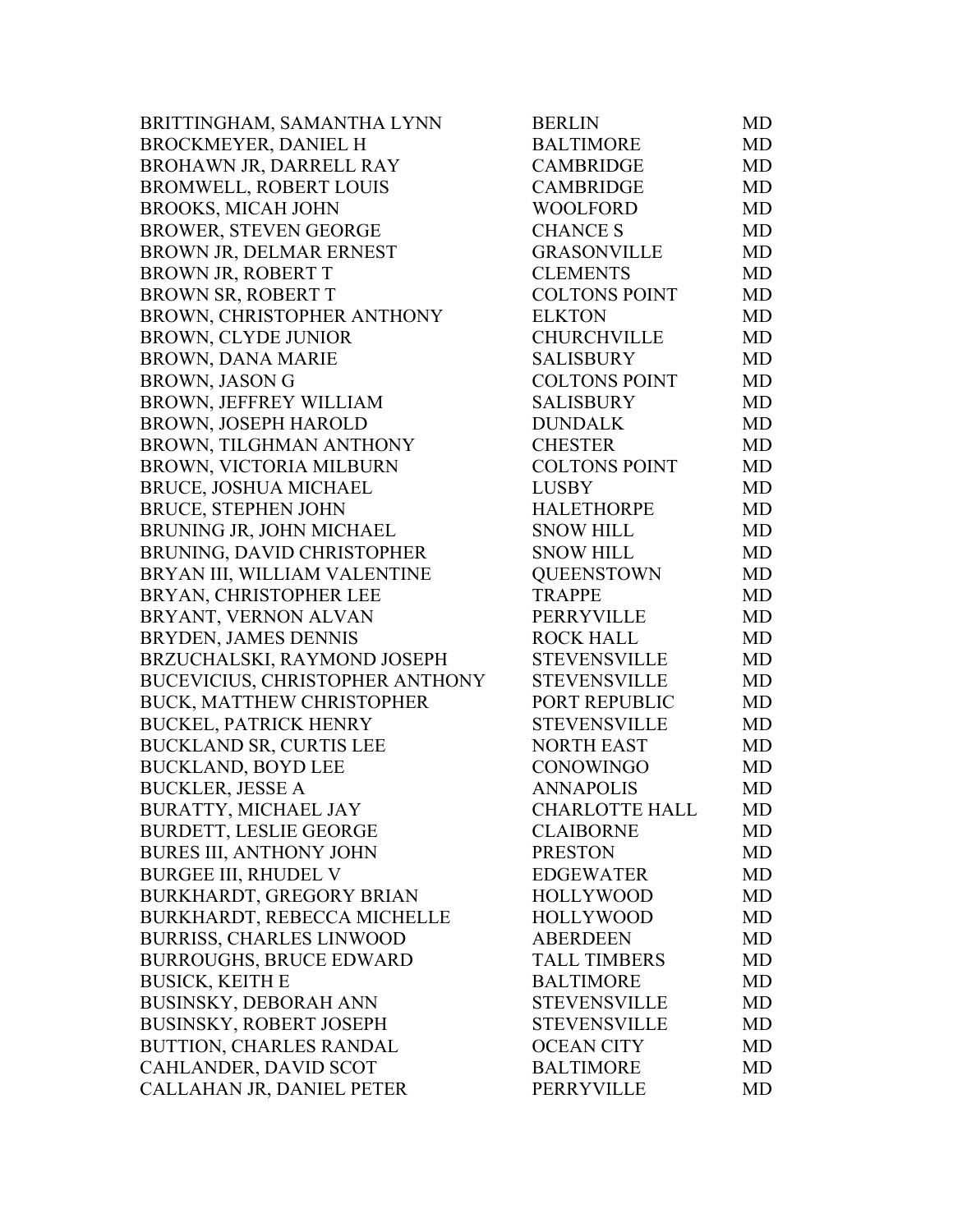CAMERON JR, JOHN R CAMERON SR, JOHN R CAMFIELD, JANE ELLEN CAMPBELL, HOWARD K CANNAN, TRAVIS LEE CANNON III, GEORGE COOKMAN CANNULI JR, ANGELO VINCENT CANTLER SR, ERIC STANLEY CANTLER, COLLEEN MARIE CANTLER, WILLIAM R CAPEL, WILLARD THOMAS CARDEN, JEFFREY SCOTT CAREY, BRADLEY JAMES CAREY, STACY DEAN CARMAN, JAMES M CARMAN, LANCE WAYNE CARMICHAEL, CYNTHIA GAY CARPENTER, BIFF B CARSON III, LEE ROY CARSON, CHUCK LEE CARSON, SUSAN L CARTER, HARVEY DANIEL CASEY, THOMAS HARRY CASHO JR, ROBERT JOHNSON CASHO, ROBERT JOHNSON CASKEY, JOHN MICHAEL CASTELLI, MARC ALAN CASTIGLIA, RICHARD LEE CATLIN SR, WILLIAM CLOYDE CAVALIER, CODY EUGENE CHAIT, STEVEN DANIEL CHALK, ALBERT VERNON CHANCE JR, FLOYD WALLACE CHANNELL, RUSSELL ALVIN CHAPMAN, BRYAN THEODORE CHARNICK, WILLIAM A CHASE, RYKER ARTHUR CHESELDINE JR, JOHN W CHESTNUT, ROBERT DAVID CHEW SR, BARRY CLARK CHRISTENSEN, ERIN KATHLEEN CHURCH, HARRY LEE CHURCH, JAMES KEVIN CIOFFIONI, PHILIP MARK CLAFFY III, DAVID T CLARK JR, BOBBY O

| LEONARDTOWN            | MD        |
|------------------------|-----------|
| PINEY POINT            | <b>MD</b> |
| <b>OAKLAND</b>         | <b>MD</b> |
| SAINT LEONARD          | <b>MD</b> |
| <b>ROCK HALL</b>       | <b>MD</b> |
| <b>CRISFIELD</b>       | <b>MD</b> |
| <b>BERLIN</b>          | <b>MD</b> |
| <b>ANNAPOLIS</b>       | <b>MD</b> |
| <b>ANNAPOLIS</b>       | MD        |
| <b>ANNAPOLIS</b>       | <b>MD</b> |
| <b>QUEENSTOWN</b>      | <b>MD</b> |
| <b>SPARROWS POINT</b>  | <b>MD</b> |
| <b>CALIFORNIA</b>      | MD        |
| <b>BERLIN</b>          | <b>MD</b> |
| <b>CRISFIELD</b>       | <b>MD</b> |
| <b>CRISFIELD</b>       | <b>MD</b> |
| WHALEYVILLE            | <b>MD</b> |
| <b>PRESTON</b>         | <b>MD</b> |
| <b>CRISFIELD</b>       | <b>MD</b> |
| <b>CRISFIELD</b>       | <b>MD</b> |
| <b>CRISFIELD</b>       | <b>MD</b> |
| <b>SAINT INIGOES</b>   | <b>MD</b> |
| <b>STEVENSVILLE</b>    | <b>MD</b> |
| <b>OXFORD</b>          | <b>MD</b> |
| CHESAPEAKE CITY        | <b>MD</b> |
| <b>HAVRE DE GRACE</b>  | MD        |
| <b>CHESTERTOWN</b>     | <b>MD</b> |
| WEST FRIENDSHIP        | <b>MD</b> |
| <b>UPPER FAIRMOUNT</b> | <b>MD</b> |
| <b>EASTON</b>          | <b>MD</b> |
| <b>MAYO</b>            | MD        |
| <b>TAYLORS ISLAND</b>  | <b>MD</b> |
| <b>BOZMAN</b>          | MD        |
| <b>HUNTINGTOWN</b>     | MD        |
| <b>WALDORF</b>         | MD        |
| <b>CRISFIELD</b>       | <b>MD</b> |
| <b>CHESTER</b>         | <b>MD</b> |
| <b>CLEMENTS</b>        | <b>MD</b> |
| <b>RIVA</b>            | <b>MD</b> |
| <b>CRISFIELD</b>       | <b>MD</b> |
| <b>CATONSVILLE</b>     | <b>MD</b> |
| <b>DELMAR</b>          | <b>MD</b> |
| <b>OCEAN CITY</b>      | <b>MD</b> |
| <b>TOWSON</b>          | <b>MD</b> |
| <b>DEALE</b>           | <b>MD</b> |
| <b>ROCK HALL</b>       | <b>MD</b> |
|                        |           |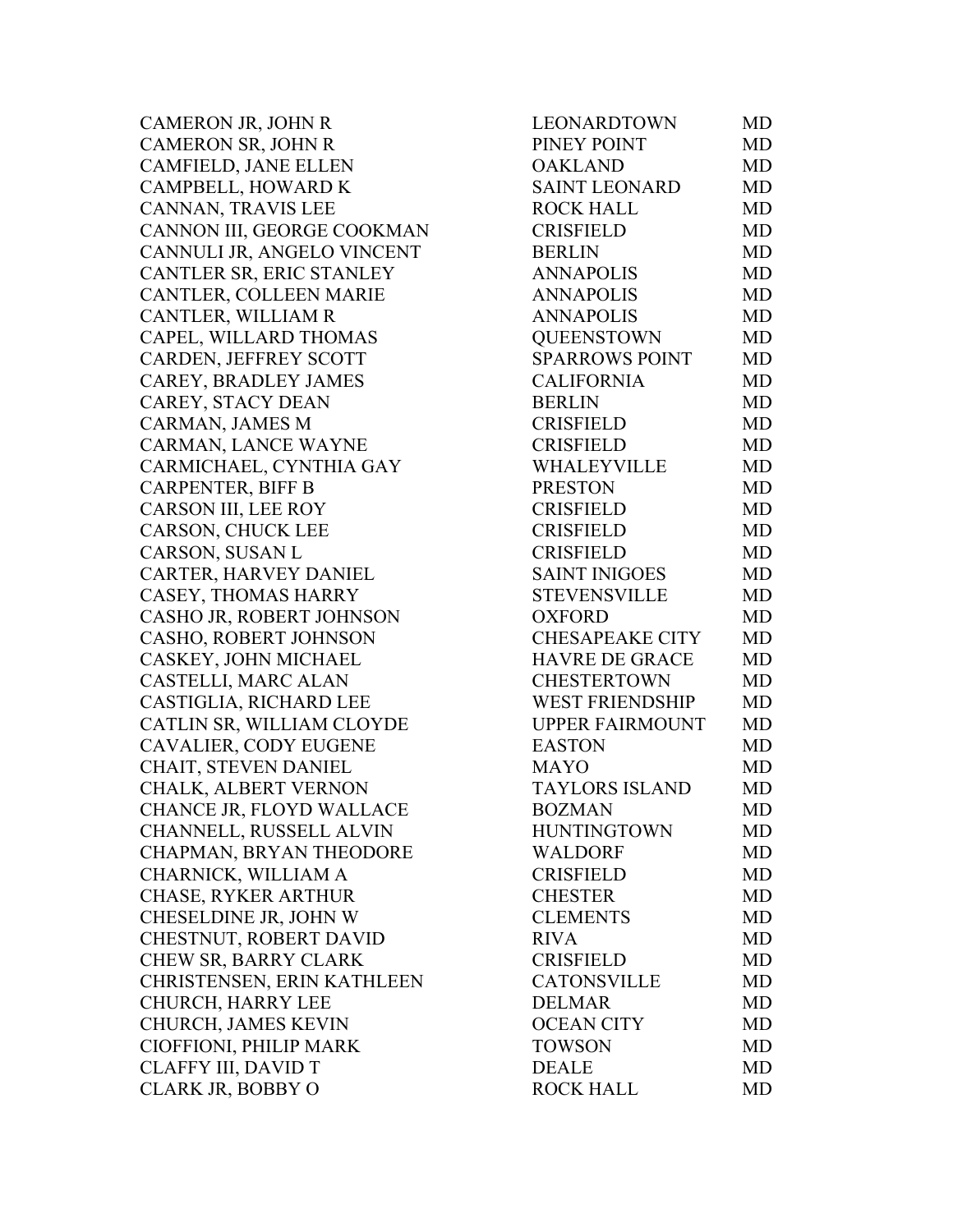CLARK JR, ROBERT ALLEN CLARK JR, THOMAS N CLARK, DANIEL NEIL CLARK, FRANKLIN H CLAYTON JR, JOHN MARTIN CLAYTON JR, WILLIAM WELLS CLAYTON, MATTHEW BENJAMIN CLEMENTE, NICHOLAS JAMES CLIFT, WILLIAM CLAY CLOUGH, ARTHUR SCOTT COHEE, KRIS MARK COIRO, CHARLES JOSEPH COLEMAN, JAMES ROBERT COLEMAN, SANDRA MAY COLLIER, CHARLES COLLIER, CHARLES L COLLIFLOWER, JOSHUA B COLLINS II, ROBERT E COLLINS JR, VAUGHN EDWARD COLLINS, ALLAN B COLLINS, EDWARD SHERMAN COLLINS, KATHERINE VIRGINIA COLLURAFICI JR, VINCENT FRANK COLLURAFICI, VINCENT FRANK COLLYER, DONALD BARTUS COLLYER, JEFFREY SCOTT COLLYER, WILLIAM BARTUS CONNELLY, GEORGE MARTIN CONNER, MICHAEL JOSEPH CONNOLLY, CURT HOBERT CONNOLLY, MARK ANTHONY COOK, TIMOTHY JOHN COOK, WINFORD EUGENE COOPER, BRIAN S COOPER, JOSEPH RONALD COOPER, ROBERT C COPSEY, MILTON F COPSEY, ROGER W CORBIN, DAVID BRYAN CORBIN, HARVEY BRUCE CORBIN, RONALD ALAN CORBMAN, ROGER ARTHUR CORDER, JOHN HARRY CORKELL, MICHAEL LEE CORNELIUS JR, ROBERT A CORNELIUS, DOUGLAS H

| OWINGS                 | MD        |
|------------------------|-----------|
| <b>DUNKIRK</b>         | <b>MD</b> |
| <b>BEL AIR</b>         | MD        |
| <b>HENDERSON</b>       | <b>MD</b> |
| <b>WORTON</b>          | <b>MD</b> |
| <b>TYLERTON</b>        | <b>MD</b> |
| <b>CRISFIELD</b>       | <b>MD</b> |
| <b>OCEAN CITY</b>      | MD        |
| <b>WESTMINSTER</b>     | <b>MD</b> |
| <b>EAST NEW MARKET</b> | <b>MD</b> |
| <b>DENTON</b>          | <b>MD</b> |
| <b>MARION</b>          | <b>MD</b> |
| <b>ROCK HALL</b>       | <b>MD</b> |
| <b>ROCK HALL</b>       | <b>MD</b> |
| STEVENSVILLE           | <b>MD</b> |
| <b>CENTREVILLE</b>     | <b>MD</b> |
| <b>BUSHWOOD</b>        | <b>MD</b> |
| <b>INDIAN HEAD</b>     | <b>MD</b> |
| <b>TYASKIN</b>         | <b>MD</b> |
| <b>HURLOCK</b>         | <b>MD</b> |
| <b>PRESTON</b>         | <b>MD</b> |
| <b>SHADY SIDE</b>      | MD        |
| <b>MIDDLE RIVER</b>    | <b>MD</b> |
| <b>SPARROWS POINT</b>  | <b>MD</b> |
| <b>ROCK HALL</b>       | <b>MD</b> |
| <b>ROCK HALL</b>       | <b>MD</b> |
| <b>ROCK HALL</b>       | <b>MD</b> |
| LEONARDTOWN            | <b>MD</b> |
| <b>GLEN BURNIE</b>     | <b>MD</b> |
| <b>SHERWOOD</b>        | <b>MD</b> |
| <b>WITTMAN</b>         | MD        |
| <b>EASTON</b>          | MD        |
| <b>WALDORF</b>         | MD        |
| <b>ST INIGOES</b>      | MD        |
| <b>CLEMENTS</b>        | <b>MD</b> |
| <b>SAINT INIGOES</b>   | <b>MD</b> |
| <b>ABELL</b>           | <b>MD</b> |
| <b>MECHANICSVILLE</b>  | <b>MD</b> |
| <b>DEAL ISLAND</b>     | <b>MD</b> |
| <b>TYLERTON</b>        | <b>MD</b> |
| <b>TYLERTON</b>        | MD        |
| <b>GRASONVILLE</b>     | <b>MD</b> |
| <b>WYE MILLS</b>       | <b>MD</b> |
| <b>DENTON</b>          | MD        |
| <b>TALL TIMBERS</b>    | <b>MD</b> |
| PINEY POINT            | MD        |
|                        |           |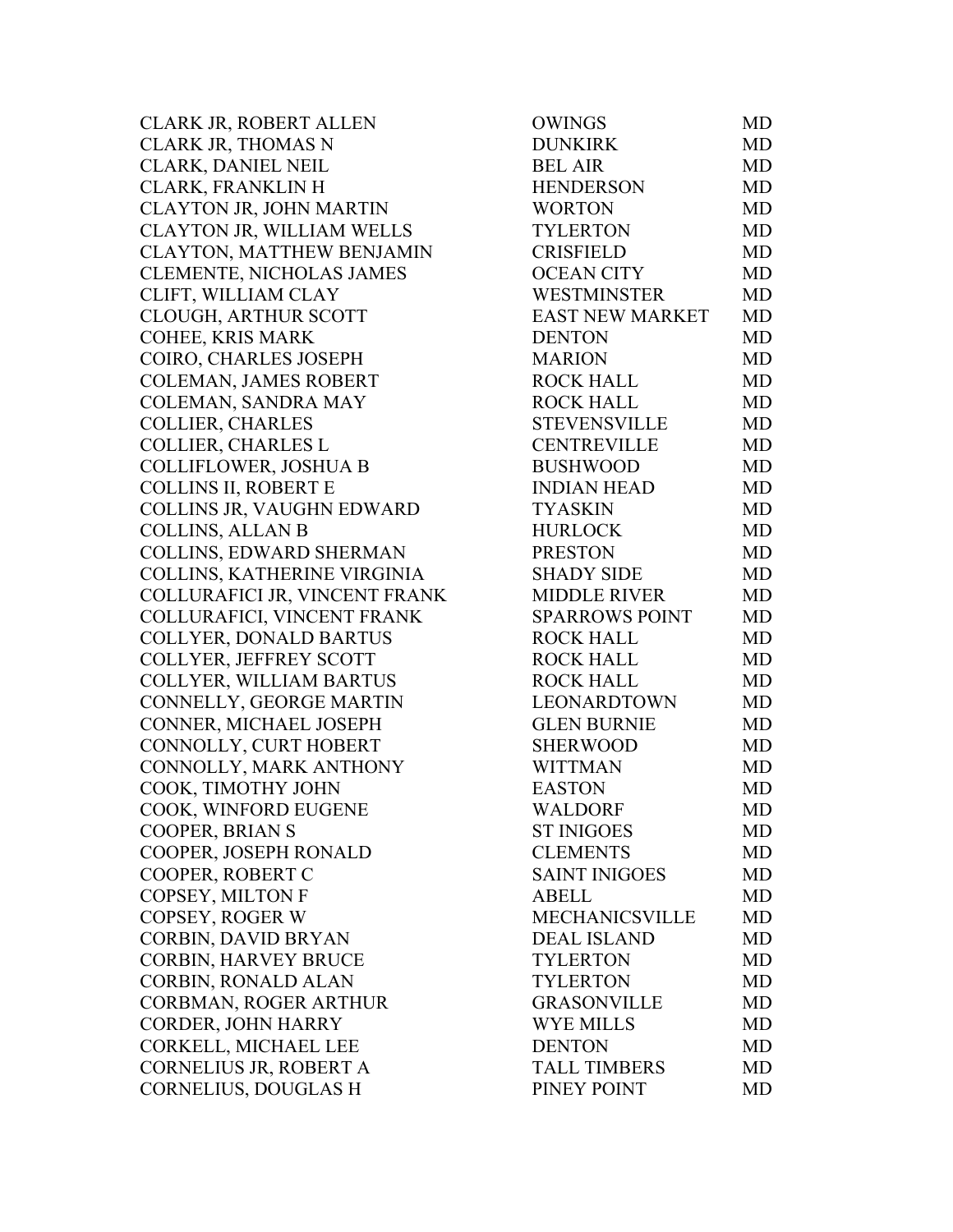CORREA, JAMES AARON COSDEN JR, BENJAMIN HAROLD COURSEY JR, JAMES STEWART COURSEY, CLIFTON RICHARD COURSEY, DENY RICHARD COX JR, MARK CHRISTIAN COX, MARK CHRISTIAN COYNE, WILLIAM JOSEPH CRAIG, RICHARD ALLAN CRAVEN, JOSEPH JAMES CRAVER JR, EDWARD WILLIAM CRAWFORD, GRAHAM THOMAS CRAY, FRANCIS E CREAMER, ROBERT J CROGHAN, KENNETH R CROOK, GINA MARIE CROOK, WILLIAM ROBERT CROPPER IV, HUGH CROPPER, STEPHEN JUSTIN CROSS, BRUCE DOUGLAS CROUCH, ROBERT THOMAS CROUCH, RYAN OLIVER CRUSE, JASON LEE CRUTCHFIELD, JOHN LUKE CRUZ, JEWEL CHARLENE CUFF JR, JEFFREY ALAN CUFF, ERIN MARSHALL CULLISON, THOMAS L CUMBERLAND III, IRVING LEE CUMMINGS, JEFFREY SCOTT CUMMINGS, JEREMY MARK CUMMINGS, MARK ANTHONY CURRY SR, JOHN EDWARD CURRY, JASON ANTHONY **CUSTER, NICHOLAS REED** CUTLIP JR, RICHARD CLINTON CUTTER, JOHN JOSEPH DADDS, CHRIS ANDREW DAEHNKE, CHARLES MICHAEL DAFFIN, DANIEL CLAYTON DAIL, LARRY EDWARD DAISEY, TERRY KENNETH DALY, MATTHEW CHARLES DALY, PATRICK HARVEY D'ANGELO III, JOHN P DANIELS III, TERRY WAYNE

| TILGHMAN              | <b>MD</b> |
|-----------------------|-----------|
| <b>CORDOVA</b>        | MD        |
| <b>WYE MILLS</b>      | <b>MD</b> |
| <b>CENTREVILLE</b>    | <b>MD</b> |
| <b>CENTREVILLE</b>    | <b>MD</b> |
| HUNTINGTOWN           | <b>MD</b> |
| <b>HUNTINGTOWN</b>    | <b>MD</b> |
| <b>LEXINGTON PARK</b> | MD        |
| <b>EARLEVILLE</b>     | <b>MD</b> |
| <b>MARBURY</b>        | <b>MD</b> |
| <b>GLEN BURNIE</b>    | <b>MD</b> |
| <b>MONKTON</b>        | <b>MD</b> |
| <b>HUNTINGTOWN</b>    | <b>MD</b> |
| <b>FOREST HILL</b>    | <b>MD</b> |
| <b>PASADENA</b>       | <b>MD</b> |
| STEVENSVILLE          | MD        |
| STEVENSVILLE          | <b>MD</b> |
| <b>OCEAN CITY</b>     | MD        |
| <b>GALENA</b>         | <b>MD</b> |
| <b>GLEN BURNIE</b>    | <b>MD</b> |
| <b>ROYAL OAK</b>      | <b>MD</b> |
| <b>MCDANIEL</b>       | <b>MD</b> |
| <b>GRASONVILLE</b>    | <b>MD</b> |
| <b>ELKTON</b>         | <b>MD</b> |
| <b>CRISFIELD</b>      | <b>MD</b> |
| <b>CRISFIELD</b>      | <b>MD</b> |
| <b>CRISFIELD</b>      | <b>MD</b> |
| <b>RIDGE</b>          | <b>MD</b> |
| <b>WINGATE</b>        | <b>MD</b> |
| <b>ST MICHAELS</b>    | <b>MD</b> |
| <b>TILGHMAN</b>       | MD        |
| <b>TILGHMAN</b>       | <b>MD</b> |
| <b>LEONARDTOWN</b>    | MD        |
| PORT DEPOSIT          | <b>MD</b> |
| PRINCESS ANNE         | MD        |
| <b>MARBURY</b>        | <b>MD</b> |
| <b>TAYLORS ISLAND</b> | <b>MD</b> |
| <b>CENTREVILLE</b>    | <b>MD</b> |
| <b>SALISBURY</b>      | <b>MD</b> |
| <b>SAINT MICHAELS</b> | <b>MD</b> |
| <b>CAMBRIDGE</b>      | <b>MD</b> |
| <b>SHERWOOD</b>       | <b>MD</b> |
| <b>MECHANICSVILLE</b> | <b>MD</b> |
| <b>MECHANICSVILLE</b> | <b>MD</b> |
| <b>MECHANICSVILLE</b> | <b>MD</b> |
| <b>DEAL ISLAND</b>    | <b>MD</b> |
|                       |           |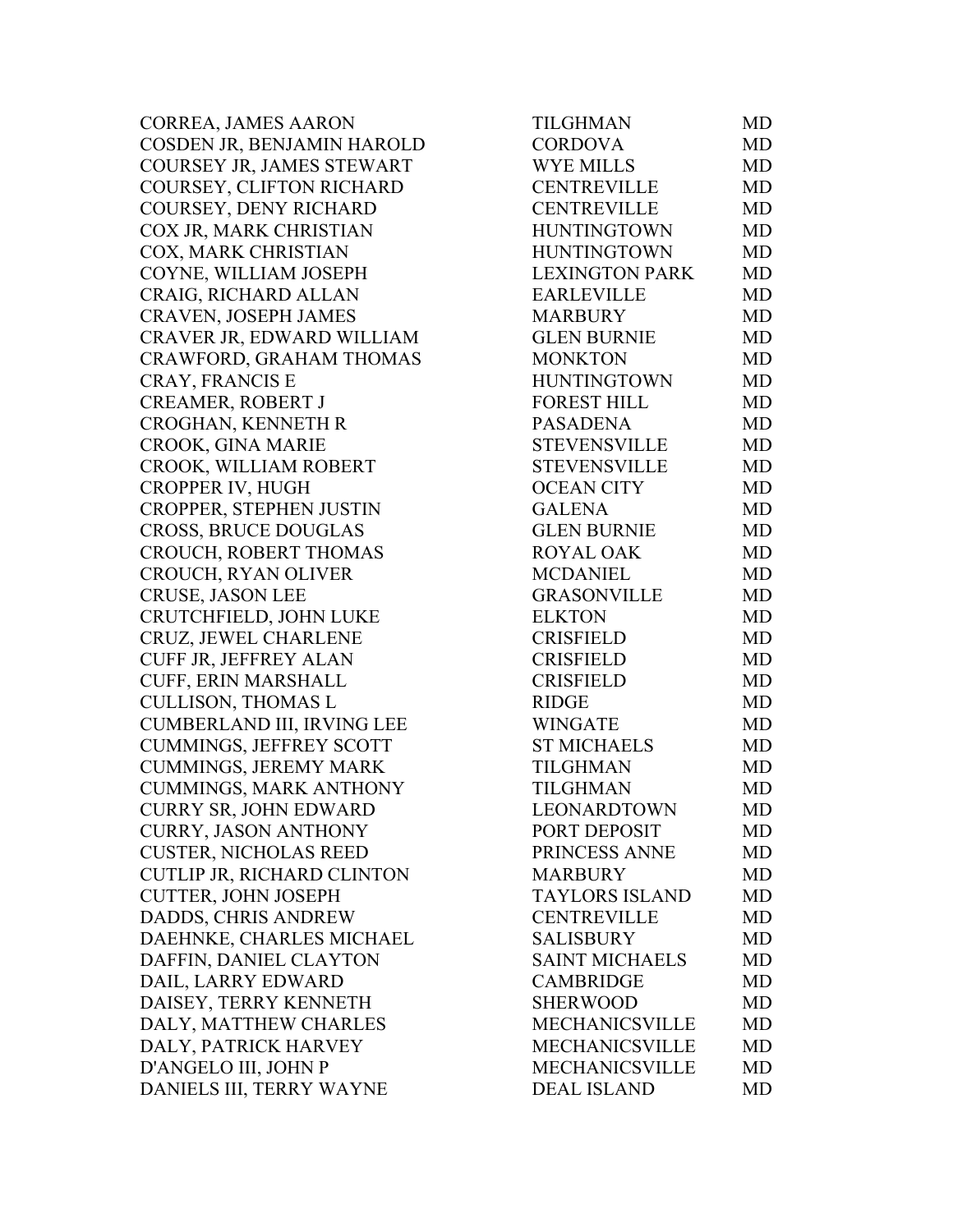DANIELS JR, STANLEY ARTHUR DANIELS JR, TERRY WAYNE DANIELS, DOC PAUL DANIELS, LISA ANN DANIELS, STEPHEN GLEN DANNENFELSER, ADAM CARL DARBY III, SAMUEL EDWARD DARBY JR, SAMUEL EDWARD DAUGHERTY, CHRISTOPHER W DAVIS JR, CHARLES E DAVIS JR, ROBERT LEE DAVIS, CHARLES ROBERT DAVIS, JOHN EVERETT DAVIS, WILLIAM EDWARD DAWSON, DALE ALAN DAYE, TAMMY L DAYTON III, EDWIN LEE DEAN JR, EARL P DEAN, DONALD R DEAN, JOHN E DEAN, TIMOTHY I DEFFINBAUGH, LISA MICHELLE DEFORD III, WILLIAM EDWARD DEIGERT II, LEROY FRANK DELAHAY JR, RONALD C DENNY, RICHARD CHANCE DESOUSA, MARCUS GOMES DIEFENDERFER JR, ROBERT GRIFFIN DIERKER, DANIEL LEROY DIERKER, RONALD LEROY DIETZ, MICHAEL WAYNE DILLY, TAMARA L DIXON, CHARLES EDWIN DIXON, MARK ALAN DIZE, DAVID E DIZE, NATHAN HOBSON DIZE, ROGER LEE DIZE, STEVEN DARRELL DLUGOBORSKI, CODY ANDREW DOBSON, TIMOTHY R DOMBROSKI, CHRISTOPHER PHILLIP DONAWAY, PERRY AUSTIN DONIECKI, EDWARD JAMES DOROUGH JR, SAMMIE D DORR, RYAN WESLEY DORRELL, NORMAN E

| POCOMOKE CITY          | MD        |
|------------------------|-----------|
| <b>WENONA</b>          | <b>MD</b> |
| <b>DEAL ISLAND</b>     | MD        |
| <b>WENONA</b>          | <b>MD</b> |
| <b>DEAL ISLAND</b>     | <b>MD</b> |
| <b>WESTOVER</b>        | <b>MD</b> |
| <b>QUEEN ANNE</b>      | <b>MD</b> |
| <b>WITTMAN</b>         | <b>MD</b> |
| <b>GLEN BURNIE</b>     | <b>MD</b> |
| <b>RIDGE</b>           | MD        |
| <b>CHESTERTOWN</b>     | <b>MD</b> |
| <b>RIDGE</b>           | <b>MD</b> |
| <b>UNION BRIDGE</b>    | MD        |
| <b>WALDORF</b>         | <b>MD</b> |
| <b>CORDOVA</b>         | <b>MD</b> |
| <b>HOLLYWOOD</b>       | <b>MD</b> |
| <b>CAMBRIDGE</b>       | <b>MD</b> |
| <b>LEXINGTON PARK</b>  | <b>MD</b> |
| <b>MECHANICSVILLE</b>  | <b>MD</b> |
| <b>SCOTLAND</b>        | <b>MD</b> |
| <b>RIDGE</b>           | <b>MD</b> |
| <b>LUSBY</b>           | <b>MD</b> |
| <b>ROCK HALL</b>       | MD        |
| <b>CENTREVILLE</b>     | <b>MD</b> |
| <b>LEONARDTOWN</b>     | <b>MD</b> |
| <b>CHESTER</b>         | MD        |
| <b>EASTON</b>          | <b>MD</b> |
| <b>TRAPPE</b>          | MD        |
| <b>ROCK HALL</b>       | <b>MD</b> |
| <b>ROCK HALL</b>       | MD        |
| <b>FALLSTON</b>        | <b>MD</b> |
| <b>CHESAPEAKE BEAC</b> | <b>MD</b> |
| <b>CRAPO</b>           | MD        |
| <b>NORTH EAST</b>      | <b>MD</b> |
| <b>CRISFIELD</b>       | <b>MD</b> |
| <b>BALTIMORE</b>       | <b>MD</b> |
| <b>WESTOVER</b>        | <b>MD</b> |
| PRINCESS ANNE          | <b>MD</b> |
| <b>ROCK HALL</b>       | <b>MD</b> |
| <b>EASTON</b>          | <b>MD</b> |
| <b>PASADENA</b>        | <b>MD</b> |
| <b>EASTON</b>          | <b>MD</b> |
| WESTMINSTER            | <b>MD</b> |
| <b>NEWBURG</b>         | <b>MD</b> |
| <b>BIVALVE</b>         | <b>MD</b> |
| <b>TALL TIMBERS</b>    | <b>MD</b> |
|                        |           |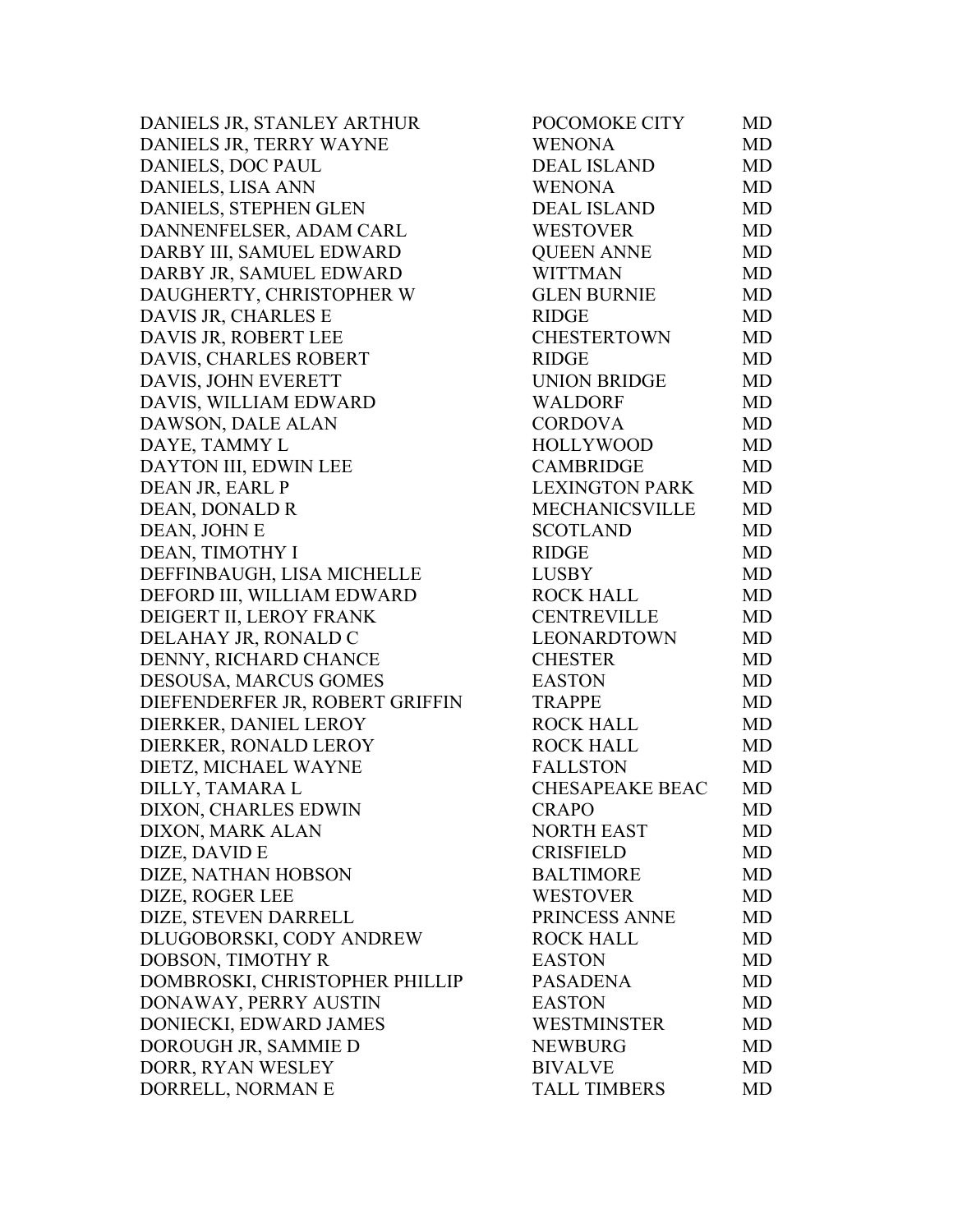DORRELL, SHIRLEY WINIFRED DOUGHERTY, WILLIAM VANCE DOUGLAS, ROBERT CHRISTIAN DOWNS JR, WILLIAM FREDERICK DRAKE, JAMES A DRUMMER, JASON MORGAN DRURY, SPENCER STEPHEN DRURY, TIFFANY ANN DRYDEN, BRADLEY WAYNE DUBBS, BRYON CHARLES DULIN JR, ROBERT FRANKLIN DUNN, HAILEY LEE DUNNOCK III, CARL EMMETT DVORAK, CHARLES DAVID EARHART JR, JOHN ALAN EATON III, ARTHUR PAUL EATON, ANDREW R EBER, MICHAEL JAMES ECCLESTON III, JOSEPH OSBORNE ECCLESTON, HAROLD STEPHEN ECHARD, BRADLEY S ECK JR, ROBERT LOUIS EDWARDS, CHARLES ALVIN EDWARDS, DONNA HUBBARD EDWARDS, JOHN MATTHEW EIKER SR, KENNETH E EISEMANN, JUSTIN ROSS ELBOURN, JOSHUA BURTON ELBURN, MARK SHANE ELDER, MATTHEW B ELGIN III, JAMES EDWARD ELLIOTT, BRADLEY D ELLIOTT, DUANE L ELLIOTT, MATTHEW ALLEN ELLIOTT, PAMELA ANN ELLIOTT, PHILLIP KEITH ELZEY JR, WILLIAM OLIN ELZEY, WILLIAM OLIN EMMERT, JAMES D EMMERT, LORI PAIGE ENGLISH, PHILLIP JOSHUA ENTWISTLE JR, JAMES ALFRED ERNST JR, JOHN BAPTIST ERVIN, PAUL NORMAN ERWIN, JUSTIN C ESTEVEZ JR, JAMES W

| <b>TALL TIMBERS</b>    | MD        |
|------------------------|-----------|
| <b>NORTH EAST</b>      | MD        |
| <b>CHESTERTOWN</b>     | MD        |
| <b>CLEMENTS</b>        | <b>MD</b> |
| <b>WEST RIVER</b>      | <b>MD</b> |
| <b>CENTREVILLE</b>     | <b>MD</b> |
| <b>DUNDALK</b>         | <b>MD</b> |
| <b>DUNDALK</b>         | <b>MD</b> |
| CHANCE                 | <b>MD</b> |
| <b>EARLEVILLE</b>      | <b>MD</b> |
| <b>CORDOVA</b>         | <b>MD</b> |
| <b>TYASKIN</b>         | MD        |
| <b>CAMBRIDGE</b>       | MD        |
| <b>CHANCE</b>          | <b>MD</b> |
| <b>WESTOVER</b>        | MD        |
| <b>RIDGELY</b>         | <b>MD</b> |
| PORT TOBACCO           | MD        |
| <b>QUEEN ANNE</b>      | MD        |
| <b>REISTERSTOWN</b>    | <b>MD</b> |
| <b>DAMES QUARTER</b>   | <b>MD</b> |
| <b>DUNKIRK</b>         | <b>MD</b> |
| ESSEX                  | MD        |
| <b>ROCK HALL</b>       | MD        |
| <b>ROCK HALL</b>       | MD        |
| <b>MARDELA SPRINGS</b> | <b>MD</b> |
| <b>EMMITSBURG</b>      | MD        |
| <b>MIDDLE RIVER</b>    | <b>MD</b> |
| <b>CHESTERTOWN</b>     | <b>MD</b> |
| <b>ROCK HALL</b>       | <b>MD</b> |
| <b>LUSBY</b>           | <b>MD</b> |
| <b>CHESTERTOWN</b>     | MD        |
| <b>EAST NEW MARKET</b> | MD        |
| <b>EAST NEW MARKET</b> | MD        |
| <b>EAST NEW MARKET</b> | <b>MD</b> |
| <b>EAST NEW MARKET</b> | <b>MD</b> |
| <b>CAMBRIDGE</b>       | <b>MD</b> |
| <b>CHURCH CREEK</b>    | <b>MD</b> |
| <b>CAMBRIDGE</b>       | <b>MD</b> |
| <b>SHADY SIDE</b>      | <b>MD</b> |
| <b>SHADY SIDE</b>      | <b>MD</b> |
| <b>OUEEN ANNE</b>      | <b>MD</b> |
| <b>BERLIN</b>          | <b>MD</b> |
| <b>DUNDALK</b>         | <b>MD</b> |
| <b>WINDSOR MILL</b>    | <b>MD</b> |
| <b>HUNTINGTOWN</b>     | <b>MD</b> |
| <b>FAULKNER</b>        | <b>MD</b> |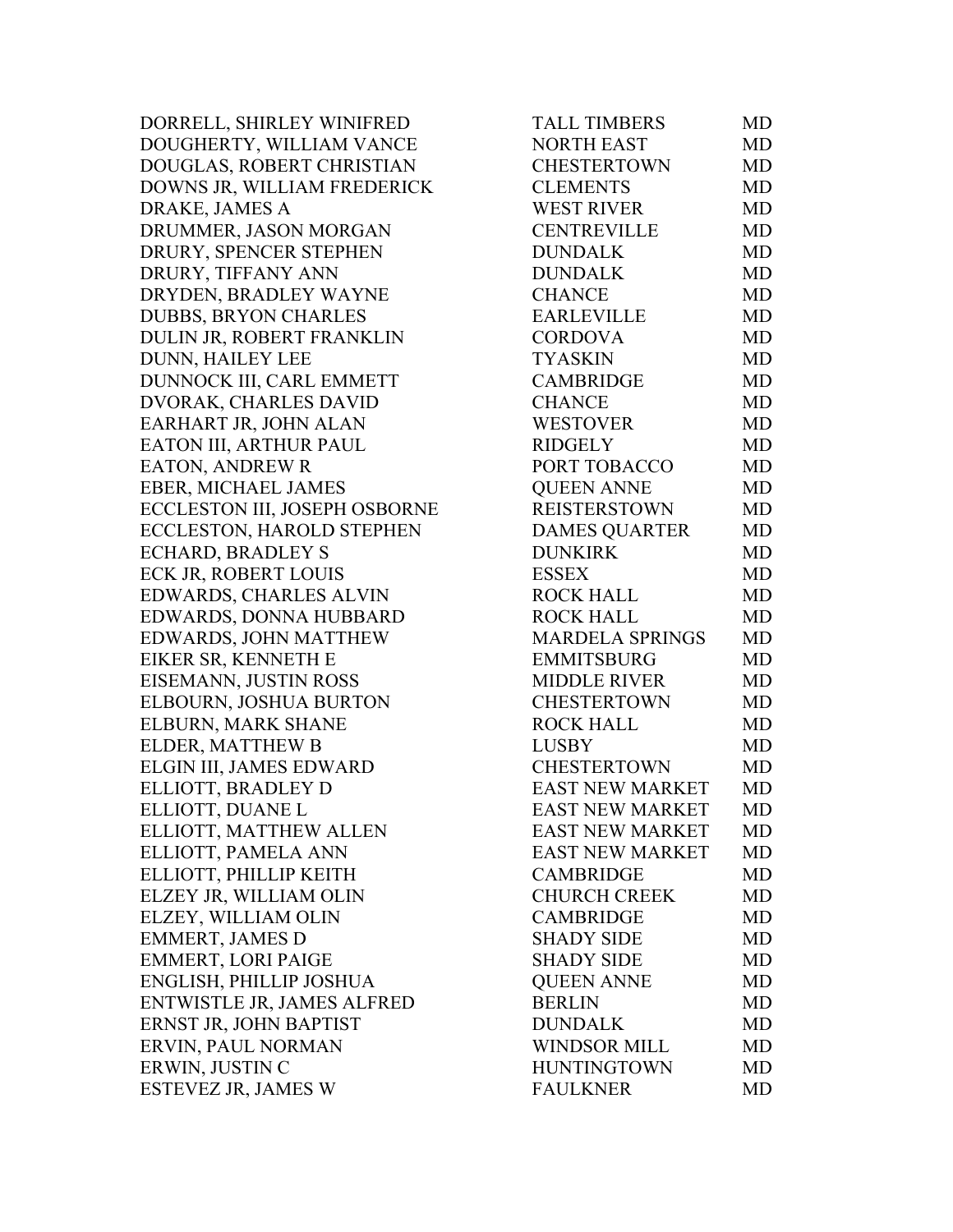| EUTSLER, JEFFREY SCOTT          | <b>WHALEYVILLE</b>   | MD        |
|---------------------------------|----------------------|-----------|
| EUTSLER, TERESA LYNNE           | WHALEYVILLE          | <b>MD</b> |
| EVANS JR, EDWARD A              | <b>EWELL</b>         | <b>MD</b> |
| EVANS JR, EDWARD MICHAEL        | <b>GOLDSBORO</b>     | <b>MD</b> |
| EVANS, CLAYTON HENRY            | SALISBURY            | <b>MD</b> |
| <b>EVANS, DAVID RYAN</b>        | <b>VALLEY LEE</b>    | <b>MD</b> |
| EVANS, EDWARD CRAIG             | <b>SALISBURY</b>     | <b>MD</b> |
| EVANS, LAURA ANNETTE            | <b>EWELL</b>         | <b>MD</b> |
| EVANS, NORWOOD C                | <b>EWELL</b>         | <b>MD</b> |
| <b>EVANS, PHILLIP LEE</b>       | <b>EWELL</b>         | <b>MD</b> |
| EVANS, WILLIAM J                | EWELL                | <b>MD</b> |
| EVANS, WILLIAM WESLEY           | <b>EWELL</b>         | MD        |
| EWERS JR, CHARLES LAWLER        | <b>CHURCHVILLE</b>   | <b>MD</b> |
| EWING SR, DAVID ALLEN           | <b>EASTON</b>        | <b>MD</b> |
| FABER II, JOSEPH MICHAEL A      | PRINCESS ANNE        | <b>MD</b> |
| FABULA, EDWARD N                | <b>BALTIMORE</b>     | <b>MD</b> |
| FAHRMAN, ERIC TIMOTHY           | <b>WORTON</b>        | <b>MD</b> |
| FARLEY, AARON M                 | <b>BEL AIR</b>       | <b>MD</b> |
| FATH, TIMOTHY                   | EDGEWATER            | <b>MD</b> |
| <b>FAULKNER, ALAN LEE</b>       | <b>TILGHMAN</b>      | <b>MD</b> |
| FAULKNER, JAMES VICTOR          | <b>EASTON</b>        | <b>MD</b> |
| FAUNCE, GEORGE K                | <b>ABELL</b>         | <b>MD</b> |
| FEGAN, CHARLES E                | EDGEWATER            | <b>MD</b> |
| FERNANDEZ, ALFRED LUDOVICO      | <b>BISHOPVILLE</b>   | <b>MD</b> |
| FERSTERMANN III, LEROY LAWRENCE | <b>WOODBINE</b>      | <b>MD</b> |
| FERSTERMANN, DENNIS R           | <b>BALTIMORE</b>     | <b>MD</b> |
| FIGIEL, JEFFREY THOMAS          | <b>RIDGLEY</b>       | <b>MD</b> |
| FISHER III, ROBERT EARL         | <b>ROCK HALL</b>     | <b>MD</b> |
| FISHER JR, MELVIN ROBERT        | POCOMOKE CITY        | <b>MD</b> |
| FISHER, ALLEN JAMES             | PRINCE FREDERIC      | <b>MD</b> |
| FISHER, ELENA GAVYLOVNA         | <b>ROCK HALL</b>     | <b>MD</b> |
| FISHER, GEORGE MATTHEW          | <b>EASTON</b>        | <b>MD</b> |
| FISHER, JERRY LEE               | <b>BOZMAN</b>        | MD        |
| FITZHUGH, JOSEPH RICHARD        | <b>CRAPO</b>         | MD        |
| FLETCHER, LEONARD PAUL          | <b>CHESTERTOWN</b>   | <b>MD</b> |
| <b>FLOWERS JR, MARCUS L</b>     | <b>FISHING CREEK</b> | <b>MD</b> |
| <b>FLOWERS, DUSTY LEE</b>       | <b>FISHING CREEK</b> | <b>MD</b> |
| FLUHARTY SR, RODNEY WINFRED     | <b>TILGHMAN</b>      | <b>MD</b> |
| FLUHARTY, JOSHUA JOHN           | <b>TILGHMAN</b>      | <b>MD</b> |
| FOEHRKOLB, RUSSELL LOUIS        | <b>MIDDLE RIVER</b>  | <b>MD</b> |
| <b>FOLTZ, JAMES H</b>           | FT HOWARD            | MD        |
| FOLTZ, JOHN A                   | <b>FORT HOWARD</b>   | MD        |
| FOOTE, KENNETH J                | <b>BALTIMORE</b>     | <b>MD</b> |
| FORD IV, GEORGE WILSON          | <b>ANNAPOLIS</b>     | <b>MD</b> |
| FORD JR, EMORY O                | <b>WESTOVER</b>      | MD        |
| FORD JR, JAMES E                | <b>EASTON</b>        | <b>MD</b> |
|                                 |                      |           |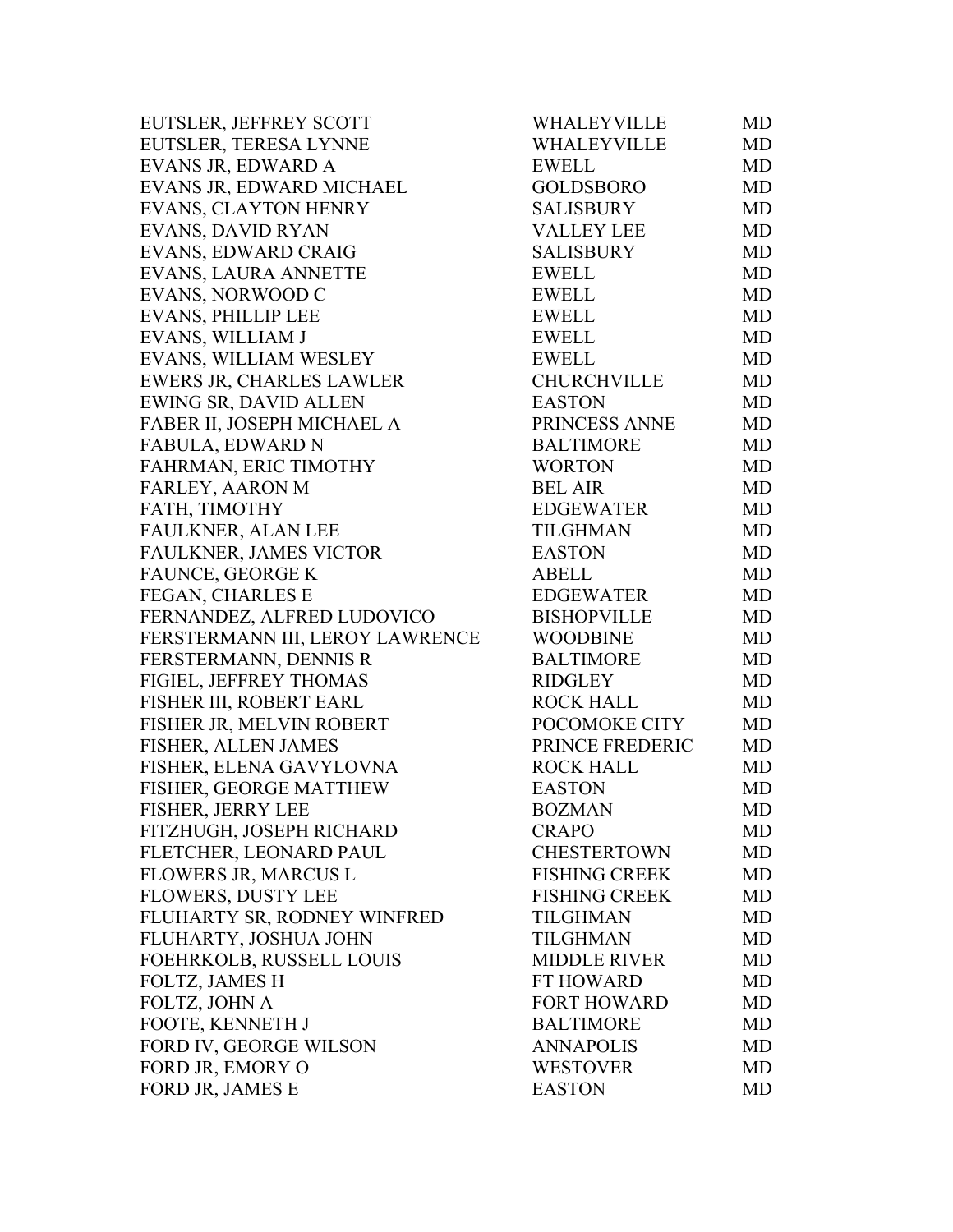| FORD JR, NEVITTE WILLIS                             | <b>ROCK HALL</b>       | MD        |
|-----------------------------------------------------|------------------------|-----------|
| FORD JR, THOMAS LEROY                               | DEAL ISLAND            | MD        |
| FORD V, GEORGE WILSON                               | EDGEWATER              | MD        |
| FORD, CHRISTOPHER RYAN                              | <b>GAMBRILLS</b>       | MD        |
| <b>FORD, DANIEL LOUIS</b>                           | <b>WARWICK</b>         | MD        |
| FORD, DARIN KIETH                                   | PRINCESS ANNE          | MD        |
| FORD, GORDON L                                      | <b>MARION STATION</b>  | MD        |
| FORD, MARTIN GEORGE                                 | <b>QUEEN ANNE</b>      | MD        |
| FORD, SHANNON MOLTZ                                 | <b>PASADENA</b>        | MD        |
| FORD, SHIRLEY MAE                                   | <b>CENTREVILLE</b>     | MD        |
| FORREST II, JOSEPH LEONARD                          | MECHANICSVILLE         | MD        |
| <b>FORTIER, DAVID S</b>                             | <b>BALTIMORE</b>       | MD        |
| FORTIER, JAMES ERIC                                 | <b>SPARKS</b>          | MD        |
| FOSTER JR, JEFFREY CRAWFORD                         | <b>CHESAPEAKE CITY</b> | MD        |
| <b>FOSTER, JOHN LEWIS</b>                           | <b>TRAPPE</b>          | MD        |
| FOSTER, JOSEPH ANTHONY JOHN WILLIAM EAST NEW MARKET |                        | MD        |
| FOUTZ, PAUL LAKE HOWARD                             | <b>JARRETTSVILLE</b>   | MD        |
| FOXWELL, ASHLEA NICOLE                              | <b>CAMBRIDGE</b>       | MD        |
| FOXWELL, CHAD JAMISON                               | <b>CAMBRIDGE</b>       | MD        |
| FRAMARINI, SHARON RENE                              | <b>HAVRE DE GRACE</b>  | <b>MD</b> |
| FRANK, PAUL M                                       | <b>STVENSVILLE</b>     | MD        |
| FRANKLIN, REID NATHANIEL                            | <b>NEWBURG</b>         | MD        |
| FRAZIER JR, DEAN G                                  | <b>EDGEWATER</b>       | MD        |
| FREDERICK JR, RONALD RANDOLPH                       | <b>STEVENSVILLE</b>    | MD        |
| FREY, JUSTIN MICHAEL                                | <b>EARLEVILLE</b>      | MD        |
| FREY, MICHAEL TODD                                  | <b>CECILTON</b>        | MD        |
| FUCHSLUGER, MARK ANTHONY                            | <b>MIDDLE RIVER</b>    | MD        |
| FUNK, PATRICIA ANN                                  | <b>SALISBURY</b>       | MD        |
| <b>GABELER, WILLIAM THOMAS</b>                      | <b>BERLIN</b>          | MD        |
| GAFFNEY, CARYN ELIZABETH                            | <b>BALTIMORE</b>       | MD        |
| GAFFNEY, NEAL JAMES                                 | <b>BALTIMORE</b>       | MD        |
| <b>GAINES IV, JAMES ANTHONY</b>                     | <b>MECHANICSVILLE</b>  | MD        |
| GALLOWAY, JOHN C                                    | TILGHMAN               | MD        |
| <b>GAMBILL, WARNER GWYN</b>                         | <b>NORTH EAST</b>      | MD        |
| <b>GAMBRILL JR, MICHAEL LEE</b>                     | <b>EAST NEW MARKET</b> | MD        |
| GARDNER JR, HARVEY MELVIN                           | <b>STEVENSVILLE</b>    | MD        |
| <b>GARVEY, TYLER JACOB</b>                          | <b>PRESTON</b>         | MD        |
| <b>GASKILL III, RAY E</b>                           | <b>VALLEY LEE</b>      | MD        |
| <b>GAY III, LAWRENCE THOMAS</b>                     | <b>EASTON</b>          | MD        |
| GAY, JEDEDIAH LEVI                                  | <b>CORDOVA</b>         | MD        |
| <b>GEBAUER, MICHAEL DALE</b>                        | <b>BALTIMORE</b>       | MD        |
| <b>GEDDINGS, THOMAS WAYNE</b>                       | <b>PASADENA</b>        | MD        |
| <b>GERALD, MATTHEW BARRY</b>                        | <b>CRISFIELD</b>       | MD        |
| <b>GERCZAK, JOHN</b>                                | <b>BALTIMORE</b>       | MD        |
| <b>GERTZ SR, TERRY KEVIN</b>                        | <b>QUEENSTOWN</b>      | MD        |
| <b>GERWIG, ROBERT JACOB</b>                         | <b>TRAPPE</b>          | MD        |
|                                                     |                        |           |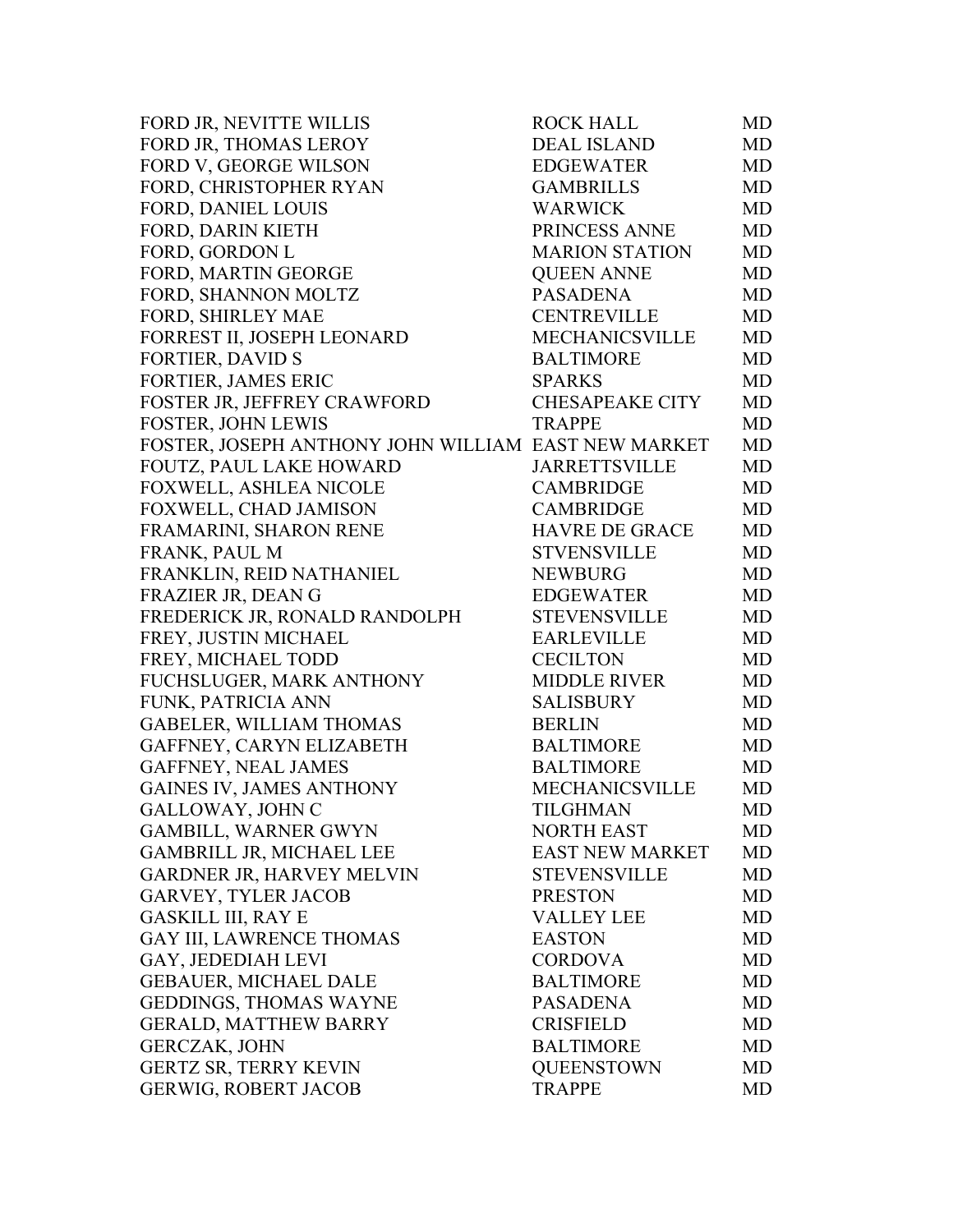| GIBSON, SHAWN MCKENZIE             | <b>ELKRIDGE</b>     | MD        |
|------------------------------------|---------------------|-----------|
| <b>GILMAN, GARRETT JOHN</b>        | <b>PRESTON</b>      | <b>MD</b> |
| <b>GILMER, DEBORAH DORRELL</b>     | <b>STEVENSVILLE</b> | MD.       |
| <b>GILMER, ROBERT WAYNE</b>        | <b>STEVENSVILLE</b> | MD.       |
| <b>GINGELL, WILLIAM STEVE</b>      | <b>HUNTINGTOWN</b>  | <b>MD</b> |
| <b>GISHEL DOTSON, AUBRIE LEIGH</b> | <b>EARLEVILLE</b>   | MD.       |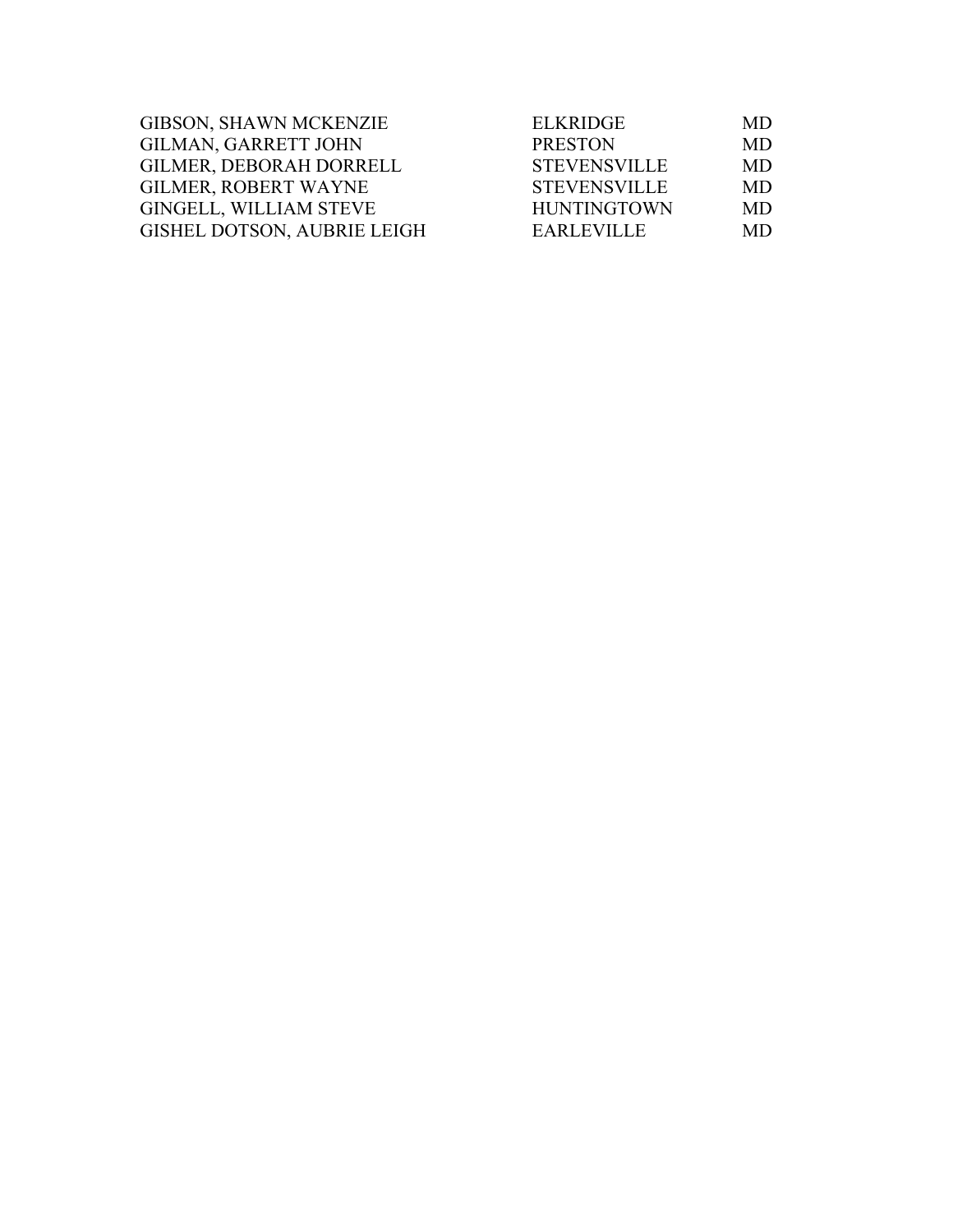**As of September 14, 2020 at 10:00 AM**, the Department of Natural Resources Fisheries Service has not received the following **July crab** harvest reports from the following commercial fishermen. These reports were due to the Department on **August 10th**. If your name appears on this list and you have already submitted your July crab harvest reports, please contact the Department at 1-800-893-2722 to ensure that your harvest reports have been received. If your name appears on these lists and you have not submitted your reports, please do so no later than September 30, 2020. If you continue to submit late reports for future months, it may result in your fishing license being suspended.

## **Missing Crab Reports for July 2020**

| <b>CHESTER</b>       | MD        |
|----------------------|-----------|
| <b>CHESTER</b>       | <b>MD</b> |
| <b>CHESTERTOWN</b>   | <b>MD</b> |
| <b>LEONARDTOWN</b>   | MD        |
| <b>CENTREVILLE</b>   | <b>MD</b> |
| <b>ESSEX</b>         | <b>MD</b> |
| <b>EDGEWATER</b>     | <b>MD</b> |
| <b>FISHING CREEK</b> | <b>MD</b> |
| <b>EDEN</b>          | <b>MD</b> |
| <b>CAMBRIDGE</b>     | <b>MD</b> |
| <b>LEONARDTOWN</b>   | <b>MD</b> |
| <b>LEONARDTOWN</b>   | <b>MD</b> |
| <b>SHARPTOWN</b>     | MD        |
| <b>EASTON</b>        | MD        |
| <b>EASTON</b>        | <b>MD</b> |
| PRINCE FREDERIC      | MD        |
| <b>SAINT LEONARD</b> | <b>MD</b> |
| <b>BOZMAN</b>        | <b>MD</b> |
| <b>CHESTERTOWN</b>   | <b>MD</b> |
| <b>TILGHMAN</b>      | <b>MD</b> |
| <b>WITTMAN</b>       | <b>MD</b> |
| <b>TILGHMAN</b>      | <b>MD</b> |
| <b>INDIAN HEAD</b>   | <b>MD</b> |
| <b>ELKTON</b>        | MD        |
| <b>VIENNA</b>        | <b>MD</b> |
| <b>JOPPA</b>         | MD        |
| <b>WYE MILLS</b>     | <b>MD</b> |
| <b>GRASONVILLE</b>   | <b>MD</b> |
| <b>GOLDSBORO</b>     | <b>MD</b> |
| <b>TRAPPE</b>        | <b>MD</b> |
| <b>OXFORD</b>        | <b>MD</b> |
|                      |           |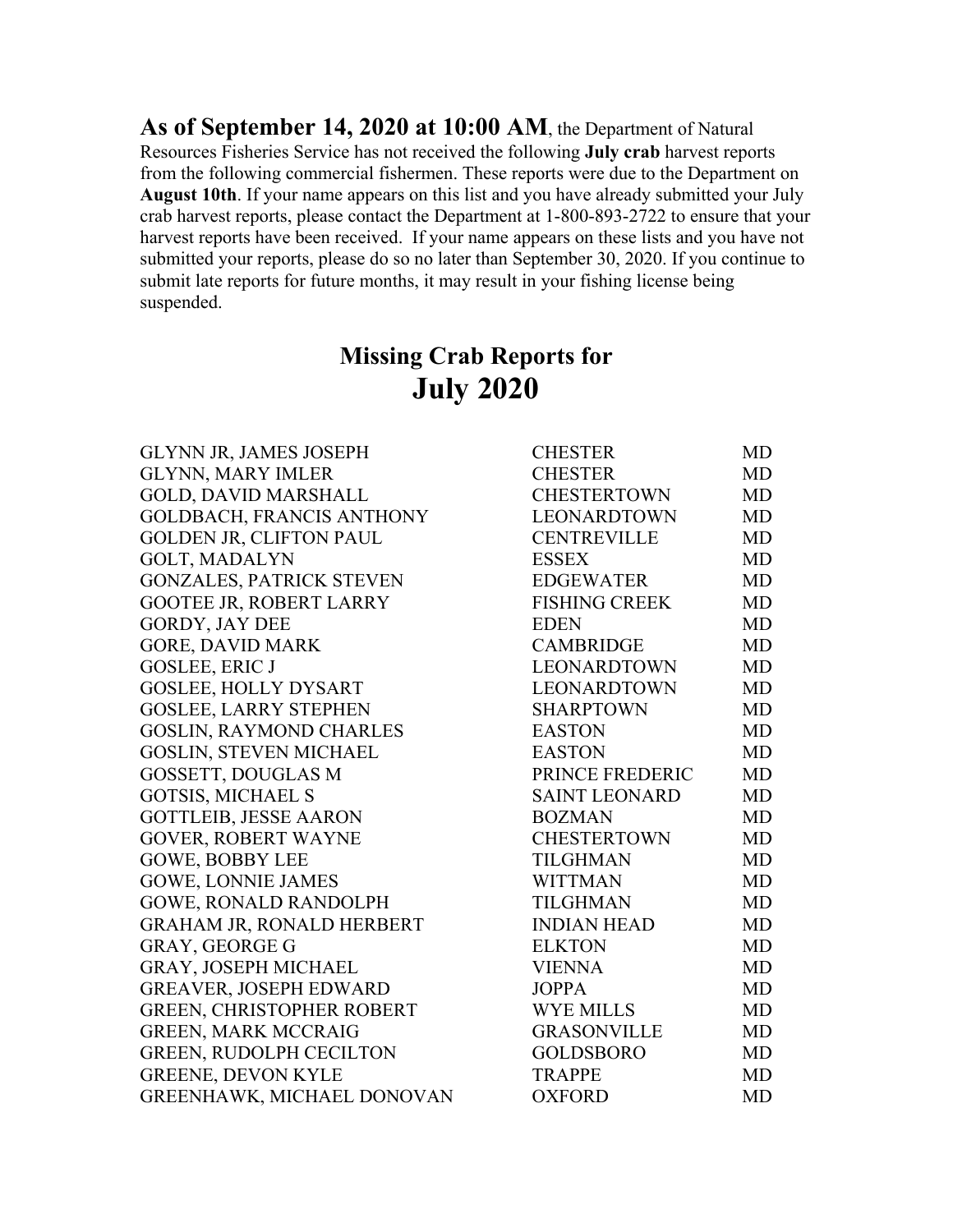GREENWELL, KEVIN R GREENWOOD, THOMAS WINKS GREIG JR, ROBERT IAN GRIEBEL JR, RICHARD DANIEL GRIFFITH SR, GORDON REESE GRIFFITHS, MICHAEL JOHN GRIMES JR, EDWARD ELLSWORTH GRINDER, ALFRED BARNEY GRINDER, TRAVIS REED GROOM, WILLIAM J GROSS, BRIAN A GROSS, CLARENCE ANDREW GRUZINSKI, PAUL MATTHEW GUIDO III, ARTHUR JOHN GUKANOVICH, JOSEPH LEE GUKANOVICH, TERRI CARRIGAN GUY JR, THOMAS W GUY, JAMES T GUY, STACY LYNN GWIN JR, EARL RAY HADDAWAY JR, GEORGE OWEN HADDAWAY JR, JAMES BRENT HADDAWAY SR, JAMES BRENT HADDAWAY, CHARLES DANIEL HADDAWAY, NORMAN PHILLIP HADDAWAY, RONALD JAY HADDAWAY, RYAN DANIEL HAEFNER, ERIC CHRISTOPHER HAFER, DUSTIN JOHN HAGGERTY, GERRY WENDELL HAGGERTY, JOEL RYAN HAGNER, DAVID BRIAN HAGUE, PHILIP HUNTER HAHN, JAMES EDWARD HAHN, THERESA LYNN HAILE III, LEROY YELLOTT HALBIG JR, CARL EDWARD HALEY, RANDY EDWARD HALL SR, RONALD LEE HALL, BRYAN LEE HALL, CHRISTOPHER JOSEPH HALL, DAVID M HALL, DEBORAH M HALL, DEREK LEE HALL, MARK A HALL, SCOTT ALLEN

| <b>HUNTINGTOWN</b>    | <b>MD</b> |
|-----------------------|-----------|
| <b>GLEN BURNIE</b>    | <b>MD</b> |
| <b>ESSEX</b>          | <b>MD</b> |
| <b>STEVENSVILLE</b>   | <b>MD</b> |
| <b>BALTIMORE</b>      | <b>MD</b> |
| <b>SPARROWS POINT</b> | <b>MD</b> |
| <b>STEVENSVILLE</b>   | <b>MD</b> |
| <b>MARBURY</b>        | <b>MD</b> |
| <b>MARBURY</b>        | <b>MD</b> |
| <b>SHADY SIDE</b>     | <b>MD</b> |
| <b>PRESTON</b>        | <b>MD</b> |
| <b>WORTON</b>         | <b>MD</b> |
| <b>ESSEX</b>          | <b>MD</b> |
| <b>BEL AIR</b>        | <b>MD</b> |
| <b>ARNOLD</b>         | <b>MD</b> |
| <b>ARNOLD</b>         | <b>MD</b> |
| <b>LEONARDTOWN</b>    | <b>MD</b> |
| CHARLOTTE HALL        |           |
|                       | MD        |
| <b>CHARLOTTE HALL</b> | <b>MD</b> |
| <b>BERLIN</b>         | <b>MD</b> |
| <b>BOZMAN</b>         | <b>MD</b> |
| <b>TILGHMAN</b>       | <b>MD</b> |
| <b>TILGHMAN</b>       | MD        |
| <b>TILGHMAN</b>       | <b>MD</b> |
| <b>CLAIBORNE</b>      | <b>MD</b> |
| <b>BOZMAN</b>         | <b>MD</b> |
| <b>BOZMAN</b>         | <b>MD</b> |
| <b>PASADENA</b>       | <b>MD</b> |
| <b>GLEN BURNIE</b>    | MD        |
| <b>WORTON</b>         | <b>MD</b> |
| <b>RIDGELY</b>        | <b>MD</b> |
| <b>BERLIN</b>         | <b>MD</b> |
| <b>CHESTERTOWN</b>    | MD        |
| <b>RHODESDALE</b>     | MD        |
| <b>RHODESDALE</b>     | <b>MD</b> |
| <b>TOWSON</b>         | MD        |
| <b>STEVENSVILLE</b>   | <b>MD</b> |
| <b>NANJEMOY</b>       | MD        |
| <b>CRISFIELD</b>      | MD        |
| <b>CHURCH CREEK</b>   | <b>MD</b> |
| <b>RIVA</b>           | <b>MD</b> |
| <b>MECHANICSVILLE</b> | <b>MD</b> |
| WESTMINSTER           | <b>MD</b> |
| <b>CAMBRIDGE</b>      | <b>MD</b> |
| <b>MECHANICSVILLE</b> | <b>MD</b> |
| <b>WESTMINSTER</b>    | <b>MD</b> |
|                       |           |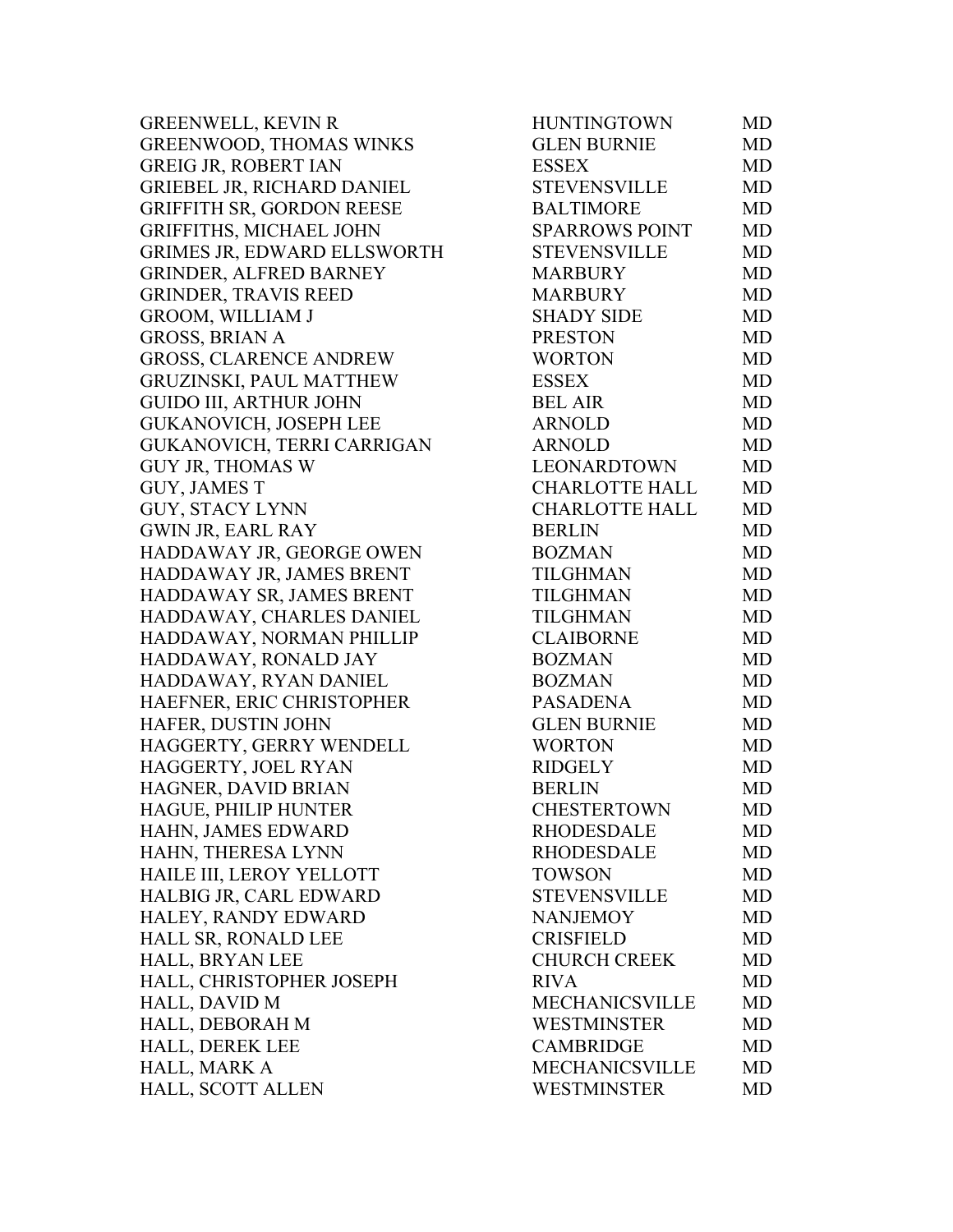| HAMBLETON IV, PHILEMON THOMAS | <b>BOZMAN</b>         | MD        |
|-------------------------------|-----------------------|-----------|
| HAMBLETON JR, ROBERT REED     | <b>SAINT MICHAELS</b> | MD        |
| HAMBLETON, BRIAN TODD         | <b>WITTMAN</b>        | MD        |
| HAMBLETON, DAVID ANDREW       | <b>BOZMAN</b>         | MD        |
| HAMBLETON, DEVIN BROOKS       | <b>BOZMAN</b>         | MD        |
| HAMBLETON, PATRICK HAWKE      | <b>SAINT MICHAELS</b> | MD        |
| HAMBLETON, PHILEMON T         | <b>BOZMAN</b>         | MD        |
| HAMBLETON, ROBERT REED        | <b>EASTON</b>         | MD        |
| HAMBLETON, WARREN TODD        | <b>BOZMAN</b>         | <b>MD</b> |
| HAMMER JR, BERNARD ALAN       | <b>KENNEDYVILLE</b>   | MD        |
| HAMMON, COLBY HUGHES          | <b>BOZMAN</b>         | MD        |
| HAMMON, TRAVIS WILLIAM        | <b>EASTON</b>         | MD        |
| HAMMON, TREVOR CLIFTON        | <b>BOZMAN</b>         | MD        |
| HAMMOND, WALTER VANSANT       | <b>PASADENA</b>       | MD        |
| HAMPTON, ROBERT KENLEY        | <b>CENTREVILLE</b>    | MD        |
| HANCOCK, JEFFREY MARSHALL     | <b>LA PLATA</b>       | <b>MD</b> |
| HAND, CHRISTOPHER ROBERT      | PRINCE FREDERIC       | MD        |
| HANDS, DOUGLAS SEAN           | <b>COBB ISLAND</b>    | MD        |
| HARBIN JR, JOHN H             | PORT REPUBLIC         | <b>MD</b> |
| HARDIN III, LUTHER MOORE      | <b>BALTIMORE</b>      | MD        |
| HARDING, HAZEL LOUISE         | <b>VIENNA</b>         | MD        |
| HARE, BENDRICK PATRICK        | <b>DUNDALK</b>        | MD        |
| HARE, JOSEPH ANDY             | <b>SPARROWS POINT</b> | MD        |
| HARMON, TODD EDWARD           | <b>FREDERICK</b>      | MD        |
| <b>HARRINGTON, KERRY F</b>    | <b>BERLIN</b>         | MD        |
| HARRIS, CHARLES R             | <b>WESTMINSTER</b>    | MD        |
| HARRIS, JAMES MICHAEL         | <b>NORTH BEACH</b>    | MD        |
| HARRIS, WADE GIBSON           | <b>CENTREVILLE</b>    | MD        |
| HARRIS, WANDA LEE             | <b>WESTOVER</b>       | MD        |
| HARRISON IV, LEVIN F          | <b>SAINT MICHAELS</b> | MD        |
| HARRISON, RYAN WAYNE          | <b>CORDOVA</b>        | MD        |
| HARTGE JR, JOSEPH EMILE       | <b>GALESVILLE</b>     | MD        |
| HARVEY, CHARLES FREDRICK      | NORTH EAST            | MD        |
| HARVEY, JONATHAN STEWART      | <b>GIRDLETREE</b>     | MD        |
| HAYDEN JR, EDWARD DANIEL      | <b>SECRETARY</b>      | MD        |
| HAYDEN JR, JOSEPH CARROLL     | <b>FISHING CREEK</b>  | MD        |
| HAYDEN, BROOKE FOXWELL        | <b>FISHING CREEK</b>  | MD        |
| HAYDEN, GARY D                | <b>CRAPO</b>          | MD        |
| HAYDEN, JAMES DANA            | <b>WINGATE</b>        | MD        |
| HAYDEN, JEFFREY M             | <b>BUSHWOOD</b>       | MD        |
| HAYDEN, JOEL WILLIAM          | <b>FISHING CREEK</b>  | MD        |
| HAYDEN, JOHN F                | <b>TODDVILLE</b>      | MD        |
| HAYDEN, JOSEPH CARROLL        | <b>FISHING CREEK</b>  | MD        |
| HEALY, THOMAS ANTHONY         | <b>EASTON</b>         | MD        |
| HEARNE, ALEXANDER MATTHEW     | <b>VIENNA</b>         | MD        |
| HEATH JR, EDWIN LUTHER        | <b>MARION</b>         | MD        |
|                               |                       |           |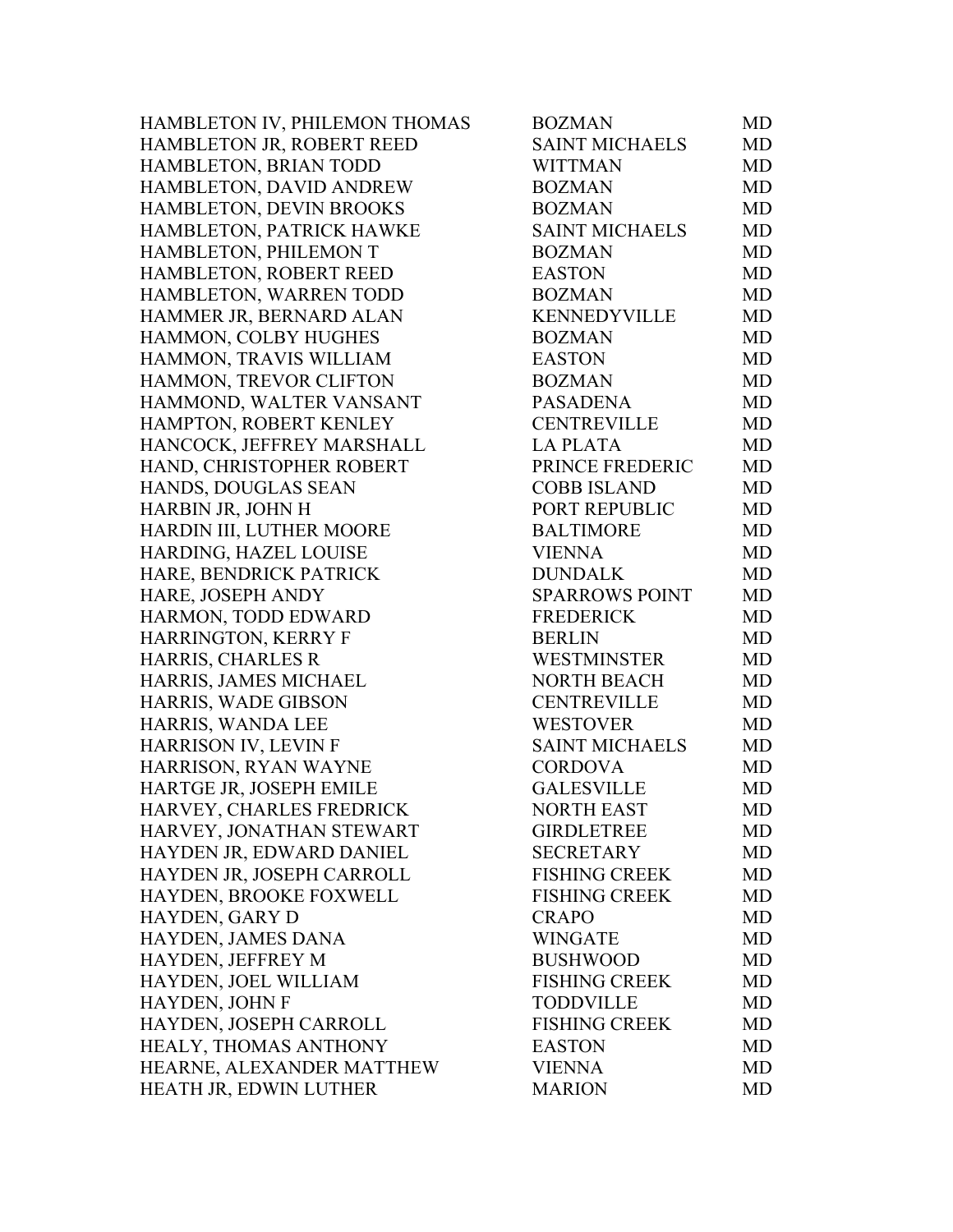| HEINEFIELD, JOSEPH FREDERICK  | <b>ROCK HALL</b>      | MD        |
|-------------------------------|-----------------------|-----------|
| HEISE, WILLIAM DAVID          | <b>ESSEX</b>          | MD        |
| HELGASON JR, DONALD LEE       | <b>MARION</b>         | <b>MD</b> |
| HELMICK, ANGELA LYNN          | <b>GLEN BURNIE</b>    | <b>MD</b> |
| HENDERSON, JEFFREY B          | <b>SHADY SIDE</b>     | <b>MD</b> |
| HENSON JR, EDWARD J           | <b>DELMAR</b>         | MD        |
| HEPPDING, PHILLIP JOSEPH      | <b>CRISFIELD</b>      | MD        |
| HERBERT JR, JAMES H           | <b>MECHANICSVILLE</b> | <b>MD</b> |
| HERD, JEFFREY                 | <b>PASADENA</b>       | MD        |
| HERRON JR, THOMAS HOWARD      | <b>ELKTON</b>         | MD        |
| HERTZLER JR, REUBEN S         | <b>CHARLOTTE HALL</b> | <b>MD</b> |
| HERTZLER, ADEN R              | <b>MECHANICSVILLE</b> | <b>MD</b> |
| HIBLER, JAMES RICHARD         | <b>SPARROWS POINT</b> | MD        |
| HICKS, WESLEY JAMES           | <b>CHASE</b>          | <b>MD</b> |
| HIGGINS JR, STEVEN GEORGE     | <b>NEAVITT</b>        | <b>MD</b> |
| HIGGINS, ADAM HUNTER          | <b>SAINT MICHAELS</b> | MD        |
| HIGGINS, CASEY MARK           | <b>EASTON</b>         | <b>MD</b> |
| HIGGINS, GLENN COOPER         | <b>SAINT MICHAELS</b> | <b>MD</b> |
| HIGGINS, MEGAN LYNNE          | <b>CAMBRIDGE</b>      | MD        |
| HIGGINS, MEREDITH CASSON      | <b>SAINT MICHAELS</b> | MD        |
| HIGGS, THOMAS D               | <b>LEONARDTOWN</b>    | <b>MD</b> |
| HIGGS-TURNER, BRANDON C       | PRINCE FREDERIC       | <b>MD</b> |
| HILL II, MARK ALAN            | <b>BERLIN</b>         | MD        |
| HILL SR, ROBERT K             | MECHANICSVILLE        | <b>MD</b> |
| HILL, CHRISTOPHER J           | LEONARDTOWN           | <b>MD</b> |
| HILL, CHRISTOPHER L           | <b>BRYANS ROAD</b>    | MD        |
| HILL, DANIEL NATHAN           | <b>FRUITLAND</b>      | <b>MD</b> |
| HILTON IV, HARRY LEE          | <b>HUNTINGTOWN</b>    | <b>MD</b> |
| HINDMAN, JASON H              | <b>LOTHIAN</b>        | MD        |
| HITCH, GEORGE R               | <b>BENEDICT</b>       | MD        |
| HITCH, JESSE AARON            | <b>INDIAN HEAD</b>    | <b>MD</b> |
| HITCHENS, CHRISTOPHER MATTHEW | <b>MIDDLETOWN</b>     | DE        |
| HOBAN III, JOHN FRANCIS       | <b>JOPPA</b>          | MD        |
| HOBART SR, DAVID RANDALL      | <b>NORTH EAST</b>     | MD        |
| HOBBS JR, WALTER CLEVELAND    | <b>VALLEY LEE</b>     | MD        |
| HOFER II, EDWARD DENNIS       | WESTMINSTER           | MD        |
| HOFFMAN JR, ALBERT WAYNE      | <b>WENONA</b>         | MD        |
| HOFFMAN, KELLEY SUE           | <b>DEAL ISLAND</b>    | MD        |
| HOFFMANN, BENJAMIN BRADLEY    | <b>HOLLYWOOD</b>      | <b>MD</b> |
| HOFFMANN, SHERI CHRISTINE     | LUSBY                 | <b>MD</b> |
| HOKUF, DEREK ALAN             | <b>SUDLERSVILLE</b>   | MD        |
| HOLLAND, JOSHUA THOMAS        | PRINCESS ANNE         | MD        |
| HOLLAND, PHILIP P             | <b>DEAL ISLAND</b>    | <b>MD</b> |
| HOLLIDAY, AUTRY LAMONT        | <b>CAMBRIDGE</b>      | MD        |
| HOLLINGSWORTH, BRANDON CLAY   | <b>DENTON</b>         | MD        |
| <b>HOLLINS, PARIS L</b>       | <b>ST LEONARD</b>     | <b>MD</b> |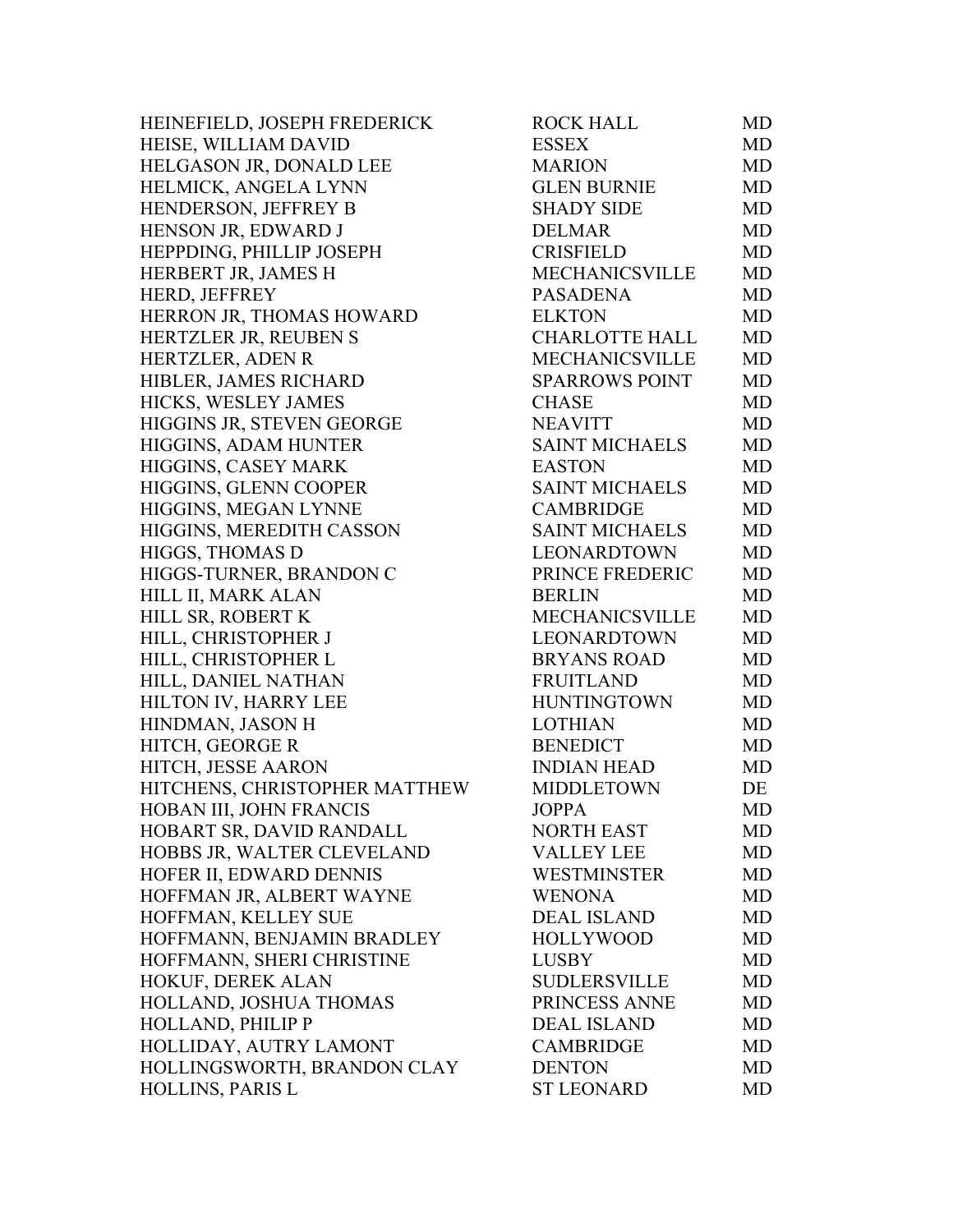HOLSEY, WILLIAM JOSEPH HOLTMAN, BRIAN ANTHONY HOOPER JR, JAMES RICHARD HOOS SR, MARK RICHARD HOPKINS, KARL MICHAEL HORICHS, DANIEL ALAN HORNER III, SAMUEL THOMAS HORNER, BRIAN CHARLES HORNER, CHARLES JAMES HORNER, JASON ERIC HORNEY JR, JOSEPH PATRICK HORNEY, CODY DALE HORNEY, IAN NOAH HORNEY, MICHAEL JARROD HORNEY, SHAWN MICHAEL HOUGHTON JR, WILLIAM PAUL HOWARD, LAURA MARIE HUBBARD, KENNETH THOMAS HUBBARD, SHERI ROBINSON HUDSON, ROBERT JAY HUDSON, STEPHEN ALBERT HUFF, DONALD L HUFF, JOHN THOMAS HUGHES JR, ALFRED THEODORE HUGHES JR, HOWARD CARLTON HUGHES JR, WILLIAM MCCELLEND HUGHES, ALYSSA KOEHLER HUGHES, MITCHELL WILLIAM HUNTER JR, TIMOTHY ALLEN HUNTSMAN, MARK ANDREW HURLEY JR, ROBERT LEONARD HURLEY SR, ROBERT L HURLEY, DANNY L HURLEY, JUSTIN MILLS HUSEMAN SR, RICHARD B HUTCHINS JR, RAYMOND ELLIOTT HUTSON, JONATHAN WILLIAM HYSAN SR., JEFFREY STUART IMAN, AMANDA MARIE INGHAM, BRETT W INGLE, THOMAS LEE INGLEDUE SR, ROBERT NEWTON INGRAM, MITSUE LEE INSLEY SR, DAL WEBSTER INSLEY, ROBERT A IRONS, ALBERT JOSEPH

| GRASONVILLE         | MD        |
|---------------------|-----------|
| STEVENSVILLE        | MD        |
| <b>GREENSBORO</b>   | <b>MD</b> |
| <b>OCEAN CITY</b>   | <b>MD</b> |
| <b>GRASONVILLE</b>  | <b>MD</b> |
| WESTMINSTER         | <b>MD</b> |
| <b>CRISFIELD</b>    | <b>MD</b> |
| <b>DEAL ISLAND</b>  | <b>MD</b> |
| <b>WENONA</b>       | <b>MD</b> |
| <b>DEAL ISLAND</b>  | <b>MD</b> |
| <b>CENTREVILLE</b>  | <b>MD</b> |
| <b>CENTREVILLE</b>  | <b>MD</b> |
| <b>GRASONVILLE</b>  | <b>MD</b> |
| CHESTERTOWN         | <b>MD</b> |
| GRASONVILLE         | <b>MD</b> |
| <b>PASADENA</b>     | <b>MD</b> |
| <b>CRISFIELD</b>    | <b>MD</b> |
| <b>RHODESDALE</b>   | <b>MD</b> |
| <b>HURLOCK</b>      | <b>MD</b> |
| <b>OCEAN PINES</b>  | <b>MD</b> |
| <b>HARMANS</b>      | <b>MD</b> |
| <b>LA PLATA</b>     | <b>MD</b> |
| MECHANICSVILLE      | <b>MD</b> |
| <b>HURLOCK</b>      | <b>MD</b> |
| <b>MADISON</b>      | <b>MD</b> |
| <b>EASTON</b>       | <b>MD</b> |
| <b>LINKWOOD</b>     | <b>MD</b> |
| <b>TRAPPE</b>       | <b>MD</b> |
| <b>CENTREVILLE</b>  | <b>MD</b> |
| <b>NORTH EAST</b>   | <b>MD</b> |
| <b>CAMBRIDGE</b>    | <b>MD</b> |
| <b>CAMBRIDGE</b>    | <b>MD</b> |
| <b>CAMBRIDGE</b>    | MD        |
| <b>CAMBRIDGE</b>    | <b>MD</b> |
| <b>HOLLYWOOD</b>    | <b>MD</b> |
| PRINCE FREDERIC     | <b>MD</b> |
| <b>FELTON</b>       | DE        |
| <b>EDGEWATER</b>    | <b>MD</b> |
| <b>MIDDLE RIVER</b> | <b>MD</b> |
| <b>BALTIMORE</b>    | <b>MD</b> |
| <b>SUITLAND</b>     | <b>MD</b> |
|                     |           |
| <b>ROCK HALL</b>    | <b>MD</b> |
| <b>CURTIS BAY</b>   | <b>MD</b> |
| <b>CRAPO</b>        | <b>MD</b> |
| <b>CHURCH CREEK</b> | <b>MD</b> |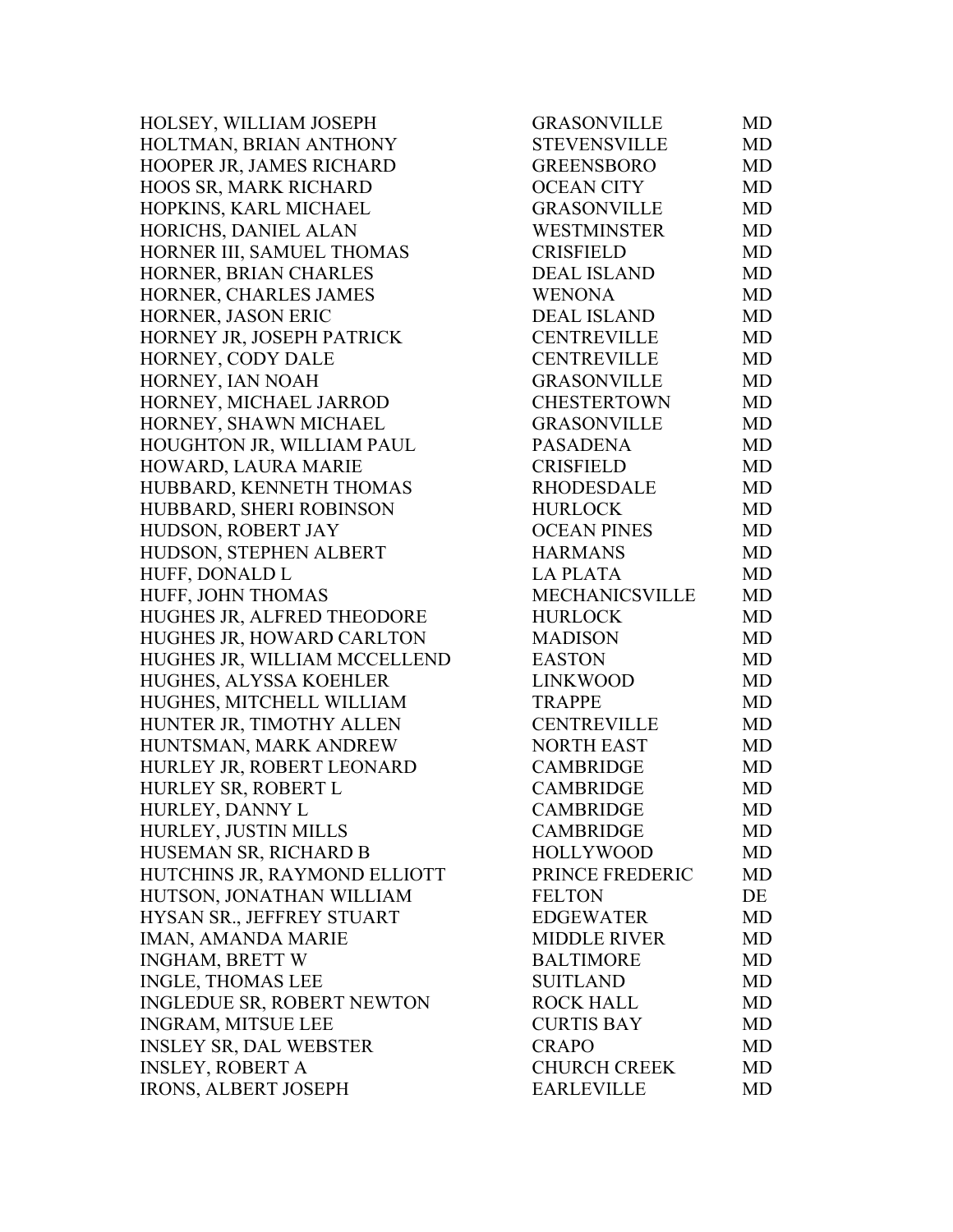ISTVAN, MICHAEL A JACKSON, ANDREW T JACKSON, CHARLES WESLEY JACKSON, JAMES AVERY JACKSON, ROBERT CHARLES JACOBS II, JAMES ROBERT JACQUETTE, GERALD LEWIN JACQUETTE, JONATHAN PAUL JAMAR JR, ROBERT DAVIS JAMES II, GLENN JANISHEFSKI, BERNARD JANSCHEK, DAVID S JARMAN, GEORGE ROLAND JENKINS, RICHARD ALLEN JENKINS, SHANE MARTIN JEWELL, JOSHUA WILLIAM JOBES, CHARLES KEITH JOHNS, RAYMOND BASIL JOHNSON JR, MILTON ANDREW JOHNSON, BAILEY EVAN JOHNSON, CHARLES RUDOLPH JOHNSON, CHRISTOPHER MICHAEL JOHNSON, CHRISTOPHER THOMAS JOHNSON, CLEMENT A JOHNSON, DONALD EDWARD JOHNSON, GARY ALLEN JOHNSON, TROY A JOINER, JAMIE MARIE JONES HARDY, COTY LYNN JONES III, JAMES ELMER JONES JR, DAVID CARROLL JONES, BRIAN SCOTT JONES, CHRISTOPHER THOMAS JONES, CYNTHIA ROBBINS JONES, DAVID LEWIS JONES, DAVID SAMUEL JONES, FREDERICK WILLIAM JONES, GEORGE ROBERT JONES, JACOB BRADFORD JONES, JAMES RICHARD JONES, JOHN MARSHALL JONES, JOHN P JONES, PAMELA RUARK JONES, PAUL V JONES, PHILLIP LELAND JONES, ROBERT GILMORE

| WALDORF                | <b>MD</b> |
|------------------------|-----------|
| <b>NEWARK</b>          | MD        |
| <b>COBB ISLAND</b>     | <b>MD</b> |
| <b>NEWARK</b>          | <b>MD</b> |
| <b>HANOVER</b>         | <b>MD</b> |
| TAYLORS ISLAND         | <b>MD</b> |
| <b>ROCK HALL</b>       | <b>MD</b> |
| <b>ROCK HALL</b>       | MD        |
| <b>BETTERTON</b>       | <b>MD</b> |
| <b>EDGEWATER</b>       | <b>MD</b> |
| <b>BALTIMORE</b>       | <b>MD</b> |
| <b>WELCOME</b>         | MD        |
| <b>BISHOPVILLE</b>     | <b>MD</b> |
| <b>CALLAWAY</b>        | <b>MD</b> |
| <b>SEVERNA PARK</b>    | <b>MD</b> |
| <b>FEDERALSBURG</b>    | <b>MD</b> |
| HAVRE DE GRACE         | <b>MD</b> |
| <b>MARION</b>          | MD        |
| <b>JOPPA</b>           | <b>MD</b> |
| <b>CLEMENTS</b>        | <b>MD</b> |
| <b>EASTON</b>          | <b>MD</b> |
| <b>BEL AIR</b>         | MD        |
| <b>BERLIN</b>          | MD        |
| <b>LEONARDTOWN</b>     | <b>MD</b> |
| <b>HARWOOD</b>         | <b>MD</b> |
| <b>ELKTON</b>          | <b>MD</b> |
| <b>BIVALVE</b>         | <b>MD</b> |
| <b>CHESTERTOWN</b>     | MD        |
| <b>CAMBRIDGE</b>       | <b>MD</b> |
| <b>GRASONVILLE</b>     | <b>MD</b> |
| <b>WITTMAN</b>         | <b>MD</b> |
| <b>FISHING CREEK</b>   | <b>MD</b> |
| <b>CORDOVA</b>         | MD        |
| <b>EAST NEW MARKET</b> | MD        |
| <b>NANTICOKE</b>       | <b>MD</b> |
| <b>WESTOVER</b>        | <b>MD</b> |
| <b>EDGEWATER</b>       | <b>MD</b> |
| <b>BERLIN</b>          | <b>MD</b> |
| <b>CHESTER</b>         | MD        |
| <b>CHESTER</b>         | <b>MD</b> |
| PRINCESS ANNE          | <b>MD</b> |
| <b>EAST NEW MARKET</b> | <b>MD</b> |
| <b>FISHING CREEK</b>   | <b>MD</b> |
| <b>COBB ISLAND</b>     | <b>MD</b> |
| <b>FISHING CREEK</b>   | <b>MD</b> |
| <b>HUNTINGTOWN</b>     | MD        |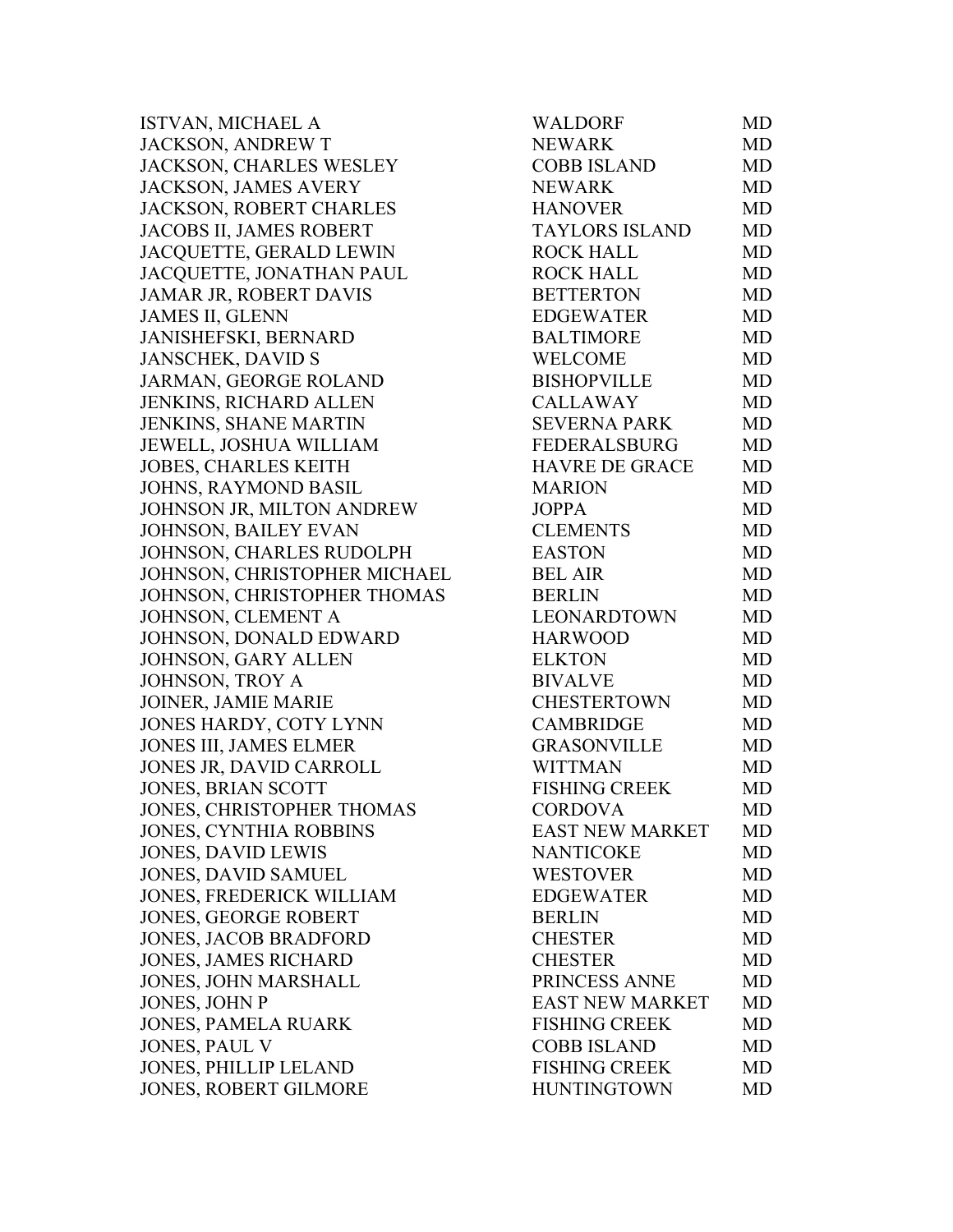JONES, RODNEY WILLIAM JUDGE, LEONARD JEROME JUMP, ROBERT ALAN KAEUFER, MARTIN STEVEN KALE, JONATHAN CHARLES KARASIK, ANN KARDASH, FRANK J KARNS, GREGORY JAMES KAROPCHINSKY, TIMOTHY WAYNE KATHERMAN, DAMEON ANDREW KAUFMANN, DAVID ALAN KAYHOE, CHRISTOPHER MATTHEW KEEHN, BRIAN K KELLAM III, PAUL HARRIS KELLAM, JUDY LYNN KELLER JR, JAMES WILEY KELLER, ANDREW THOMAS KELLER, DYLAN E KELLETT, LUKE T KELLY III, JAMES E KELLY JR, CHARLES WEEDON KEMP JR, GREGORY P KEMP SR, GREGORY PERRY KEMP, MICHAEL NELSON KENNEDY JR, JAMES MICHAEL KENNEDY, MARK DANIEL KERR, KRISTOPHER COREY KESSLER, ROBERT L KETTERING, SCOTT AARON KILINSKI, MYER ALEXANDER KIM, DAVID KIM, YOUNG HA KIMMEY, BRIAN KEITH KIRKPATRICK, JUSTIN SHANE KIRLIN, JOHN PATRICK KITCHING, TRACY L KLAMP, THOMAS EDWARD KLINE, DONALD GERARD KLOBY, BRIAN E KNOTT JR, AUBREY RAYMOND KNOX, CHRISTOPHER SHANE KOBIN, GENE KOCZOROWSKI, RICHARD NORMAN KOEHRSEN, PAUL EDWARD KOLAKOWSKI, PHILLIP BRIAN KOLLER, LUKE JACOB

| WITTMAN               | MD        |
|-----------------------|-----------|
| <b>QUEENSTOWN</b>     | MD        |
| <b>PRESTON</b>        | MD        |
| <b>BERLIN</b>         | <b>MD</b> |
| <b>BRANDYWINE</b>     | <b>MD</b> |
| <b>PASADENA</b>       | <b>MD</b> |
| <b>ESSEX</b>          | MD        |
| <b>CHESTERTOWN</b>    | <b>MD</b> |
| ORCHARD BEACH         | MD        |
| <b>NEW CUMBERLAND</b> | PA        |
| <b>QUEENSTOWN</b>     | <b>MD</b> |
| <b>CHESTER</b>        | MD        |
| <b>HUNTINGTOWN</b>    | <b>MD</b> |
| <b>RIDGE</b>          | <b>MD</b> |
| <b>RIDGE</b>          | <b>MD</b> |
| <b>ANNAPOLIS</b>      | MD        |
| <b>SEVERNA PARK</b>   | <b>MD</b> |
| <b>HARWOOD</b>        | <b>MD</b> |
| <b>PASADENA</b>       | <b>MD</b> |
| <b>BERLIN</b>         | <b>MD</b> |
| <b>CAMBRIDGE</b>      | <b>MD</b> |
| <b>EASTON</b>         | MD        |
| <b>MCDANIEL</b>       | MD        |
| <b>SHERWOOD</b>       | <b>MD</b> |
| <b>TILGHMAN</b>       | <b>MD</b> |
| <b>RISING SUN</b>     | MD        |
| <b>ELKTON</b>         | <b>MD</b> |
| <b>OWINGS</b>         | <b>MD</b> |
| <b>CORDOVA</b>        | <b>MD</b> |
| <b>NEWBURG</b>        | <b>MD</b> |
| <b>SECRETARY</b>      | MD        |
| PINEY POINT           | <b>MD</b> |
| <b>HURLOCK</b>        | MD        |
| <b>BALTIMORE</b>      | MD        |
| <b>CHEVY CHASE</b>    | MD        |
| <b>WESTOVER</b>       | MD        |
| <b>QUEENSTOWN</b>     | MD        |
| <b>STEVENSVILLE</b>   | <b>MD</b> |
| <b>TRACYS LANDING</b> | MD        |
| <b>LEONARDTOWN</b>    | MD        |
| <b>VIENNA</b>         | MD        |
| <b>ARNOLD</b>         | MD        |
| <b>TILGHMAN</b>       | <b>MD</b> |
| <b>BERLIN</b>         | MD        |
| <b>CORDOVA</b>        | MD        |
| <b>LUSBY</b>          | MD        |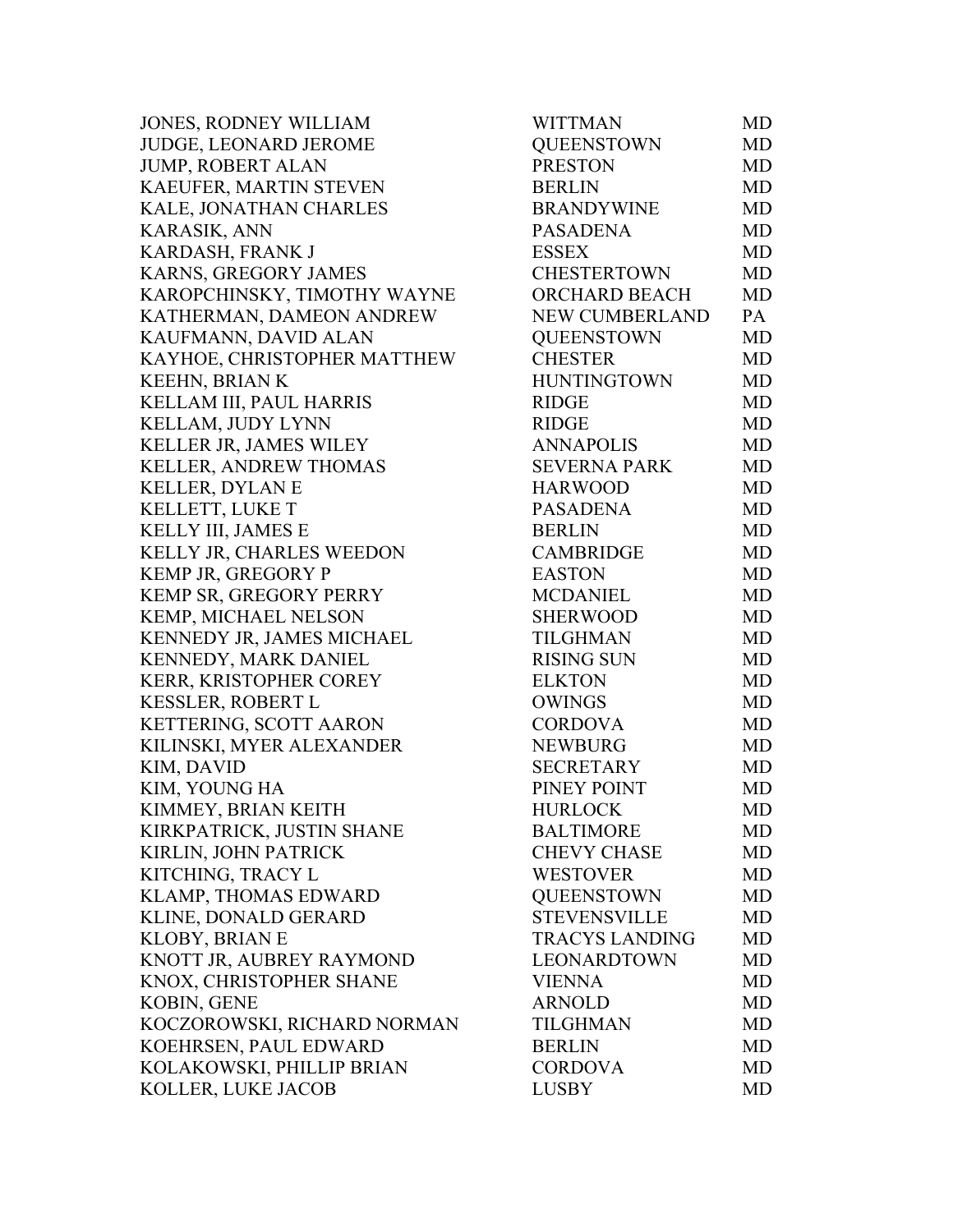| KOLUCH, BARRY JOSEPH                 | <b>FORT HOWARD</b>    | MD         |
|--------------------------------------|-----------------------|------------|
| KOSKI, ROBERT F                      | <b>FISHING CREEK</b>  | MD         |
| KOWALCZYK, THERESA JANE              | <b>MIDDLE RIVER</b>   | MD         |
| KRAMER, DILLAN DAVID                 | <b>STEVENSVILLE</b>   | <b>MD</b>  |
| <b>KRAUS, BARRY SCOTT</b>            | <b>KINGSVILLE</b>     | MD         |
| KRAUS, MICHAEL JAMES                 | <b>ESSEX</b>          | MD         |
| KRAUSS, CALVIN ROBERT                | <b>NANTICOKE</b>      | MD         |
| KREINER II, DONALD BARTHOLOMEW GREER |                       | <b>BEL</b> |
| <b>AIR</b>                           | MD                    |            |
| KREINER, DONALD BARTHOLOMEW G        | <b>BEL AIR</b>        | MD         |
| KROHNERT III, FRANK O                | PRINCE FREDERIC       | MD         |
| KUBERT, JOSEPH WILLIAM               | <b>CENTREVILLE</b>    | MD         |
| KUBERT, RICKY GUSTAV                 | <b>CAMBRIDGE</b>      | MD         |
| KUCZINSKI III, ANDREW M              | <b>SEVERN</b>         | MD         |
| LABER, JOSEPH REINHOLD               | <b>HURLOCK</b>        | MD         |
| LABER, RONALD CHARLES                | <b>HURLOCK</b>        | MD         |
| LABO, MARY MAY                       | <b>CRISFIELD</b>      | MD         |
| <b>LABO, MONTE ROBIN</b>             | <b>CRISFIELD</b>      | MD         |
| LABRUSH, AARON MICHAEL               | <b>PITTSVILLE</b>     | MD         |
| LACEY, MICHAEL L                     | <b>UPPER MARLBORO</b> | MD         |
| LAFOLLETTE JR, DAVID WAYNE           | <b>EASTON</b>         | MD         |
| LAGANA, THOMAS EDWARD                | <b>CRAPO</b>          | MD         |
| LAGANA, THOMAS MICHAEL               | <b>WINGATE</b>        | MD         |
| LAMB, KEVIN MICHAEL                  | <b>ANNAPOLIS</b>      | MD         |
| LAMBERTSON JR, JERRY DON             | <b>GIRDLETREE</b>     | MD         |
| LANDON, DOROTHY M                    | <b>EWELL</b>          | MD         |
| LANDON, EDWARD FRANKLIN              | <b>EWELL</b>          | MD         |
| LANDON, RONNIE JAY                   | <b>CRISFIELD</b>      | MD         |
| LANG III, JOHN ADAM                  | <b>QUEEN ANNE</b>     | MD         |
| LANGLEY JR, PHILBERT LEON            | <b>DAMERON</b>        | MD         |
| LANGLEY, PHILLIP COLE                | <b>DAMERON</b>        | MD         |
| LANIER JR, GARY FLOYD                | <b>BALTIMORE</b>      | MD         |
| LAPERCH II, RICHARD CHRISTOPHER      | <b>CAMBRIDGE</b>      | MD         |
| LARKINS III, JOSEPH ROBERT           | <b>ESSEX</b>          | MD         |
| LATHAM, JAMES BRANDON                | <b>TRAPPE</b>         | MD         |
| LATHAM, JOHN BURBANK                 | <b>DENTON</b>         | <b>MD</b>  |
| LATHAM, MATTHEW THOMAS               | <b>STEVENSVILLE</b>   | <b>MD</b>  |
| <b>LAU, HOWARD ROSS</b>              | <b>FINKSBURG</b>      | MD         |
| LAUBACH, JOHN JOSEPH                 | <b>ABERDEEN</b>       | MD         |
| LAVALLE, TIMOTHY G                   | <b>ANNAPOLIS</b>      | <b>MD</b>  |
| LAWRENCE JR, WILLIAM S               | <b>BUSHWOOD</b>       | <b>MD</b>  |
| LEAF, DANIEL SVEN OLOF               | <b>HALETHORPE</b>     | MD         |
| LEAHY, SEAN RODERICK SILVERS         | <b>CHESTER</b>        | MD         |
| LEANNARDA, SHERRY LYNN               | <b>TALL TIMBERS</b>   | MD         |
| LEATH III, BOBBY LEE                 | PRINCESS ANNE         | MD         |
| LECOMPTE, ANTHONY MILTON             | <b>WOOLFORD</b>       | MD         |
|                                      |                       |            |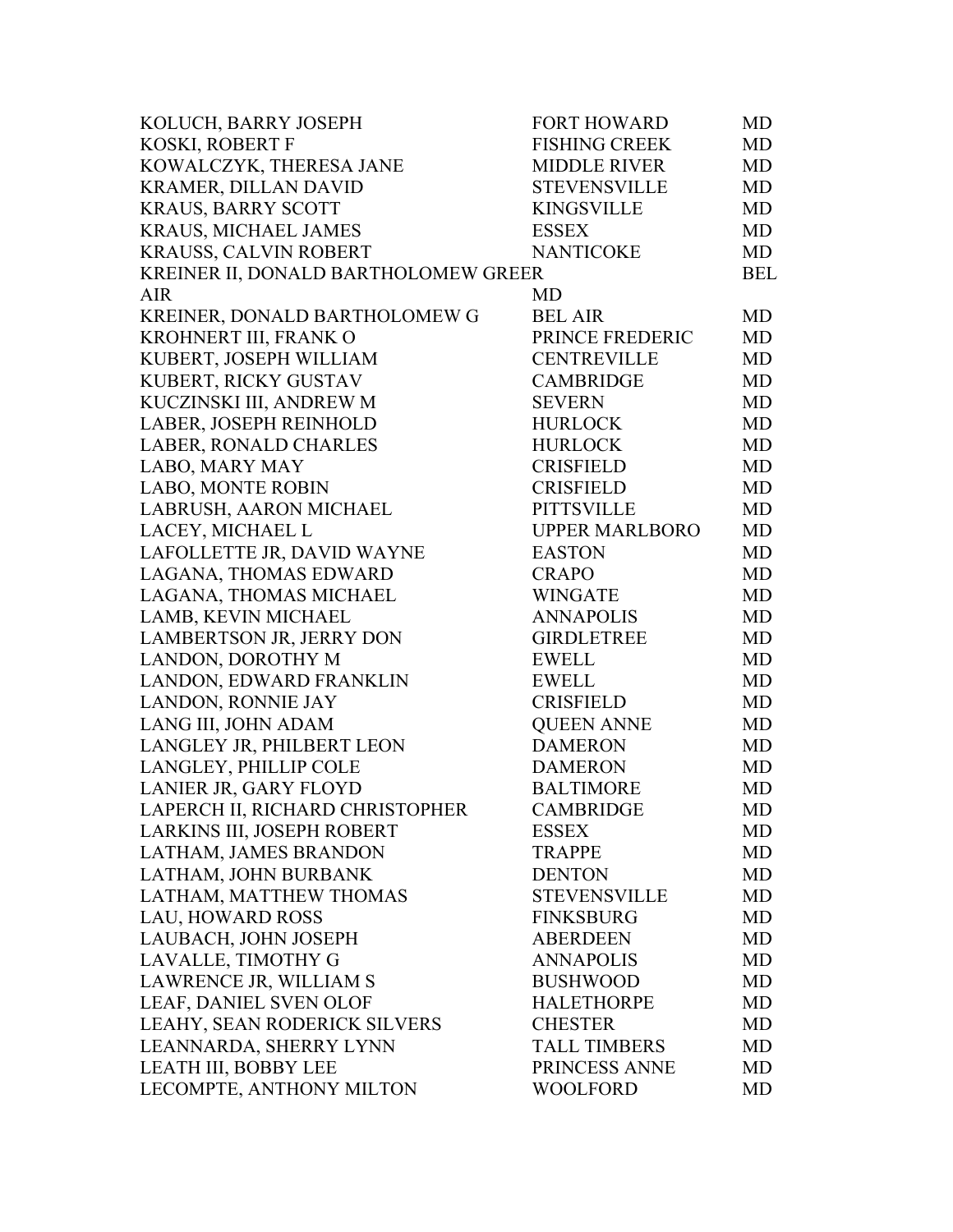| LECOMPTE, JENNIFER ANN       | WOOLFORD               | MD        |
|------------------------------|------------------------|-----------|
| LECOMPTE, MATTHEW ADAM       | <b>HURLOCK</b>         | <b>MD</b> |
| LEDFORD, MARK BRANTLEY       | <b>EASTON</b>          | <b>MD</b> |
| LEDNUM JR, JOHN WENDELL      | <b>TILGHMAN</b>        | MD        |
| LEDNUM, CHRISTOPHER MICHAEL  | <b>TRAPPE</b>          | <b>MD</b> |
| LEDNUM, CODY LEE             | <b>MCDANIEL</b>        | <b>MD</b> |
| LEDNUM, DONALD RICHARD       | <b>CORDOVA</b>         | <b>MD</b> |
| LEDNUM, MICHAEL ALAN         | <b>TILGHMAN</b>        | <b>MD</b> |
| LEE JR, THEODORE W           | <b>CHESTER</b>         | MD        |
| LEGG III, GEORGE WASHINGTON  | <b>EAST NEW MARKET</b> | <b>MD</b> |
| LEGG JR, WELDON B            | <b>CHESTER</b>         | MD        |
| LEGG, EDGAR HARRISON         | <b>ROCK HALL</b>       | MD        |
| LEGG, ERIC CLARKE            | <b>ROCK HALL</b>       | <b>MD</b> |
| LEHNER, JOHN MICHAEL         | <b>SHADY SIDE</b>      | <b>MD</b> |
| LEONARD JR, JOSEPH JEREMIAH  | <b>SAINT MICHAELS</b>  | <b>MD</b> |
| LEONARD, ARTHUR JOSEPH       | <b>MILLINGTON</b>      | <b>MD</b> |
| LEVA, KAREN JOANNE           | <b>STEVENSVILLE</b>    | <b>MD</b> |
| LEWANDOWSKI III, JOSEPH F    | <b>BALTIMORE</b>       | <b>MD</b> |
| LEWATOWSKI, JEFFREY JOSEPH   | <b>HAVRE DE GRACE</b>  | <b>MD</b> |
| LEWIS, ARRON RENEE           | <b>EDEN</b>            | <b>MD</b> |
| LEWIS, BURL CORNELL          | <b>CAMBRIDGE</b>       | <b>MD</b> |
| LEWIS, CHRISTOPHER SHANNON   | <b>GREENSBORO</b>      | <b>MD</b> |
| LEWIS, CODY HOWARD           | <b>EAST NEW MARKET</b> | <b>MD</b> |
| LEWIS, DENISE PHELAN         | <b>CAMBRIDGE</b>       | <b>MD</b> |
| LEWIS, FRED HOWARD           | <b>EAST NEW MARKET</b> | <b>MD</b> |
| LEWIS, JASON CHRISTOPHER     | <b>MARDELA SPRINGS</b> | <b>MD</b> |
| LEWIS, JULIE CANNON          | <b>EAST NEW MARKET</b> | <b>MD</b> |
| LEWIS, THOMAS ALLEN          | <b>CHESTER</b>         | <b>MD</b> |
| LINTHICUM, JEFFREY BRIAN     | <b>WOOLFORD</b>        | MD        |
| LIPKA JR, MICHAEL JOSEPH     | PORT DEPOSIT           | <b>MD</b> |
| LIPKA, AUSTIN NATHON         | PORT DEPOSIT           | MD        |
| LITTLE SR, CHRISTOPHER SCOTT | <b>PASADENA</b>        | <b>MD</b> |
| LITTLEPAGE, MILLARD LEE      | <b>EAST NEW MARKET</b> | MD        |
| LLOYD, ANDREW BRIAN          | <b>ROCK HALL</b>       | <b>MD</b> |
| LOAR III, JOHN WILLIAM       | <b>WALDORF</b>         | <b>MD</b> |
| LOCKE, ALEXANDER MICHAEL     | <b>ST MICHAELS</b>     | <b>MD</b> |
| LOMAX, JOHN DENNY            | <b>EASTON</b>          | <b>MD</b> |
| LONG, COLIN ALEXANDER        | <b>MECHANICSVILLE</b>  | <b>MD</b> |
| LONG, THOMAS CHRISTOPHER     | <b>AVENUE</b>          | MD        |
| LONGENECKER, ABRAM KADAN     | <b>BOZMAN</b>          | <b>MD</b> |
| LORE, ANNA M                 | <b>RIDGE</b>           | MD        |
| LOVE, JOSEPH MICHAEL         | <b>LA PLATA</b>        | MD        |
| LOVELACE, BRUCE HERREL       | <b>RISING SUN</b>      | <b>MD</b> |
| LOVELESS, DONALD EDWARD      | <b>FISHING CREEK</b>   | <b>MD</b> |
| LOWERY JR, EDWARD BRUCE      | <b>MCDANIEL</b>        | <b>MD</b> |
| LOWERY, GREGORY DAWSON       | <b>TILGHMAN</b>        | <b>MD</b> |
|                              |                        |           |

| WOOLFORD               | MD        |
|------------------------|-----------|
| <b>HURLOCK</b>         | MD        |
| <b>EASTON</b>          | <b>MD</b> |
| <b>TILGHMAN</b>        | <b>MD</b> |
| <b>TRAPPE</b>          | <b>MD</b> |
| <b>MCDANIEL</b>        | <b>MD</b> |
| <b>CORDOVA</b>         | <b>MD</b> |
| <b>TILGHMAN</b>        | <b>MD</b> |
| <b>CHESTER</b>         | <b>MD</b> |
| <b>EAST NEW MARKET</b> | <b>MD</b> |
| <b>CHESTER</b>         | <b>MD</b> |
| <b>ROCK HALL</b>       | <b>MD</b> |
| <b>ROCK HALL</b>       | <b>MD</b> |
| <b>SHADY SIDE</b>      | <b>MD</b> |
| <b>SAINT MICHAELS</b>  | <b>MD</b> |
| <b>MILLINGTON</b>      | <b>MD</b> |
| <b>STEVENSVILLE</b>    | <b>MD</b> |
| <b>BALTIMORE</b>       | <b>MD</b> |
| <b>HAVRE DE GRACE</b>  | <b>MD</b> |
| <b>EDEN</b>            | <b>MD</b> |
| <b>CAMBRIDGE</b>       | <b>MD</b> |
| <b>GREENSBORO</b>      | <b>MD</b> |
| <b>EAST NEW MARKET</b> | <b>MD</b> |
| <b>CAMBRIDGE</b>       | MD        |
| <b>EAST NEW MARKET</b> | <b>MD</b> |
| <b>MARDELA SPRINGS</b> | <b>MD</b> |
| <b>EAST NEW MARKET</b> | <b>MD</b> |
| <b>CHESTER</b>         | <b>MD</b> |
| <b>WOOLFORD</b>        | <b>MD</b> |
| PORT DEPOSIT           | <b>MD</b> |
| PORT DEPOSIT           | <b>MD</b> |
| <b>PASADENA</b>        | <b>MD</b> |
| EAST NEW MARKET        | <b>MD</b> |
| <b>ROCK HALL</b>       | MD        |
| <b>WALDORF</b>         | MD        |
| <b>ST MICHAELS</b>     | MD        |
| <b>EASTON</b>          | <b>MD</b> |
| <b>MECHANICSVILLE</b>  | <b>MD</b> |
| <b>AVENUE</b>          | <b>MD</b> |
| <b>BOZMAN</b>          | <b>MD</b> |
| <b>RIDGE</b>           | MD        |
| <b>LA PLATA</b>        | <b>MD</b> |
| <b>RISING SUN</b>      | <b>MD</b> |
| <b>FISHING CREEK</b>   | MD        |
| <b>MCDANIEL</b>        | <b>MD</b> |
| <b>TILGHMAN</b>        | <b>MD</b> |
|                        |           |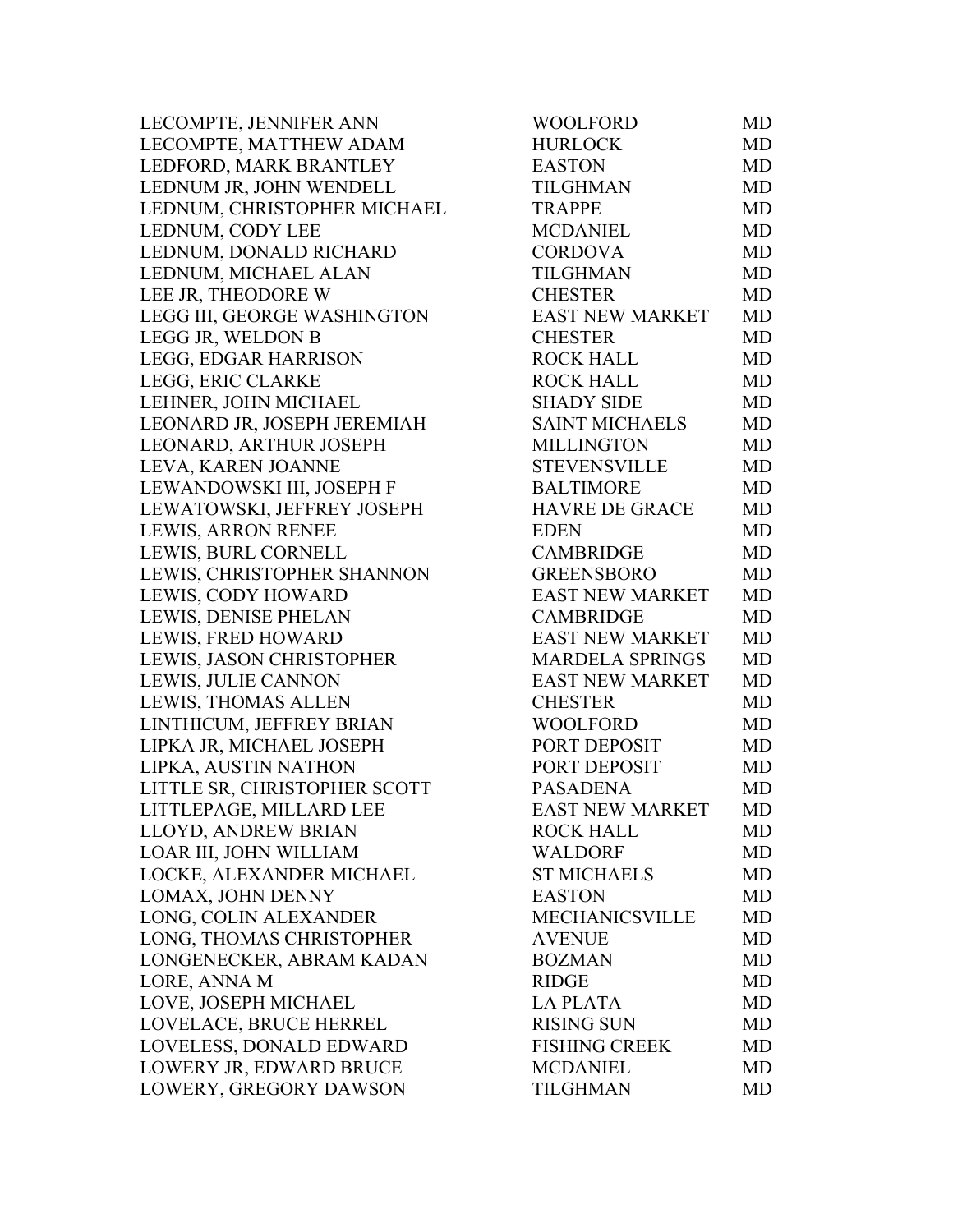| LOWMAN, TRAVIS                 | <b>EDGEWATER</b>       | MD        |
|--------------------------------|------------------------|-----------|
| LUBIN, PETER WILLIAM           | <b>WITTMAN</b>         | MD        |
| LUBIN, TYSON CHARLES THOMAS    | <b>PRESTON</b>         | MD        |
| LUMPKIN, EDWARD C              | <b>SHADY SIDE</b>      | MD        |
| LUMPKINS, DENISE S             | <b>LEONARDTOWN</b>     | <b>MD</b> |
| LUMPKINS, ROBERT LANCE         | <b>LEONARDTOWN</b>     | MD        |
| LUMPKINS, ROBERT M             | PINEY POINT            | MD        |
| LUSKEY, JOHN E                 | <b>BUSHWOOD</b>        | MD        |
| LUSKEY, JOSEPH DANIEL          | <b>HUNTINGTOWN</b>     | MD        |
| LYNCH I, ADAM EUGENE           | <b>WOOLFORD</b>        | MD        |
| LYNCH III, JAMES ANDREW        | <b>CHURCH HILL</b>     | MD        |
| LYNCH, HERLEN VERNON           | <b>CENTREVILLE</b>     | <b>MD</b> |
| LYNCH, LACY EDWARD             | <b>HENDERSON</b>       | MD        |
| LYNCH, RICHARD HARVEY          | <b>BEL AIR</b>         | MD        |
| LYNCH, STEVEN LEE              | <b>BALTIMORE</b>       | MD        |
| LYON, JESSE MASON              | <b>CLEMENTS</b>        | MD        |
| LYONS, WILLIAM DODSON          | PERRYVILLE             | MD        |
| MAENNER II, ROBERT LEON        | <b>HUNTINGTOWN</b>     | MD        |
| MAGEE, JOSIAH DAVID            | <b>BERLIN</b>          | MD        |
| MAGUIRE, DOUGLAS ALAN          | <b>OCEAN CITY</b>      | MD        |
| MALCZEWSKI, CODY DOUGLAS       | <b>CORDOVA</b>         | MD        |
| MALCZEWSKI, MICHAEL JOHN       | <b>CORDOVA</b>         | MD        |
| MALEC, FRANCES                 | <b>ESSEX</b>           | MD        |
| MALEC, NICOLE MARIE            | <b>ESSEX</b>           | MD        |
| MALEC, PATRICK JOSEPH          | <b>BALTIMORE</b>       | MD        |
| MALEC, VINCENT JOSEPH          | <b>ESSEX</b>           | MD        |
| MALIK, BARCLAY ALLEN           | <b>RIDGELY</b>         | MD        |
| MALLONEE III, DANIEL KENNETH   | <b>EDGEWATER</b>       | MD        |
| MALONE, SHERRI LYNN            | <b>MILTON</b>          | DE        |
| MANNING JR, RICHARD LOUIS      | <b>CHESTERTOWN</b>     | MD        |
| MANNING, HEIDI LORRAINE        | <b>CHESTERTOWN</b>     | <b>MD</b> |
| MANNING, KENDALL KATHLEEN      | <b>CHESTERTOWN</b>     | MD        |
| MANNING, LOGAN ROBERT          | <b>ROCK HALL</b>       | MD        |
| MANNING, RYAN RICHARD          | <b>CHESTERTOWN</b>     | MD        |
| MARCANO-JAVIER, RICARDO MIGUEL | <b>MIDDLE RIVER</b>    | MD        |
| MARIANO SR, DANIEL MERCHDO     | <b>MARION STATION</b>  | MD        |
| MARSH, JOHN JOSEPH             | <b>ESSEX</b>           | MD        |
| MARSHALL JR, HORACE LEE        | <b>MARION</b>          | MD.       |
| MARSHALL, ANDREW THOMAS        | <b>CRISFIELD</b>       | MD        |
| MARSHALL, CALVIN DAVID         | <b>EWELL</b>           | MD        |
| MARSHALL, DAVID SHERWOOD       | <b>MARION</b>          | MD        |
| <b>MARSHALL, ERIC</b>          | <b>EDGEWATER</b>       | MD        |
| MARSHALL, JAMIE EVANS          | <b>WESTOVER</b>        | MD        |
| MARSHALL, KEVIN DEAN           | <b>EAST NEW MARKET</b> | MD        |
| MARSHALL, KEVIN MICHAEL        | <b>HURLOCK</b>         | MD        |
| MARSHALL, WILLARD RUSSELL      | <b>ROCK HALL</b>       | MD        |
|                                |                        |           |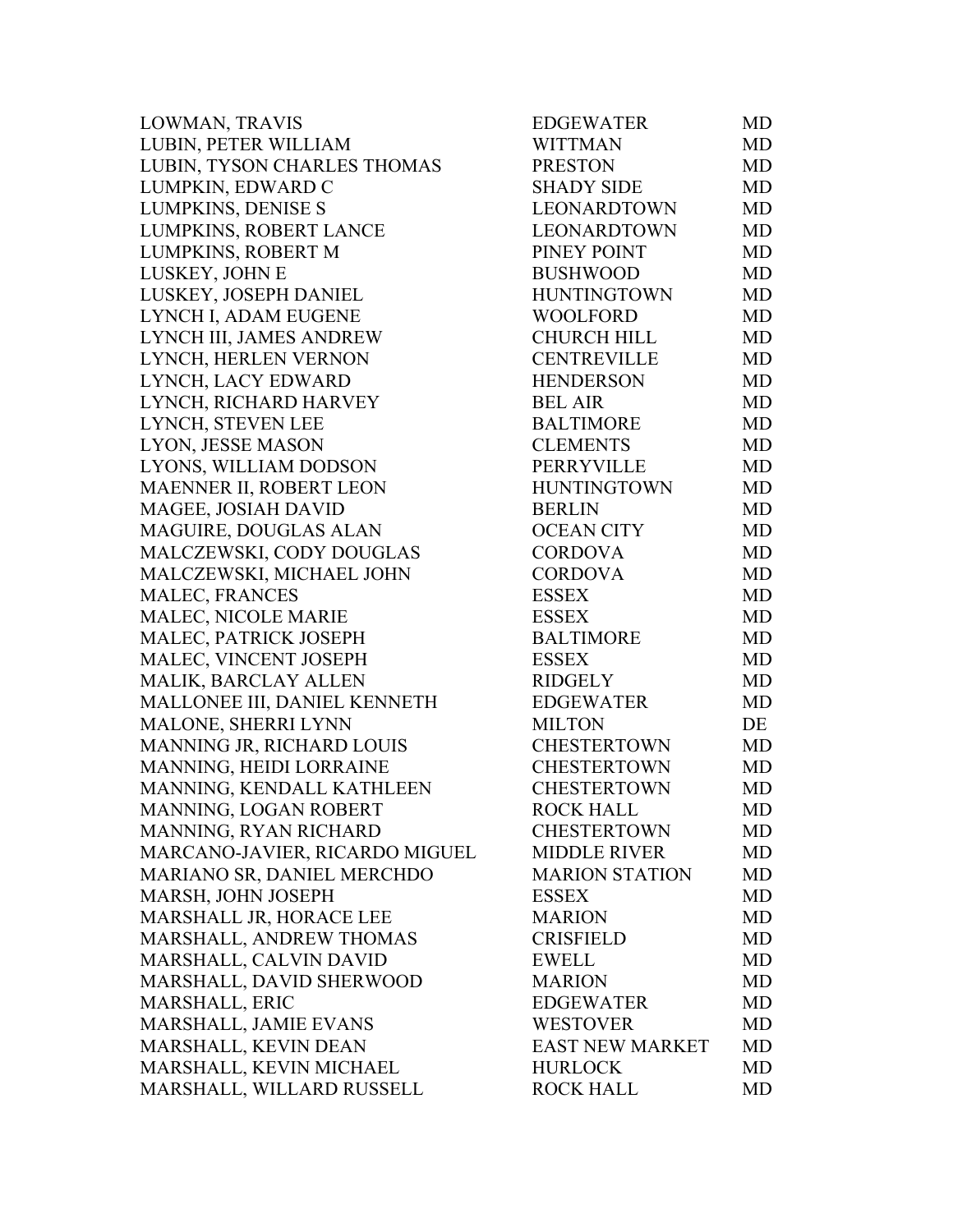MARTELL, ROBERT JEROME MARTIN JR, BRUCE STANLEY MARTIN, HUNTER JAMES MARTINUK, JOSEPH PETER MARVEL, CHRISTOPHER LEE MARVEL, LANCE STEVEN MASON SR, DAVID WINFIELD MASON, HANNAH TAYLOR MASRI, JAMEL K MASTRONARDI JR, DANIEL JOSEPH MASTRONARDI, DANIEL JOSEPH MATTEI, JOSHUA AUSTIN MATTES III, ANDREW JOHN MATTES JR, ANDREW JOHN MATTES JR, GEORGE JOHN MATTES, STEPHANIE SOWA MATTHEWS, ANDREW JOSEPH MATTHEWS, SAMSON KENNETH MATTINGLY, DOUGLAS E MATTINGLY, TODD EUGENE MATTISON, IAN MAUK, DANIEL PHILIP MAYBURY, ERIC DALTON MAYER, BRIAN LEE MAYHORN, DOUGLAS FRAZIER MCCARTHY, TREVOR MICHAEL MCCLELLAND JR, LEROY RICHARD MCCLELLAND, LEROY JAY MCCLOSKEY II, ARTHUR L MCCREADY, MICHAEL KEVIN MCCUBBIN, JEFFREY LOUIS MCDANIEL, HARRY LEE MCDONALD, ALLEN MARSHALL MCFADDEN, LUKE D MCGLAUGHLIN, PRISCILLA LANE MCGUFFIN, JOHN R MCKENNA - CHEYNE, LINDA K MCKENZIE, JOSEPH W MCKEOWN, KYLE S MCKINLEY, JAMES LEROY MCKINNEY JR, BERLIN HARPER MCKINNEY, AARON HARPER MCNAMARA JR, WILLIAM RAYMOND MCNEAL, RAYMOND M MCNEW, TABATHA ELOISE MCWILLIAMS, DONALD H

| <b>PASADENA</b>        | <b>MD</b> |
|------------------------|-----------|
| <b>ROSEDALE</b>        | <b>MD</b> |
| <b>ELKTON</b>          | <b>MD</b> |
| <b>ELKTON</b>          | <b>MD</b> |
| <b>GRASONVILLE</b>     | <b>MD</b> |
| <b>CRISFIELD</b>       | <b>MD</b> |
| <b>CRISFIELD</b>       | <b>MD</b> |
| <b>CRISFIELD</b>       | <b>MD</b> |
| MECHANICSVILLE         | <b>MD</b> |
| <b>RHODESDALE</b>      | <b>MD</b> |
| <b>PRESTON</b>         | <b>MD</b> |
| <b>DEALE</b>           | <b>MD</b> |
| <b>BALTIMORE</b>       | <b>MD</b> |
| <b>BALTIMORE</b>       | <b>MD</b> |
| <b>BALTIMORE</b>       | <b>MD</b> |
| <b>ESSEX</b>           | <b>MD</b> |
| <b>EARLVILLE</b>       | <b>MD</b> |
| <b>CHURCH CREEK</b>    | <b>MD</b> |
| <b>COBB ISLAND</b>     | <b>MD</b> |
| MECHANICSVILLE         | <b>MD</b> |
| <b>STEVENSVILLE</b>    | <b>MD</b> |
| <b>STREET</b>          | <b>MD</b> |
| <b>DENTON</b>          | <b>MD</b> |
| <b>BOWIE</b>           | <b>MD</b> |
| <b>TODDVILLE</b>       | <b>MD</b> |
| <b>MILLERSVILLE</b>    | <b>MD</b> |
| <b>BALTIMORE</b>       | <b>MD</b> |
| <b>MIDDLE RIVER</b>    | <b>MD</b> |
| <b>CECILTON</b>        | <b>MD</b> |
| PRINCESS ANNE          | <b>MD</b> |
| <b>BALTIMORE</b>       | <b>MD</b> |
| <b>CHESAPEAKE CITY</b> | <b>MD</b> |
| <b>DEALE</b>           | MD        |
| <b>PASADENA</b>        | MD        |
| <b>FISHING CREEK</b>   | <b>MD</b> |
| PRINCE FREDERIC        | MD        |
| <b>EDGEWATER</b>       | <b>MD</b> |
| <b>HUNTINGTOWN</b>     | <b>MD</b> |
| <b>MARBURY</b>         | <b>MD</b> |
| <b>PASADENA</b>        | <b>MD</b> |
| <b>WITTMAN</b>         | <b>MD</b> |
| <b>TILGHMAN</b>        | <b>MD</b> |
| <b>BRANDYWINE</b>      | <b>MD</b> |
| <b>TALL TIMBERS</b>    | MD        |
| <b>FORT HOWARD</b>     | MD        |
| <b>EAST NEW MARKET</b> | MD        |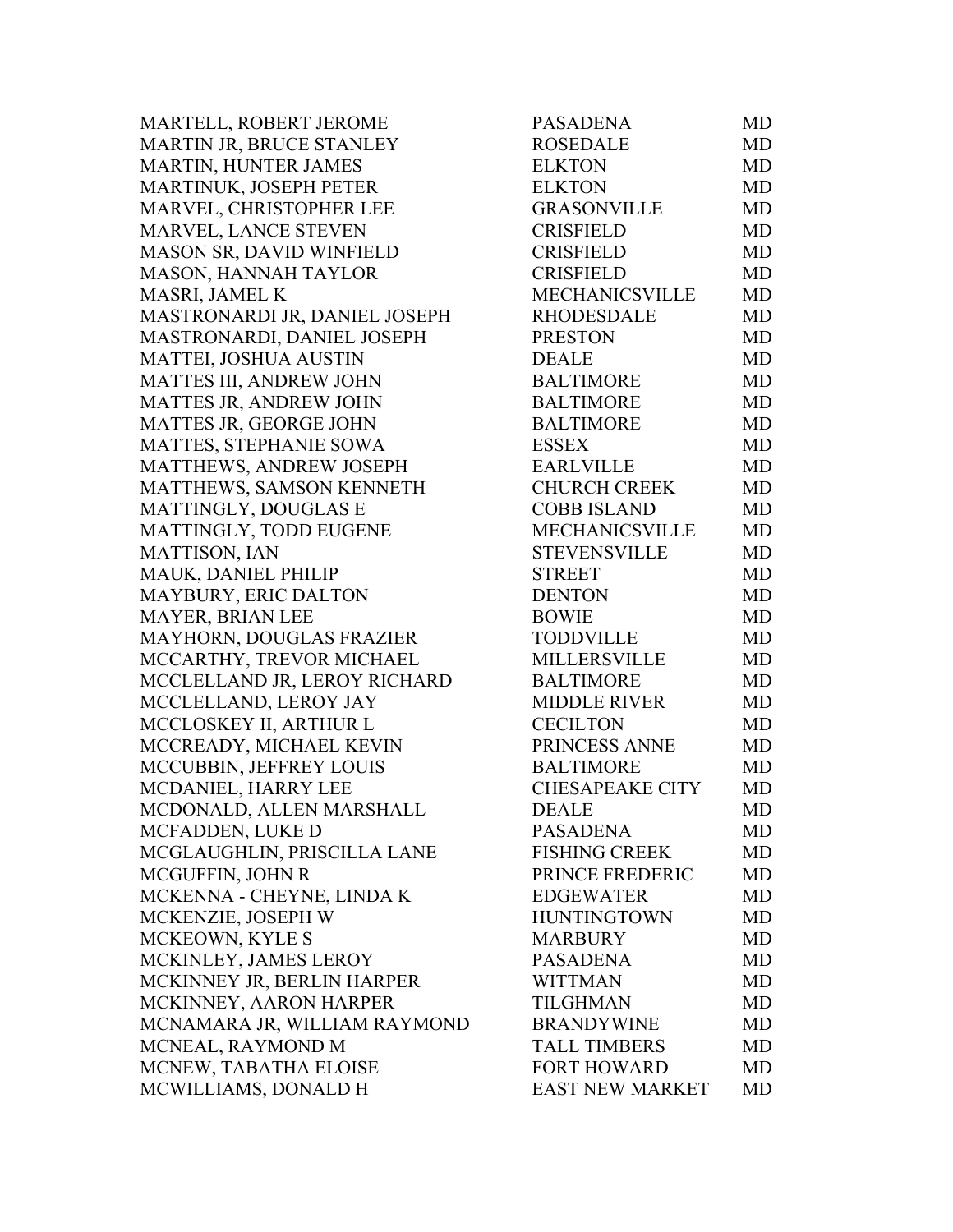MCWILLIAMS, MICHAEL S MEEKS, BARBARA SMITH MEEKS, IVAN LEE MEERING, TRAVIS A MELVIN III, JAMES ERDMAN MELVIN JR, JAMES ERDMAN MELVIN, JORDAN CODY MENDE, BRANDON HOWARD MERCIER, CRAIG A MEREDITH JR, WILLIAM ELIJAH MEREDITH, JASE ADDISON MEREDITH, MATTHEW ALPHONES MEREDITH, TYRONE ANTONE MERKLE III, FREDERICK WILLIAM MESSENGER JR, ROBERT WAYNE MESSENGER, JOHN JAMES MESSICK JR, WILBUR TURNER MESSICK, DAVID TURNER MESSIX, ROBERT FRANKLIN MEYERS, RONALD JOHN MIDDLETON, MICHAEL MILLS MIEDZINSKI JR, CHARLES PHILIP MILLER, ANDREW CARROLL MILLER, CRAIG D MILLER, EDWARD GEORGE MILLER, H RUSSELL MILLER, MICHAEL A MILLIGAN JR, JOHN HARRISON MILLS, DARREL JAY MILLS, JASON GORE MILLS, KELLI LEE BALTIMORE MD MILLS, KYLE CRANSTON MILLS, TIMOTHY WILLARD MINK, MICHAEL JOSEPH MISTER JR, SEVERN REID MISTR, WILLIAM ANDERSON MITCHELL, JOSEPH TODD MITCHELL, PHILLIP EDWARD MOATS, ROBERT L MONTGOMERY, MICHAEL STEVEN MONZEGLIO, SCOTT ALLAN MOORE, EDWARD SHELDON MOORE, ERIC MARTIN MOORE, MICHAEL ANDREW MOORE, MICHAEL R T MORELAND, SYDNEY R

| MD<br><b>MD</b><br><b>MD</b><br><b>MD</b><br><b>MD</b><br>MD<br><b>MD</b><br>MD<br><b>MD</b><br>DE<br><b>MD</b><br><b>MD</b> |
|------------------------------------------------------------------------------------------------------------------------------|
|                                                                                                                              |
|                                                                                                                              |
|                                                                                                                              |
|                                                                                                                              |
|                                                                                                                              |
|                                                                                                                              |
|                                                                                                                              |
|                                                                                                                              |
|                                                                                                                              |
|                                                                                                                              |
|                                                                                                                              |
|                                                                                                                              |
| <b>MD</b>                                                                                                                    |
| <b>MD</b>                                                                                                                    |
| <b>MD</b>                                                                                                                    |
| <b>MD</b>                                                                                                                    |
| <b>MD</b>                                                                                                                    |
| MD                                                                                                                           |
| <b>MD</b>                                                                                                                    |
| <b>MD</b>                                                                                                                    |
| MD                                                                                                                           |
| MD                                                                                                                           |
| <b>MD</b>                                                                                                                    |
| <b>MD</b>                                                                                                                    |
| MD                                                                                                                           |
| MD                                                                                                                           |
| <b>MD</b>                                                                                                                    |
| <b>MD</b>                                                                                                                    |
| <b>MD</b>                                                                                                                    |
| MD                                                                                                                           |
| <b>MD</b>                                                                                                                    |
|                                                                                                                              |
| MD                                                                                                                           |
| MD                                                                                                                           |
| MD                                                                                                                           |
| MD                                                                                                                           |
| <b>MD</b>                                                                                                                    |
| MD                                                                                                                           |
| <b>MD</b>                                                                                                                    |
| <b>MD</b>                                                                                                                    |
| <b>MD</b>                                                                                                                    |
| <b>MD</b>                                                                                                                    |
| <b>MD</b>                                                                                                                    |
| <b>MD</b>                                                                                                                    |
| MD                                                                                                                           |
|                                                                                                                              |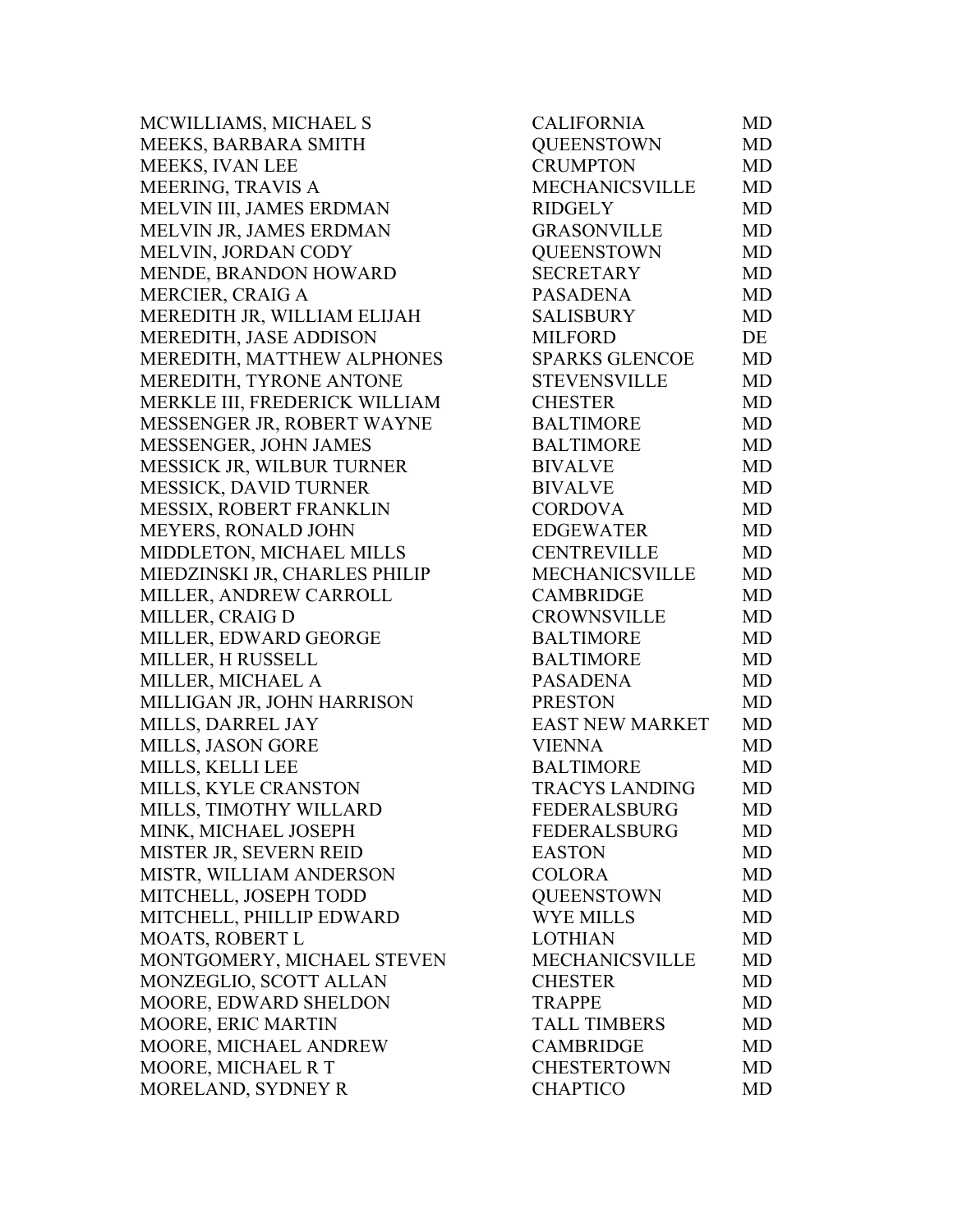| MORGAN JR, RAYMOND S      | <b>AVENUE</b>         | MD.       |
|---------------------------|-----------------------|-----------|
| MORGAN, RUSSELL N         | <b>CRISFIELD</b>      | <b>MD</b> |
| MORI, JOHN DOMINIC        | NEW SMYRNA BEAC       | FI.       |
| MORLEY, CHRISTOPHER JOHN  | PINEY POINT           | MD.       |
| MOROTTI JR, JOSEPH J      | <b>STEVENSVILLE</b>   | <b>MD</b> |
| <b>MORRIS JR, ROGER D</b> | <b>MECHANICSVILLE</b> | <b>MD</b> |
| <b>MORRIS, CONRAD B</b>   | <b>CLEMENTS</b>       | MD.       |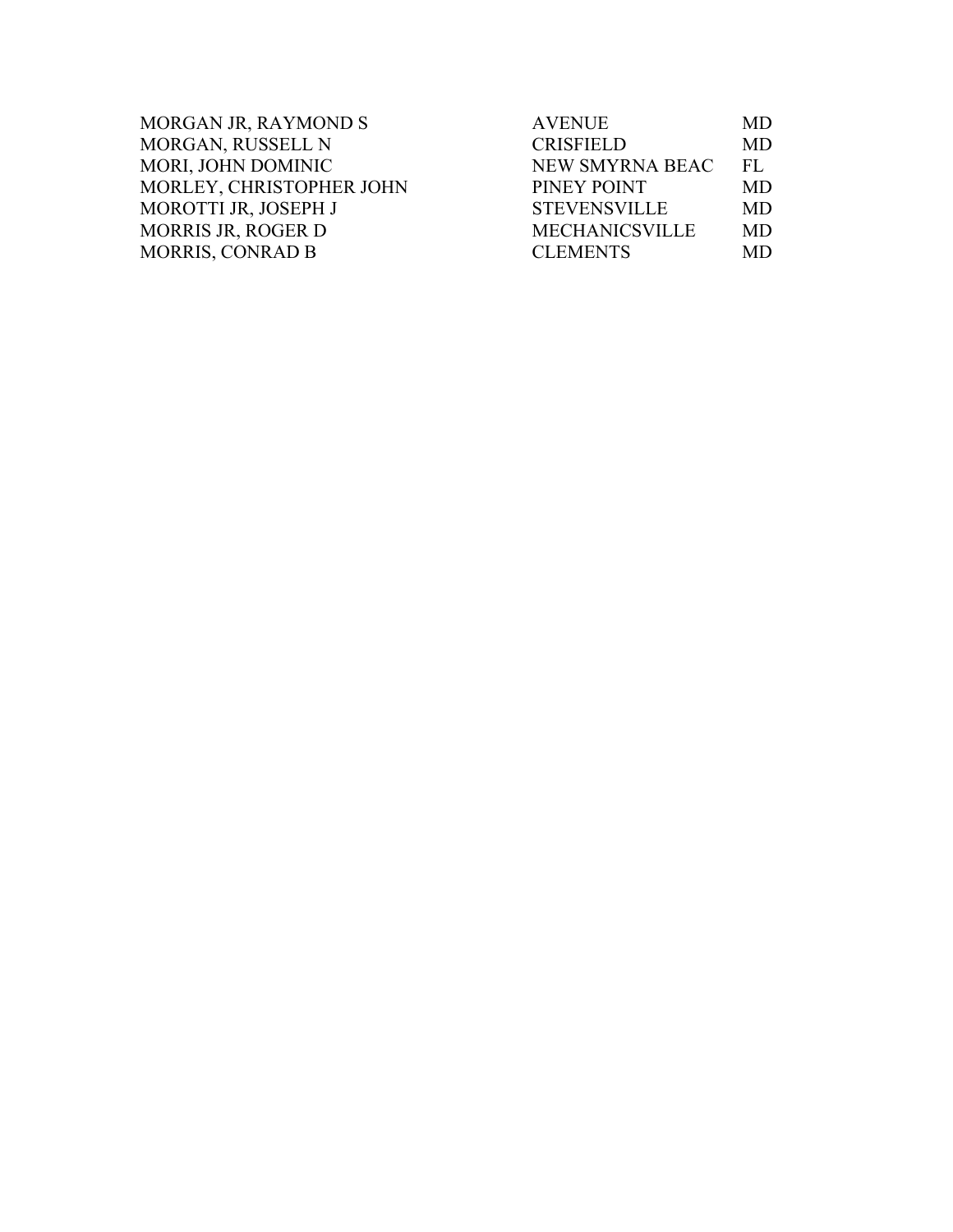**As of September 14, 2020 at 10:00 AM**, the Department of Natural Resources Fisheries Service has not received the following **July crab** harvest reports from the following commercial fishermen. These reports were due to the Department on **August 10th**. If your name appears on this list and you have already submitted your July crab harvest reports, please contact the Department at 1-800-893-2722 to ensure that your harvest reports have been received. If your name appears on these lists and you have not submitted your reports, please do so no later than September 30, 2020. If you continue to submit late reports for future months, it may result in your fishing license being suspended.

## **Missing Crab Reports for July 2020**

| <b>MORRIS, NANCY T</b>        | <b>SAINT INIGOES</b>   | MD        |
|-------------------------------|------------------------|-----------|
| MORRIS, NATHAN EDWARD         | <b>QUEENSTOWN</b>      | <b>MD</b> |
| MORRIS, ROGER HADDAWAY        | <b>CHURCH CREEK</b>    | <b>MD</b> |
| <b>MORRIS, VERNON KEITH</b>   | <b>CAMBRIDGE</b>       | <b>MD</b> |
| <b>MORSBERGER, CHRIS</b>      | <b>WOODSTOCK</b>       | <b>MD</b> |
| <b>MOSER JR, JOHN CHARLES</b> | <b>CHESTER</b>         | MD        |
| <b>MOSLEY, RODNEY R</b>       | <b>OWINGS MILLS</b>    | <b>MD</b> |
| MOTLEY, JACOB WAYNE           | <b>MADISON</b>         | <b>MD</b> |
| MOTOVIDLAK, MACY FAYE         | <b>WITTMAN</b>         | <b>MD</b> |
| MOULD JR, RONALD WILLIAM      | <b>DEALE</b>           | <b>MD</b> |
| MUDD JR, JOHN F               | <b>NEWBURG</b>         | <b>MD</b> |
| MUFFOLETTO, DANIEL SAMUEL     | <b>TRAPPE</b>          | <b>MD</b> |
| MUMFORD, JASON BOWEN          | <b>NEWARK</b>          | <b>MD</b> |
| MURPHY III, WADE HAMPTON      | <b>WITTMAN</b>         | <b>MD</b> |
| MURPHY JR, WADE HAMPTON       | TILGHMAN               | <b>MD</b> |
| MURPHY, BARBARA SCHARCH       | TILGHMAN               | <b>MD</b> |
| MURPHY, LAWRENCE MICHAEL      | <b>TILGHMAN</b>        | <b>MD</b> |
| MURPHY, PATRICK BARTLETT      | <b>TILGHMAN</b>        | <b>MD</b> |
| MURPHY, ROBERT C              | <b>CHARLOTTE HALL</b>  | <b>MD</b> |
| MURRAY JR, LELAND KENDALL     | <b>FOREST HILL</b>     | <b>MD</b> |
| MURRAY, JASON T               | <b>CHARLOTTE HALL</b>  | <b>MD</b> |
| MURSON, CHARLES ARTHUR        | <b>CHESAPEAKE CITY</b> | <b>MD</b> |
| <b>MYERS, JEFFREY LEWIS</b>   | <b>DILLSBURG</b>       | PA        |
| MYERS, KEVIN LELAND           | <b>RIDGELY</b>         | <b>MD</b> |
| MYERS, KEVIN MICHAEL          | <b>BALTIMORE</b>       | <b>MD</b> |
| <b>MYERS, MATTHEW PHILLIP</b> | <b>BEL AIR</b>         | <b>MD</b> |
| NAGYISKI, JEFFREY MICHAEL     | <b>HARTLY</b>          | DE        |
| NEHUS, ERIC JOSEPH            | <b>BALTIMORE</b>       | <b>MD</b> |
| NEIMILLER, JEREMY JOHN        | <b>WESTMINSTER</b>     | <b>MD</b> |
| NEITZEY, WILLIAM CHARLES      | <b>LOTHIAN</b>         | <b>MD</b> |
| NELSON III, MICHAEL S         | <b>LEONARDTOWN</b>     | MD        |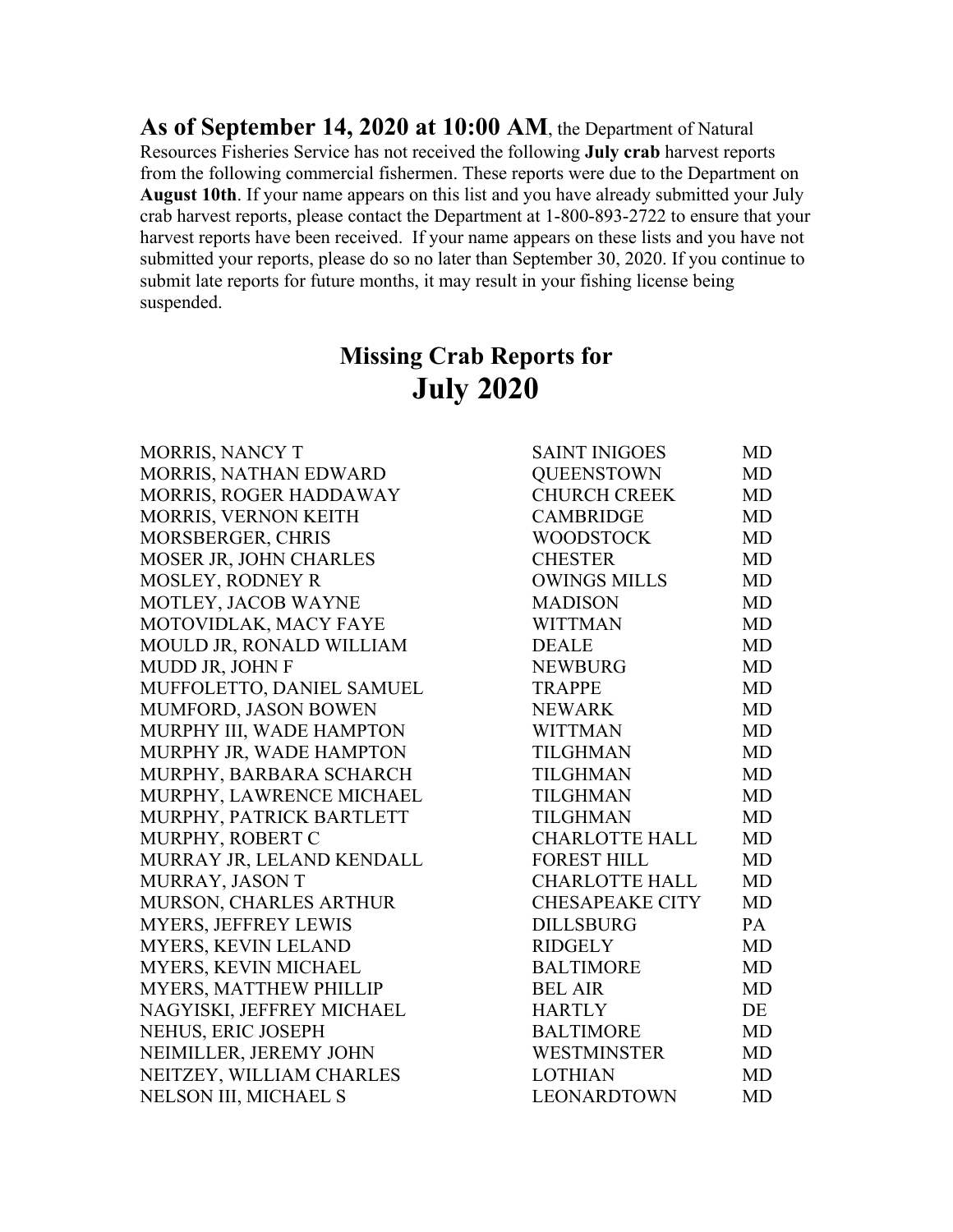NELSON JR, JERRY WAYNE NELSON JR, ROBERT S NELSON, BRENT DARRELL NELSON, JUSTIN PHILIP NELSON, THOMAS MAURICE NELSON, TYLER PHILLIP NESSELROAD, GREG A NEUWILLER, JOSHUA NEWBERRY, ROBERT HODGE NEWCOMB, JAY LEONARD NGUYEN, HUNG VAN NGUYEN, THANG VAN NICHOLS JR, DENNIS RICHARD NIELSEN, MATTHEW HEROLD NOLAN III, EDWARD F NORDHOFF, RICHARD DAVID NORELL, RANDY B NORTH, TREVOR JAMES NORTHROP, MACKENZIE WILCOXON NOVAK JR, IRVIN HOWARD NOWELL, THOMAS DEWITT NUESLEIN, CHRISTINA M NUESLEIN, JORDAN K NUESLEIN, MATTHEW W O DONNELL, JAMES RICHARD OAKLEY, JEFFREY S OBERENDER, MARK C OBERENDER, MICHAEL ALVIN O'BERRY, RICHARD ALAN O'CONNER, PAUL M O'CONNOR, DANIEL J OCONNOR, MICHAEL JAMES O'DONNELL JR, HENRY ELLSWORTH ODONNELL, ROBIN CLAUDIA LOWERY OERTLY JR, JOHN LONG OLIVER III, THOMAS CLARENCE OLIVER, STEVEN CHRISTOPHER ORRELL, BRANDON STEWART OSAKOWICZ, MARTIN L OVERHOLT, CARROLL LEE OWENS, STEVEN R PAESCH, PAUL WILLIAM PAPA, ALLISON RAWLEY PAPA, WILLIAM STANLEY PARKER, ROBERT WILLIAM PARKINSON, BRUCE LEROY

| NANTICOKE              | MD        |
|------------------------|-----------|
| <b>MECHANICSVILLE</b>  | <b>MD</b> |
| <b>ROCK HALL</b>       | MD        |
| <b>HOLLYWOOD</b>       | <b>MD</b> |
| <b>ROCK HALL</b>       | MD        |
| <b>HOLLYWOOD</b>       | <b>MD</b> |
| <b>RIDGELY</b>         | <b>MD</b> |
| <b>GREENSBORO</b>      | <b>MD</b> |
| <b>CRUMPTON</b>        | <b>MD</b> |
| <b>CHURCH CREEK</b>    | <b>MD</b> |
| <b>DENTON</b>          | <b>MD</b> |
| <b>SALISBURY</b>       | MD        |
| <b>CHESTERTOWN</b>     | MD        |
| <b>CENTREVILLE</b>     | <b>MD</b> |
| PINEY POINT            | <b>MD</b> |
| <b>ROCK HALL</b>       | <b>MD</b> |
| <b>UPPER MARLBORO</b>  | MD        |
| <b>CAMBRIDGE</b>       | <b>MD</b> |
| <b>ROYAL OAK</b>       | <b>MD</b> |
| <b>BALTIMORE</b>       | <b>MD</b> |
| <b>LA PLATA</b>        | <b>MD</b> |
| <b>HOLLYWOOD</b>       | <b>MD</b> |
| <b>HOLLYWOOD</b>       | MD        |
| <b>HOLLYWOOD</b>       | <b>MD</b> |
| <b>GRASONVILLE</b>     | <b>MD</b> |
| <b>HUNTINGTOWN</b>     | <b>MD</b> |
| <b>WINGATE</b>         | <b>MD</b> |
| <b>CRAPO</b>           | <b>MD</b> |
| <b>CRISFIELD</b>       | <b>MD</b> |
| <b>CHESAPEAKE BEAC</b> | <b>MD</b> |
| <b>VALLEY LEE</b>      | MD        |
| <b>BALTIMORE</b>       | <b>MD</b> |
| <b>CENTREVILLE</b>     | MD        |
| <b>GRASONVILLE</b>     | MD        |
| <b>CENTREVILLE</b>     | <b>MD</b> |
| <b>MADISON</b>         | <b>MD</b> |
| <b>BEVERLY BEACH</b>   | <b>MD</b> |
| <b>EASTON</b>          | <b>MD</b> |
| <b>NEWBURG</b>         | <b>MD</b> |
| <b>POCOMOKE</b>        | MD        |
| <b>RIDGE</b>           | <b>MD</b> |
| <b>PASADENA</b>        | <b>MD</b> |
| <b>SALISBURY</b>       | MD        |
| <b>CRISFIELD</b>       | <b>MD</b> |
| <b>CENTREVILLE</b>     | <b>MD</b> |
| PRINCESS ANNE          | MD        |
|                        |           |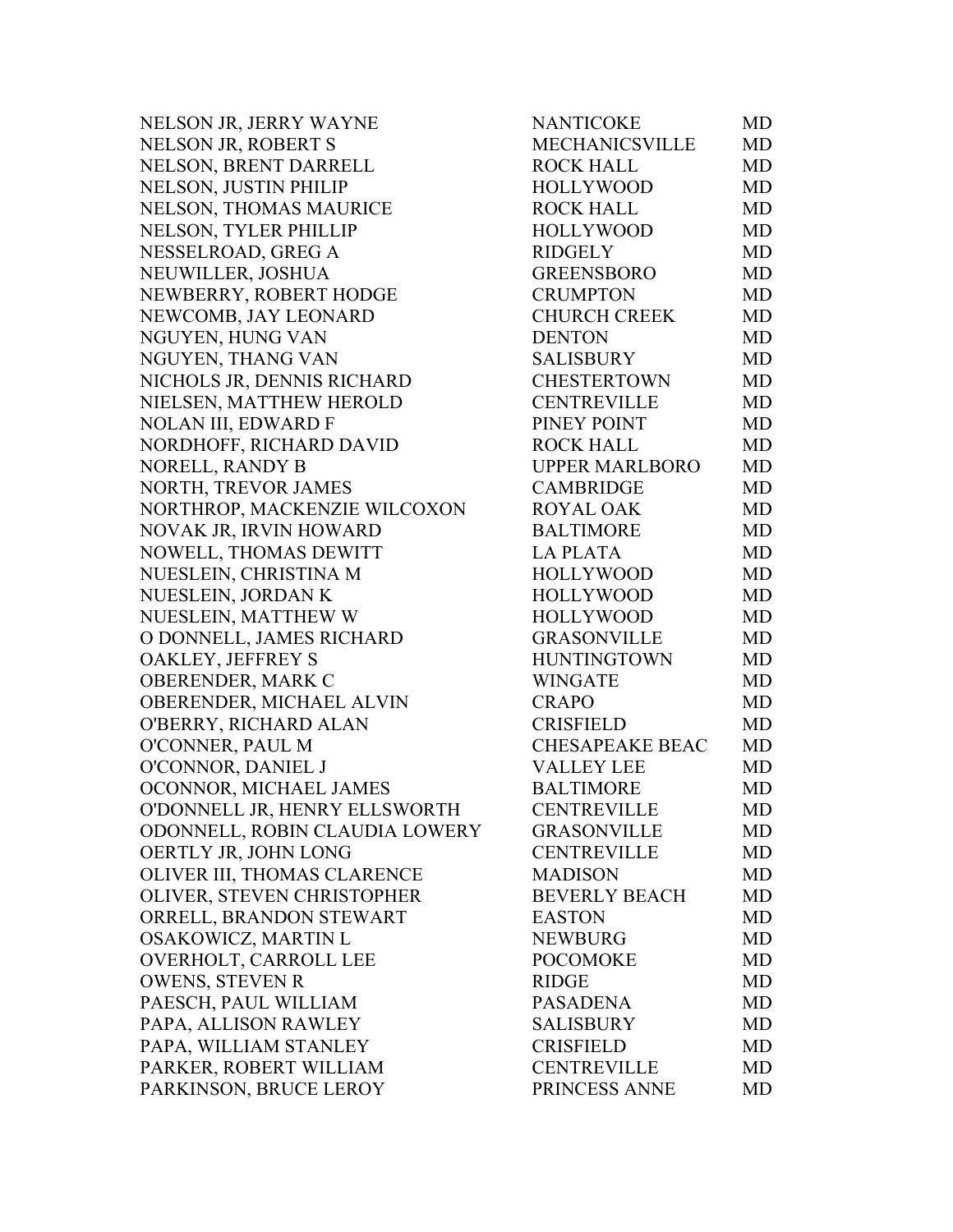PARKS III, JOHN ALBERT PARKS IV, LOGAN WESLEY PARKS JR, LOUIS W PARKS, BENJAMIN GARY PARKS, JOAN BRAMBLE PARKS, JOSH CHRISTOPHER PARKS, MICHAEL ANTHONY PARKS, ROBERT WILLIAM PARSONS JR, ALLEN BENJAMIN PATCHETT III, DORSEY DUDLEY PATTERSON, COLIN MICHAEL PAUL, CODY LOGAN PAYNE JR, CURTIS LEROY PAYNE, CHRISTOPHER BRENT PEARSON, KENNETH FRANCIS PEED, LOGAN MATTHEW PENDRY, MARK DWAYNE PEPPER III, GEORGE FORD PEPPER, KYLE RYAN PEPPINS JR, JAMES E PERMELIA, JAMES ANDREW PERRY JR, DONALD LEE PERZYNSKI, TODD DIVEN PFEIFFER JR, ROBERT MERLE PFEIFFER, STEPHEN PHILLIPS III, JAMES WALLACE PHILLIPS JR, JOHN C PHILLIPS SR, DAVID BRYAN PHILLIPS, BARRY LEE PHILLIPS, HARRY C PHILLIPS, LISA RENEE PHILLIPS, MARK CLETUS PHIPPS, JAMES B PHIPPS, JEFFERY MICHAEL PIERCE II, RAYMOND R PIERZCHALSKI, THOMAS JOHN PILKERTON JR, THOMAS S PINDER, CHRISTEN LEE PINE, BRYAN MICHAEL PITTMAN, KURTIS MILBOURN PLETZER, ZACHARY PAUL PLUMER JR, MICHAEL D PLUMMER, BRIAN ALLEN POE, DUANE POLING, AUSTIN SCOTT POLLOCK, ROBERT

| CHURCH CREEK          | MD        |
|-----------------------|-----------|
| <b>CAMBRIDGE</b>      | <b>MD</b> |
| <b>DEALE</b>          | MD        |
| <b>CAMBRIDGE</b>      | <b>MD</b> |
| <b>CHURCH CREEK</b>   | <b>MD</b> |
| <b>WOOLFORD</b>       | <b>MD</b> |
| <b>SMITH ISLAND</b>   | MD        |
| <b>EDEN</b>           | MD        |
| <b>QUANTICO</b>       | <b>MD</b> |
| <b>CENTREVILLE</b>    | <b>MD</b> |
| <b>MECHANICSVILLE</b> | <b>MD</b> |
| <b>WOOLFORD</b>       | <b>MD</b> |
| <b>SEVERN</b>         | MD        |
| <b>EASTON</b>         | <b>MD</b> |
| <b>KING GEORGE</b>    | <b>VA</b> |
| <b>BRYANTOWN</b>      | <b>MD</b> |
| <b>CRISFIELD</b>      | <b>MD</b> |
| <b>TILGHMAN</b>       | MD        |
| <b>EASTON</b>         | <b>MD</b> |
| <b>UPPER MARLBORO</b> | MD        |
| <b>SMYRNA</b>         | DE        |
| <b>ROCK HALL</b>      | <b>MD</b> |
| <b>WESTMINSTER</b>    | <b>MD</b> |
| <b>QUEEN ANNE</b>     | MD        |
| <b>CHARLOTTE HALL</b> | <b>MD</b> |
| EAST NEW MARKET       | <b>MD</b> |
| <b>FISHING CREEK</b>  | MD        |
| <b>VIENNA</b>         | <b>MD</b> |
| <b>CHURCH CREEK</b>   | <b>MD</b> |
| <b>FISHING CREEK</b>  | <b>MD</b> |
| <b>CAMBRIDGE</b>      | <b>MD</b> |
| <b>FISHING CREEK</b>  | MD        |
| <b>MECHANICSVILLE</b> | MD        |
| <b>EDGEWATER</b>      | MD        |
| <b>WALDORF</b>        | <b>MD</b> |
| <b>PASADENA</b>       | <b>MD</b> |
| <b>HOLLYWOOD</b>      | <b>MD</b> |
| <b>CHESTER</b>        | <b>MD</b> |
| <b>ESSEX</b>          | <b>MD</b> |
| PRINCESS ANNE         | <b>MD</b> |
| <b>WYE MILLS</b>      | <b>MD</b> |
| <b>NEWBURG</b>        | <b>MD</b> |
| <b>PASADENA</b>       | <b>MD</b> |
| <b>DUNKIRK</b>        | <b>MD</b> |
| <b>DUNDALK</b>        | <b>MD</b> |
| <b>PASADENA</b>       | <b>MD</b> |
|                       |           |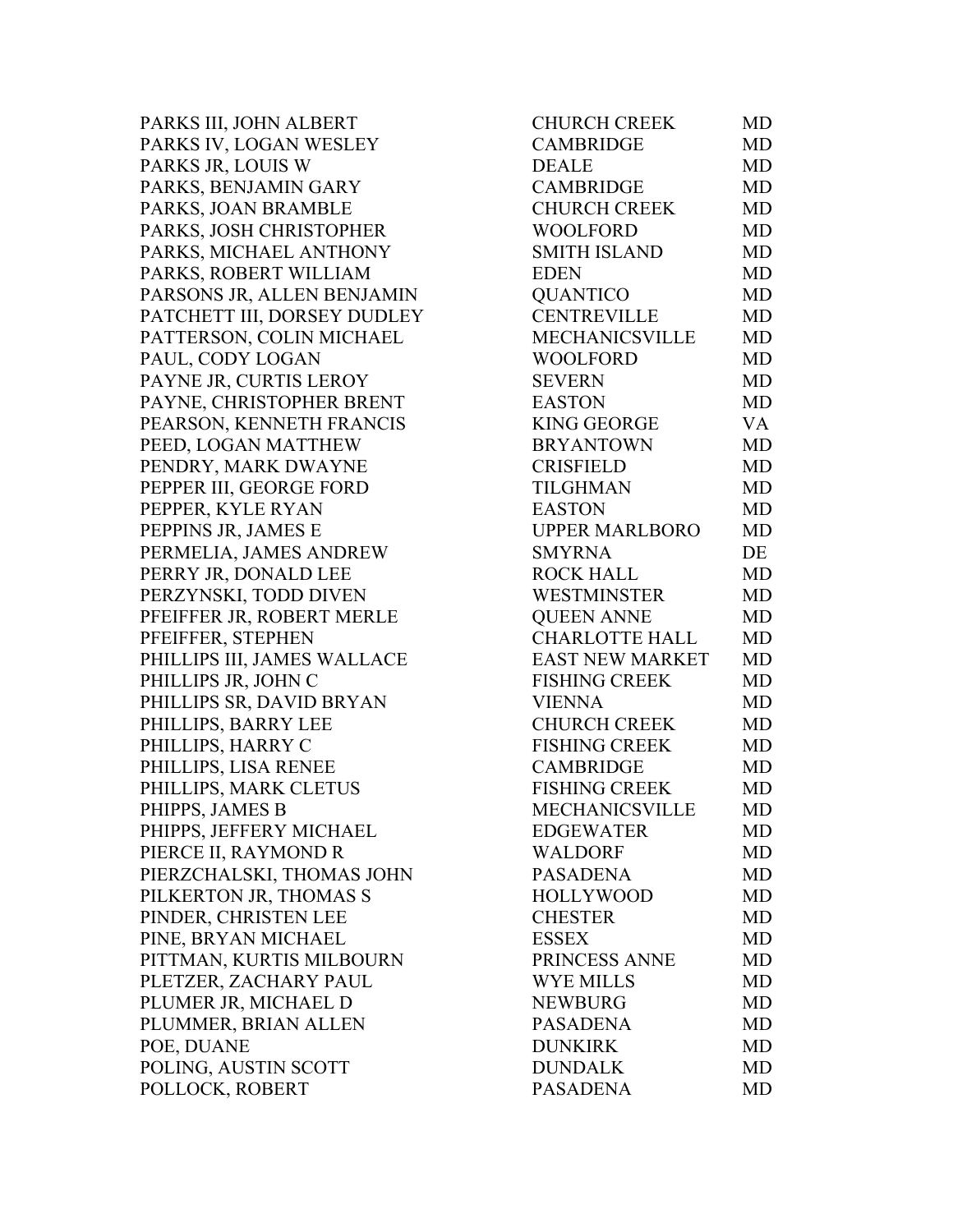POORE, CARRIE A POORE, JON PHINEAS POORE, ROBERT WALTER POORE, TIMOTHY WAYNE POPE II, LEROY HAYNES PORTER, HOLLY LIZETTE PORTER, JOSEPH C PORTER, KYLE WILLIAM PORTER, NORMAN CARL PORTER, STEVEN CARL POSEY JR, JAMES OTIS POWLEY, KYLE LOGAN PRESLEY JR, DANIEL BILLY PRICE III, CHARLES HENRY WESLEY PRICE III, JOHN PERSHING PRICE, DAVID THOMAS PRICE, JAMES THOMAS PRICE, JOSEPH ALBERT PRICE, MARK E PROCHASKA, SANDRA JEAN PRUITT JR, JERRY E PURSLEY, ZACHARY WILLIAM QUADE, JEFFREY ALLEN QUADE, RUDOLPH GEORGE QUINN, DAVID ALAN QUINN, GREGORY ALLEN RAAB, WILLIAM ROBERT RADA JR, DENNIS JEFFREY RADA, SAWYER WADE RAIMOND, VINCENT JONATHAN RALEIGH, TINA LEE RALSTON, CHRISTOPHER JAMES RATCLIFFE III, JAMES TYLER RAUL, JAMIE TRAVIS RAWLINGS, ADAM FREDERICK RAWLINGS, WAYNE CARROLL RAZAUSKAS, BRANDON R READMOND, DAVID EDWARD REBURN JR, RICHARD B REED JR, CHARLES DUDLEY REESE III, JAMES PATRICK MATTHEW REESE JR, JAMES P REESE SR, JAMES PATRICK REESE, ALYSSA BLAIR REESE, APRIL DAWN REHN, MICHAEL

| <b>NORTH EAST</b>      | <b>MD</b> |
|------------------------|-----------|
| <b>NORTH EAST</b>      | <b>MD</b> |
| <b>ROCK HALL</b>       | <b>MD</b> |
| <b>BOZMAN</b>          | <b>MD</b> |
| <b>GREENSBORO</b>      | <b>MD</b> |
| <b>CHESAPEAKE CITY</b> | <b>MD</b> |
| <b>ROCK HALL</b>       | <b>MD</b> |
| <b>ROCK HALL</b>       | <b>MD</b> |
| <b>ROCK HALL</b>       | <b>MD</b> |
| <b>ROCK HALL</b>       | <b>MD</b> |
| <b>NEWBURG</b>         | <b>MD</b> |
| <b>CAMBRIDGE</b>       | <b>MD</b> |
| FEDERALSBURG           | <b>MD</b> |
| <b>ROCK HALL</b>       | <b>MD</b> |
| <b>EASTON</b>          | <b>MD</b> |
| <b>DELMAR</b>          | <b>MD</b> |
| <b>CHESTERTOWN</b>     | <b>MD</b> |
| <b>CHESTERTOWN</b>     | <b>MD</b> |
| <b>CHESAPEAKE BEAC</b> | <b>MD</b> |
| <b>WORTON</b>          | <b>MD</b> |
| <b>LA PLATA</b>        | <b>MD</b> |
| <b>ELKTON</b>          | <b>MD</b> |
| MECHANICSVILLE         | MD        |
| <b>ANNAPOLIS</b>       | <b>MD</b> |
| <b>CHURCH HILL</b>     | <b>MD</b> |
| <b>STEVENSVILLE</b>    | <b>MD</b> |
| PERRY HALL             | <b>MD</b> |
| <b>TRAPPE</b>          | <b>MD</b> |
| <b>TRAPPE</b>          | <b>MD</b> |
| <b>ROCK HALL</b>       | <b>MD</b> |
| <b>ROCK HALL</b>       | <b>MD</b> |
| <b>MIDDLE RIVER</b>    | <b>MD</b> |
| <b>SALISBURY</b>       | MD        |
| <b>RIDGELY</b>         | MD        |
| <b>EDGEWATER</b>       | <b>MD</b> |
| <b>EDGEWATER</b>       | MD        |
| <b>SEVERNA PARK</b>    | <b>MD</b> |
| <b>GRASONVILLE</b>     | <b>MD</b> |
| <b>CENTREVILLE</b>     | <b>MD</b> |
| <b>CHESTERTOWN</b>     | <b>MD</b> |
| <b>CRISFIELD</b>       | <b>MD</b> |
| <b>CRISFIELD</b>       | <b>MD</b> |
| <b>CRISFIELD</b>       | MD        |
| <b>CRISFIELD</b>       | <b>MD</b> |
| <b>CRISFIELD</b>       | <b>MD</b> |
| <b>STEVENSVILLE</b>    | MD        |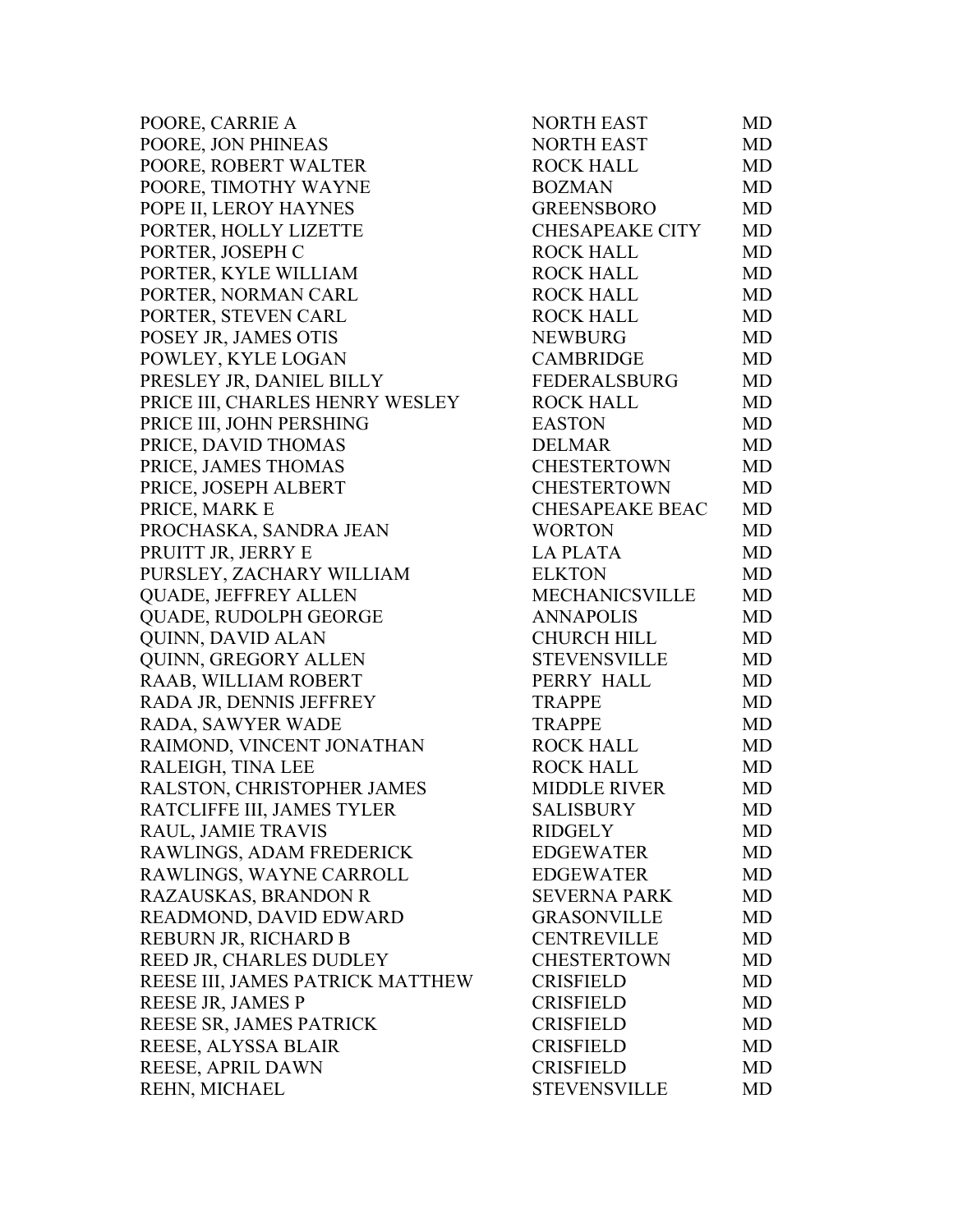REINKE, ROBERT RAYMOND REISS, RONALD CHRISTIAN REMINES, RICHARD SCOTT RENTSCHLER JR, OSCAR THOMAS REUWER, MICHAEL SCOTT REYNOLDS II, HARRY FREDERICK REYNOLDS JR, CHARLES W RIALE, CONNIE MARIE RICE, DAVID SPENCER RICHARDSON, JAMES ALLAN RICHARDSON, JAMES DANIEL RICKER, JASON KURT RICKER, MATTHEW COLLIER RICKETT JR, THOMAS VIRGIL RIDGELL, JOHN CREIGHTON RIDGELL, MICHAEL DOUGLAS RIDGWAY JR, JACK AARON RINGGOLD JR, JOHN BERNARD RINGGOLD, JESSE JAMES RINGGOLD, RICHARD TRENT RINGGOLD, TAD DEVIN RIPPLE, CLARK ANTHONY RITTER, JAKE PATTON ROBBINS JR, LARRY LEE ROBERTSON JR, JOHN FREDERICK ROBINSON III, ALBERT GIBBY ROBINSON IV, ALBERT GIBBY ROBINSON, BRIAN DOUGLAS ROBINSON, HEATHER LYNN ROBINSON, JAMES E ROBINSON, RODNEY ROBERT ROCKSTROH JR, THOMAS JOHN RODNEY, GEORGE DEFORD ROE JR, CHARLES EDWARD ROE, DYLAN JAMES ROGERS, DOUGLAS ALBERT ROGERS, RICHARD R ROHLFING JR, JOSEPH MICHAEL ROHLFING, JOSEPH MICHAEL ROLLAND, JOSEPH CHARLES ROMANEK, SCOTT ANDREW RORABAUGH, ROBERT CHARLES ROSELLE, RICHARD D ROSSING, CALEB ELLIOTT ROUDEBUSH, GLEN ROWE, CONNER ROBERT

| <b>PASADENA</b>        | <b>MD</b> |
|------------------------|-----------|
| <b>SHERWOOD</b>        | <b>MD</b> |
| PORT DEPOSIT           | <b>MD</b> |
| PRINCESS ANNE          | <b>MD</b> |
| <b>DENTON</b>          | <b>MD</b> |
| <b>NORTH EAST</b>      | <b>MD</b> |
| <b>CHURCH HILL</b>     | <b>MD</b> |
| <b>LINCOLN UNIVERS</b> | PA        |
| <b>DENTON</b>          | <b>MD</b> |
| <b>FALLSTON</b>        | <b>MD</b> |
| <b>TODDVILLE</b>       | <b>MD</b> |
| <b>SHREWSBURY</b>      | PA        |
| <b>MILLERSVILLE</b>    | <b>MD</b> |
| <b>OWINGS</b>          | <b>MD</b> |
| <b>ST INIGOES</b>      | <b>MD</b> |
| <b>EAST NEW MARKET</b> | <b>MD</b> |
| PRINCESS ANNE          | <b>MD</b> |
| <b>CHESTER</b>         | <b>MD</b> |
| <b>CHESTER</b>         | MD        |
| <b>HENDERSON</b>       | <b>MD</b> |
| <b>CENTREVILLE</b>     | <b>MD</b> |
| <b>MECHANICSVILLE</b>  | MD        |
| <b>PERRYVILLE</b>      | <b>MD</b> |
| <b>MILLINGTON</b>      | <b>MD</b> |
| <b>NEWBURG</b>         | <b>MD</b> |
| <b>CAMBRIDGE</b>       | <b>MD</b> |
| <b>CAMBRIDGE</b>       | <b>MD</b> |
| <b>PRESTON</b>         | <b>MD</b> |
| <b>ELKTON</b>          | <b>MD</b> |
| <b>HEDGESVILLE</b>     | WV        |
| <b>TODDVILLE</b>       | <b>MD</b> |
| <b>PASADENA</b>        | <b>MD</b> |
| <b>ROCK HALL</b>       | MD        |
| <b>BOZMAN</b>          | <b>MD</b> |
| <b>BOZMAN</b>          | <b>MD</b> |
| <b>ELKTON</b>          | <b>MD</b> |
| <b>EDGEWATER</b>       | MD        |
| <b>HAVRE DE GRACE</b>  | MD        |
| <b>HAVRE DE GRACE</b>  | MD        |
| <b>OCEAN CITY</b>      | <b>MD</b> |
| <b>GRASONVILLE</b>     | MD        |
| <b>CENTREVILLE</b>     | <b>MD</b> |
| <b>LA PLATA</b>        | <b>MD</b> |
| <b>HENDERSON</b>       | MD        |
| <b>BEL AIR</b>         | <b>MD</b> |
| <b>ELKTON</b>          | MD        |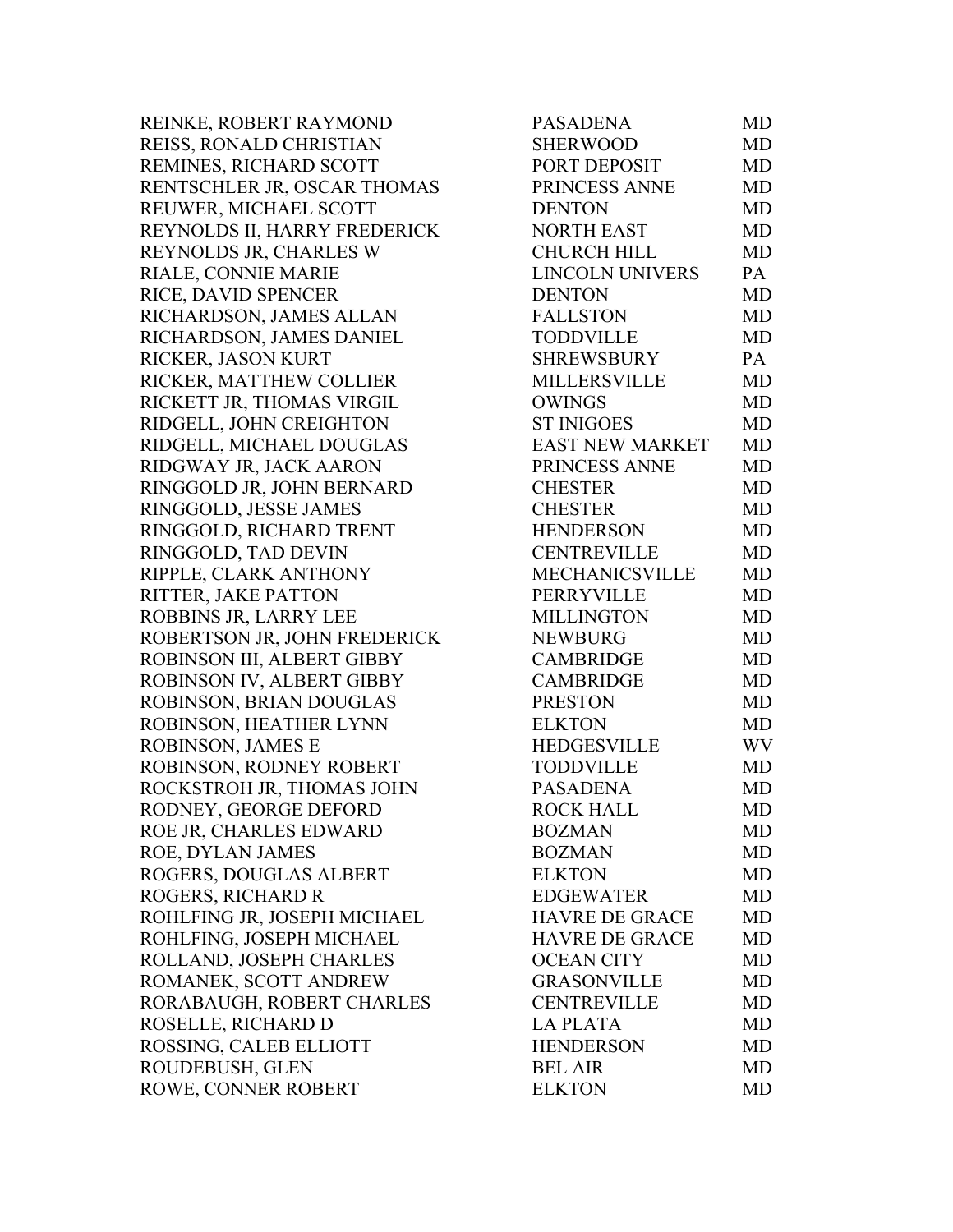| ROWE, LANCE GRAYSON MITCHELL   | <b>ELKTON</b>          | MD        |
|--------------------------------|------------------------|-----------|
| ROY JR, JAMES BERNARD          | <b>QUEENSTOWN</b>      | MD        |
| ROY, HEATH                     | <b>QUEENSTOWN</b>      | MD        |
| ROYER, GARY AARON              | <b>EASTON</b>          | <b>MD</b> |
| RUARK JR, FREDERICK            | <b>CAMBRIDGE</b>       | <b>MD</b> |
| RUARK JR, JOSEPH KENNETH       | <b>FISHING CREEK</b>   | <b>MD</b> |
| RUARK SR, JOSEPH KENNETH       | <b>CHURCH CREEK</b>    | <b>MD</b> |
| <b>RUARK, GARY ROY</b>         | <b>FISHING CREEK</b>   | MD        |
| RUARK, GARY SCOTT              | <b>CHURCH CREEK</b>    | MD        |
| <b>RUBY, GARY V</b>            | <b>HAMPSTEAD</b>       | <b>MD</b> |
| RUPPERT, CONNOR GLENNON        | <b>CHESTER</b>         | MD        |
| RUSSELL II, JAMES THEODORE     | <b>BUSHWOOD</b>        | MD        |
| RUSSELL JR, JOHN ROBERT        | <b>CHURCH CREEK</b>    | <b>MD</b> |
| RUSSELL V, FRED STUMP          | <b>ELKTON</b>          | <b>MD</b> |
| RUSSELL, BRIAN THOMAS          | <b>GREAT MILLS</b>     | MD        |
| RUSSELL, FRANCIS JACK          | PINEY POINT            | MD        |
| RUSSELL, JOSEPH SCOTT          | <b>LEXINGTON PARK</b>  | <b>MD</b> |
| RUSSELL, TIMOTHY M             | <b>SAINT MARYS CIT</b> | MD        |
| RUTH, HENRY P                  | <b>BALTIMORE</b>       | <b>MD</b> |
| RUTH, MICHAEL LEE              | <b>CHURCH HILL</b>     | <b>MD</b> |
| SAATHOFF, RONALD CARY          | <b>DUNDALK</b>         | MD        |
| SABATINI JR, DONALD AMERICO    | <b>ELLICOTT CITY</b>   | MD        |
| SADLER, KENT CONLEY            | <b>TILGHMAN</b>        | <b>MD</b> |
| SADLER, RALEIGH WILLIAM        | <b>BERLIN</b>          | MD        |
| SAIN, MICHAEL CHARLES          | <b>UPPER FALLS</b>     | <b>MD</b> |
| SANDERS JR, DARWIN EUGENE      | <b>MARION STATION</b>  | MD        |
| SANDERS, WILLIAM L             | <b>DUNDALK</b>         | <b>MD</b> |
| SANKOVICH, RYAN PATRICK        | <b>EASTON</b>          | MD        |
| SANSBURY, HOUSTON JAMES        | PORT REPUBLIC          | MD        |
| SARGENT-COLE, PATRICIA A       | <b>LAUREL</b>          | <b>MD</b> |
| <b>SARVER, WILLIAM T</b>       | <b>NEWARK</b>          | DE        |
| SATTERTHWAITE, JOSEPH NORMAN   | PINEY POINT            | MD        |
| <b>SAUNDERS, TERRY L</b>       | <b>HUGHESVILLE</b>     | MD        |
| <b>SAYLOR, RYAN MICHAEL</b>    | <b>HURLOCK</b>         | MD        |
| <b>SCHAEFER, JAMES BERNARD</b> | <b>HUNTINGTOWN</b>     | MD        |
| <b>SCHARCH, CARROLL LEE</b>    | <b>TILGHMAN</b>        | MD        |
| SCHARCH, THOMAS HARVEY DOWNES  | <b>DENTON</b>          | MD        |
| <b>SCHEERER, JAMIE</b>         | <b>PASADENA</b>        | MD        |
| <b>SCHEVEL, JACK EDWIN</b>     | <b>SALISBURY</b>       | MD        |
| SCHIAVONE II, WILLIAM J        | <b>OWINGS</b>          | <b>MD</b> |
| SCHMINCKE, JOHN JOSEPH         | <b>BALTIMORE</b>       | MD        |
| SCHMITT JR, CHARLES WILLIAM    | <b>EASTON</b>          | MD        |
| SCHNAITMAN, CHARLES HARRY      | <b>WYE MILLS</b>       | MD        |
| SCHNAITMAN, GARY EVANS         | <b>SAINT MICHAELS</b>  | MD        |
| <b>SCHNECK, CASEY PATRICK</b>  | <b>STEVENSVILLE</b>    | MD        |
| SCHNEIDER, TIFFANY KILBY       | <b>QUEENSTOWN</b>      | MD        |
|                                |                        |           |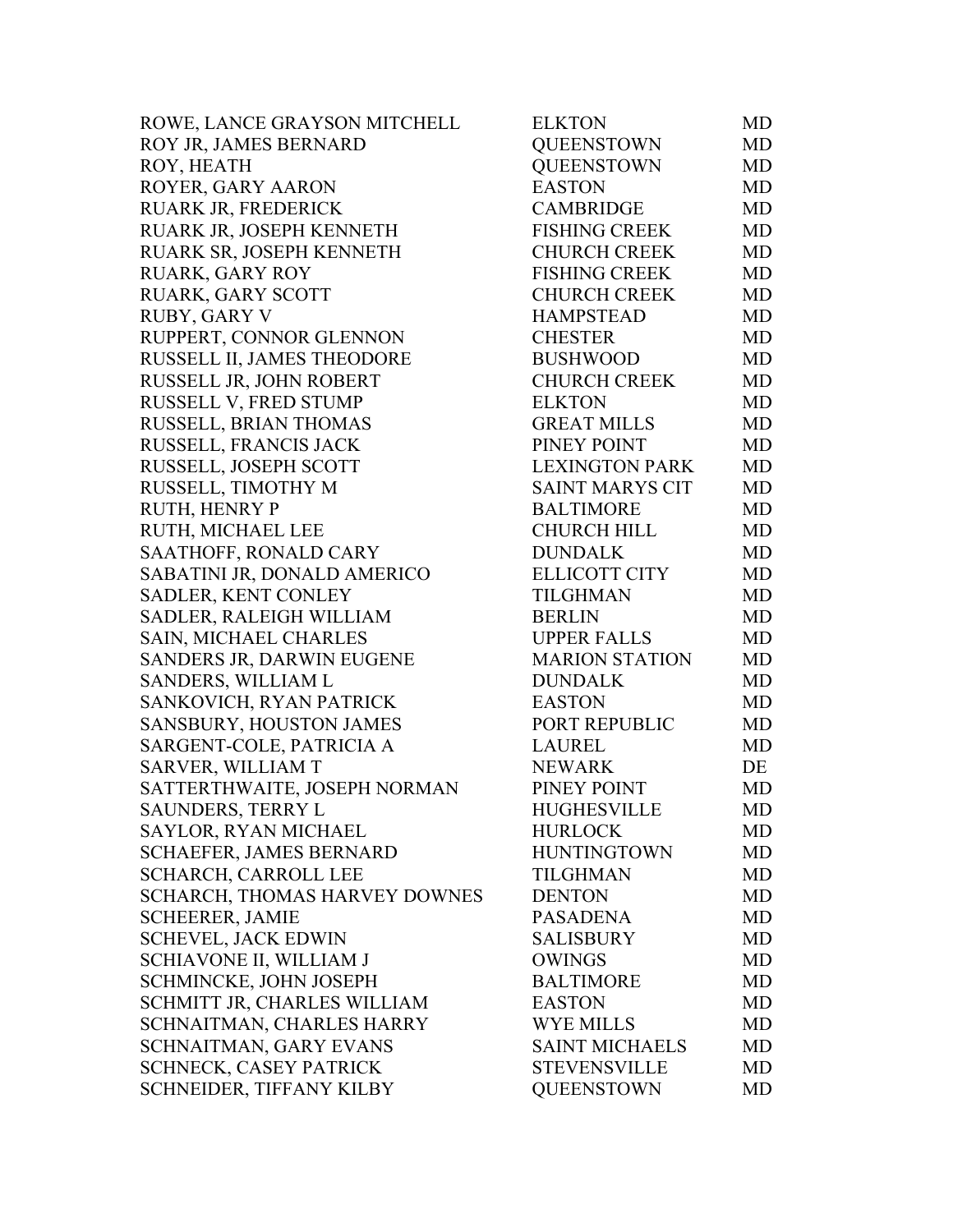| SCHOENBERGER SR, RONALD SCOTT    | <b>SPARROWS POINT</b>  | MD |
|----------------------------------|------------------------|----|
| SCHOFFSTALL, KENNETH E           | <b>CRISFIELD</b>       | MD |
| <b>SCHOLZ, AMY MICHELLE</b>      | <b>STEVENSVILLE</b>    | MD |
| SCHOTT, RICHARD ALLEN            | <b>SEVERNA PARK</b>    | MD |
| SCHULMEYER, GORDON J             | <b>EDGEWATER</b>       | MD |
| <b>SCHULTE JR, DAVID THOMAS</b>  | <b>CAMBRIDGE</b>       | MD |
| <b>SCHULTZ III, ROBERT LEE</b>   | <b>SAINT MICHAELS</b>  | MD |
| <b>SCHULTZ JR, ROBERT LEE</b>    | <b>SAINT MICHAELS</b>  | MD |
| <b>SCHULTZ, BRADLEY A</b>        | <b>DENTON</b>          | MD |
| SCHULTZ, BRANDON MICHAEL         | <b>DENTON</b>          | MD |
| SCHULTZ, FRANCIS EARL            | <b>RIDGELY</b>         | MD |
| <b>SCHULTZ, SHANE GARON</b>      | <b>SAINT MICHAELS</b>  | MD |
| SCHUYLER JR, DANIEL ZEDOX        | <b>WITTMAN</b>         | MD |
| SCHUYLER, NORMAN LEMUEL          | <b>CAMBRIDGE</b>       | MD |
| <b>SCOTT SR, RONALD A</b>        | <b>SAINT LEONARD</b>   | MD |
| <b>SCOTT, MICHAEL PAGE</b>       | <b>POCOMOKE</b>        | MD |
| <b>SCOTT, RHONDA SUE</b>         | PINEY POINT            | MD |
| <b>SCOTTEN, NORMAN G</b>         | <b>GALESVILLE</b>      | MD |
| SEAMAN II, MICHAEL SCOTT         | <b>PERRYMAN</b>        | MD |
| SEARS, MARY CATHERINE            | <b>WINGATE</b>         | MD |
| SEAVER, CHRISTOPHER ALAN         | PERRYVILLE             | MD |
| SENFT, DANNIE C                  | <b>EDGEWATER</b>       | MD |
| <b>SENS, CHARLES F</b>           | <b>CHESAPEAKE BEAC</b> | MD |
| SEWELL JR, ROBERT ARNETT         | <b>RISING SUN</b>      | MD |
| <b>SEYMOUR, JAY S</b>            | <b>WEST RIVER</b>      | MD |
| SHADE, BENJAMIN A                | <b>QUEENSTOWN</b>      | MD |
| SHAMBLIN, CHRISTOPHER ALLAN      | <b>GLEN BURNIE</b>     | MD |
| <b>SHANNON, LYNN ANN</b>         | <b>COLUMBIA</b>        | MD |
| SHAW-MAISEL, DAMON MICHAEL       | <b>SNOW HILL</b>       | MD |
| SHEELY SR, ALVIN LEE             | WILLIAMSPORT           | MD |
| <b>SHELTON, ROBERT W</b>         | <b>KING GEORGE</b>     | VA |
| SHENSKI, JON JOSEPH BRUCE        | <b>BOWIE</b>           | MD |
| SHEPPARD, DARRELL EUGENE         | <b>GLEN BURNIE</b>     | MD |
| SHERMAN, CHRISTOPHER ALLER       | <b>TILGHMAN</b>        | MD |
| SHERMAN, TEDDY RAY               | <b>RHODESDALE</b>      | MD |
| <b>SHIELDS, RALPH GEORGE</b>     | <b>STEVENSVILLE</b>    | MD |
| SHIPLEY, J SCOTT                 | <b>SYKESVILLE</b>      | MD |
| SHIRRIEL JR, JOSEPH P            | <b>MECHANICSVILLE</b>  | MD |
| SHOCKLEY, JASON LEE              | <b>FISHING CREEK</b>   | MD |
| SHOCKLEY, JEREMY VINCENT         | <b>TODDVILLE</b>       | MD |
| SHORT JR, JOHN WILLIAM           | <b>MIDDLE RIVER</b>    | MD |
| <b>SHREVE, MICHAEL TODD</b>      | <b>SEVERN</b>          | MD |
| SHREWSBURY JR, JAMES MELVIN      | <b>BALTIMORE</b>       | MD |
| SIDEBOTTOM SR, JEFFREY RAY       | <b>CENTREVILLE</b>     | MD |
| SIDEBOTTOM, MELISSA GAUTHIER     | <b>CENTREVILLE</b>     | MD |
| SIENKIEWICZ III, EDWARD FRANKLIN | <b>CURTIS BAY</b>      | MD |
|                                  |                        |    |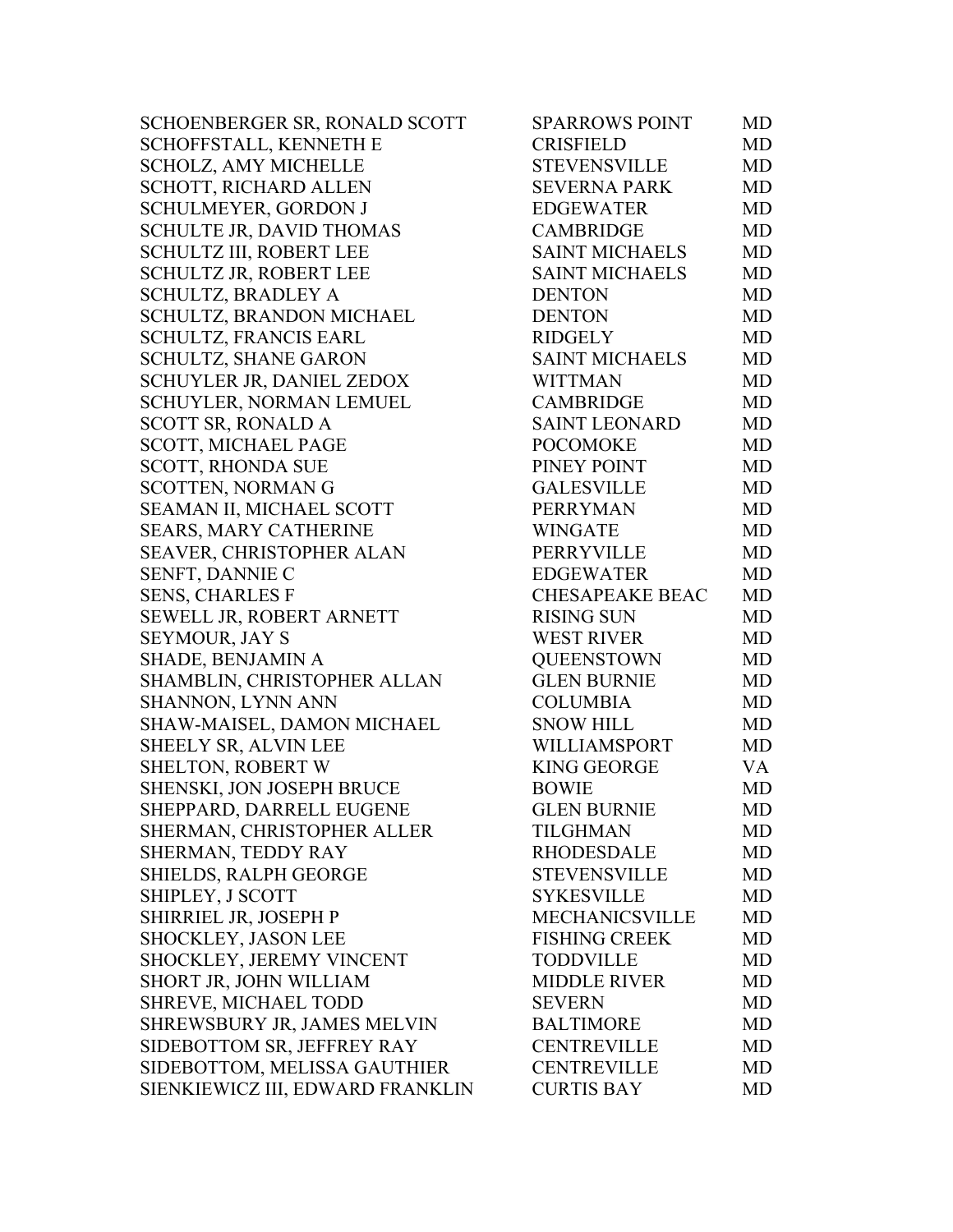SIENKIEWICZ, EDWARD F CURTIS BAY MD SILLS, JACOB HENRY SILLS, LEONARD STEWART SILVA, ERIC JOAQUIM SIMM, DOUGLAS EDWARD SIMMONS JR, EDWARD JOHN SIMMONS, BOBBIE JO SIMMONS, DONALD C SIMOUNET, ROLAND M SIMPSON JR, ROBERT MITCHELL SIZEMORE, GREGORY WILLIAM SKOFF, MARION SMIERTKA JR, ANTHONY ALEXANDER SMITH III, THOMAS H SMITH IV, RICHARD JOSEPH SMITH JR, ALAN LEE SMITH JR, CHARLES RONALD SMITH JR, JOHN OLIVER SMITH JR, STEPHEN MICHAEL SMITH JR, THOMAS H SMITH SR, RONALD G SMITH, AVERY DAVID SMITH, CLINTON WESLEY SMITH, DANIEL E SMITH, DEAN OLIVER SMITH, DUSTIN EVANS SMITH, EDWARD DIRICKSON SMITH, HAROLD FRANKLIN SMITH, HAROLD GREGORY SMITH, JEFFREY S SMITH, JERRY R SMITH, JOHN EDWARD SMITH, KEVIN SCOTT SMITH, LANCE MARTIN SMITH, OLIVIA CHRISTINE SMITH, ROBIN LYNN SMITH, ROY LEE SMITH, TAMMY JO SMITH, THOMAS KEITH SMITH, WILBUR RONALD SMITH, WILLIAM KEVIN SOMERS III, ARTHUR WILLARD SOMERS, JULIA CHRISTINA SOMERS, MAURICE MIDDLETON SOMERS, PAULA JAYNE SOUDER, RICHARD SOMMERVILLE

| CURTIS BAY             | MD        |
|------------------------|-----------|
| <b>EDGEWOOD</b>        | <b>MD</b> |
| <b>EDGEWOOD</b>        | <b>MD</b> |
| <b>SAINT MICHAELS</b>  | <b>MD</b> |
| <b>OCEAN CITY</b>      | <b>MD</b> |
| <b>JARRETTSVILLE</b>   | <b>MD</b> |
| <b>FISHING CREEK</b>   | <b>MD</b> |
| <b>TODDVILLE</b>       | <b>MD</b> |
| <b>HUNTINGTOWN</b>     | <b>MD</b> |
| <b>WHITE PLAINS</b>    | <b>MD</b> |
| <b>SEAFORD</b>         | DE        |
| <b>ARNOLD</b>          | <b>MD</b> |
| <b>BERLIN</b>          | <b>MD</b> |
| <b>MARION</b>          | <b>MD</b> |
| <b>CAMBRIDGE</b>       | <b>MD</b> |
| <b>TYLERTON</b>        | <b>MD</b> |
| <b>ESSEX</b>           | <b>MD</b> |
| <b>BISHOPVILLE</b>     | MD        |
| <b>ROCK HALL</b>       | <b>MD</b> |
| <b>MARION</b>          | <b>MD</b> |
| <b>BUSHWOOD</b>        | <b>MD</b> |
| <b>SUDLERSVILLE</b>    | <b>MD</b> |
| <b>SUDLERSVILLE</b>    | <b>MD</b> |
| <b>TYLERTON</b>        | <b>MD</b> |
| <b>BISHOPVILLE</b>     | <b>MD</b> |
| <b>CRISFIELD</b>       | <b>MD</b> |
| <b>OCEAN CITY</b>      | <b>MD</b> |
| <b>CENTREVILLE</b>     | <b>MD</b> |
| <b>CENTREVILLE</b>     | <b>MD</b> |
| <b>OWINGS</b>          | <b>MD</b> |
| <b>EWELL</b>           | <b>MD</b> |
| <b>TRACYS LANDING</b>  | <b>MD</b> |
| <b>GLEN BURNIE</b>     | <b>MD</b> |
| <b>BEL AIR</b>         | MD        |
| <b>BISHOPVILLE</b>     | <b>MD</b> |
| <b>CENTREVILLE</b>     | <b>MD</b> |
| <b>HAGERSTOWN</b>      | <b>MD</b> |
| <b>EAST NEW MARKET</b> | <b>MD</b> |
| <b>CENTREVILLE</b>     | <b>MD</b> |
| <b>OUEEN ANNE</b>      | <b>MD</b> |
| <b>HURLOCK</b>         | <b>MD</b> |
| <b>CRISFIELD</b>       | <b>MD</b> |
| <b>CRISFIELD</b>       | <b>MD</b> |
| <b>CRISFIELD</b>       | <b>MD</b> |
| <b>CRISFIELD</b>       | <b>MD</b> |
| <b>GOLDSBORO</b>       | <b>MD</b> |
|                        |           |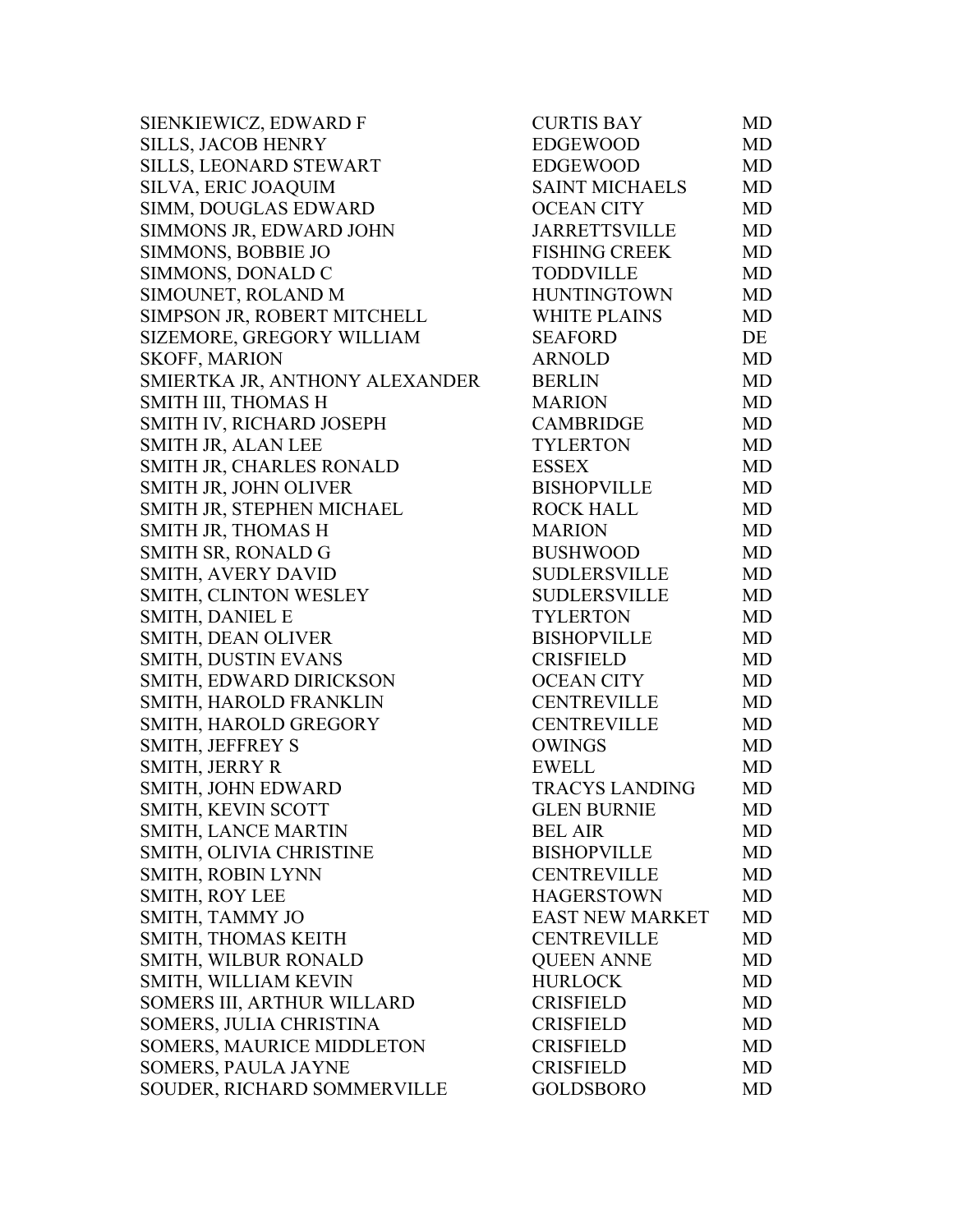SPANGLER, RUSSELL L SPARKMAN III, JOHN W SPEAKS, STANLEY JAY SPECIALE JR, RICHARD L SPEICHER, RALPH BELL SPENCE, CRAIG RYAN SPENCER, JASON BERNARD SPERL JR, LINGARD MORRIS SPERL, GARY LEWIS SPIEGEL, DEREK ANTHONY SPRINGER III, PAUL MCKAY SPRINGER JR, PAUL M SPRY, WILLIAM TRAVIS SPURRY, JOSEPH C STACK, RAYMOND ALBERT STAFFORD III, GOLDSBOROUGH JAMES STALLINGS, CARL S STARTT, JAMES HARRY STEELMAN, CHRIS EUGENE STEINLEIN JR, ERIC JOSLYN STEIRER, DERRICK JOSEPH STENGER JR, CARL CLIFFORD STENGER, JESSE DANIEL STEPHENSON, JOSHUA W STEPHENSON, WILLIAM EDWARD STEVENS, DALE RUSSELL STEVENSON, STEVEN C STEVENSON, THOMAS THEODORE STEWART, BRIAN AUGUSTUS STEWART, KIRK CECIL STEWART, MICHAEL JAMES STILLER JR, DAVID BERNARD STINCHCOMB, JEREMIAH JAMES STINE III, JOSEPH FRANCIS STONE, DAVID ALLEN STOREY, RODNEY ALFRED STORM, DONALD THOMAS STRAUB, DARLENE EIRE STRAWBRIDGE, PATRICK T STRICKLAND, DALLAS RUSS LANE STRONG, JAMES ERNEST WILL SON STUART, WILLIAM BOYD SUDOL, STUART E SULLIVAN III, ERNEST JAMES SULLIVAN III, JAMES EARL SULLIVAN JR, KELLY MICHAEL

| <b>BALTIMORE</b>      | <b>MD</b> |
|-----------------------|-----------|
| <b>SEVERNA PARK</b>   | <b>MD</b> |
| <b>ANNAPOLIS</b>      | <b>MD</b> |
| PRINCE FREDERIC       | <b>MD</b> |
| <b>DAVIDSONVILLE</b>  | <b>MD</b> |
| <b>CHESTERTOWN</b>    | <b>MD</b> |
| <b>WINGATE</b>        | <b>MD</b> |
| <b>FALLSTON</b>       | <b>MD</b> |
| <b>STEVENSVILLE</b>   | <b>MD</b> |
| <b>STEVENSVILLE</b>   | <b>MD</b> |
| <b>WHITE PLAINS</b>   | <b>MD</b> |
| <b>NEWBURG</b>        | <b>MD</b> |
| <b>WORTON</b>         | <b>MD</b> |
| <b>SAINT MICHAELS</b> | <b>MD</b> |
| <b>SECRETARY</b>      | <b>MD</b> |
| <b>FEDERALSBURG</b>   | <b>MD</b> |
| <b>SHADY SIDE</b>     | <b>MD</b> |
| <b>SMYRNA</b>         | DE        |
| <b>ABERDEEN</b>       | <b>MD</b> |
| <b>GALESVILLE</b>     | <b>MD</b> |
| <b>GRASONVILLE</b>    | <b>MD</b> |
| <b>ROCK HALL</b>      | <b>MD</b> |
| <b>ROCK HALL</b>      | <b>MD</b> |
| <b>NEWBURG</b>        | <b>MD</b> |
| <b>SHARPTOWN</b>      | <b>MD</b> |
| MARRIOTTSVILLE        | MD        |
| <b>CAMBRIDGE</b>      | <b>MD</b> |
| <b>EASTON</b>         | <b>MD</b> |
| <b>SHADY SIDE</b>     | <b>MD</b> |
| <b>NEWARK</b>         | <b>MD</b> |
| <b>HAVRE DE GRACE</b> | <b>MD</b> |
| <b>ESSEX</b>          | <b>MD</b> |
| <b>STEVENSVILLE</b>   | MD        |
| <b>FAULKNER</b>       | MD        |
| PRINCESS ANNE         | MD        |
| <b>DENTON</b>         | MD        |
| <b>QUEENSTOWN</b>     | MD        |
| <b>LEONARDTOWN</b>    | MD        |
| <b>NEW CASTLE</b>     | DE        |
| <b>TRAPPE</b>         | MD        |
| <b>ROCK HALL</b>      | <b>MD</b> |
| <b>CHURCH CREEK</b>   | MD        |
| <b>BERLIN</b>         | MD        |
| <b>SHADY SIDE</b>     | MD        |
| <b>BALTIMORE</b>      | MD        |
| <b>BALTIMORE</b>      | MD        |
|                       |           |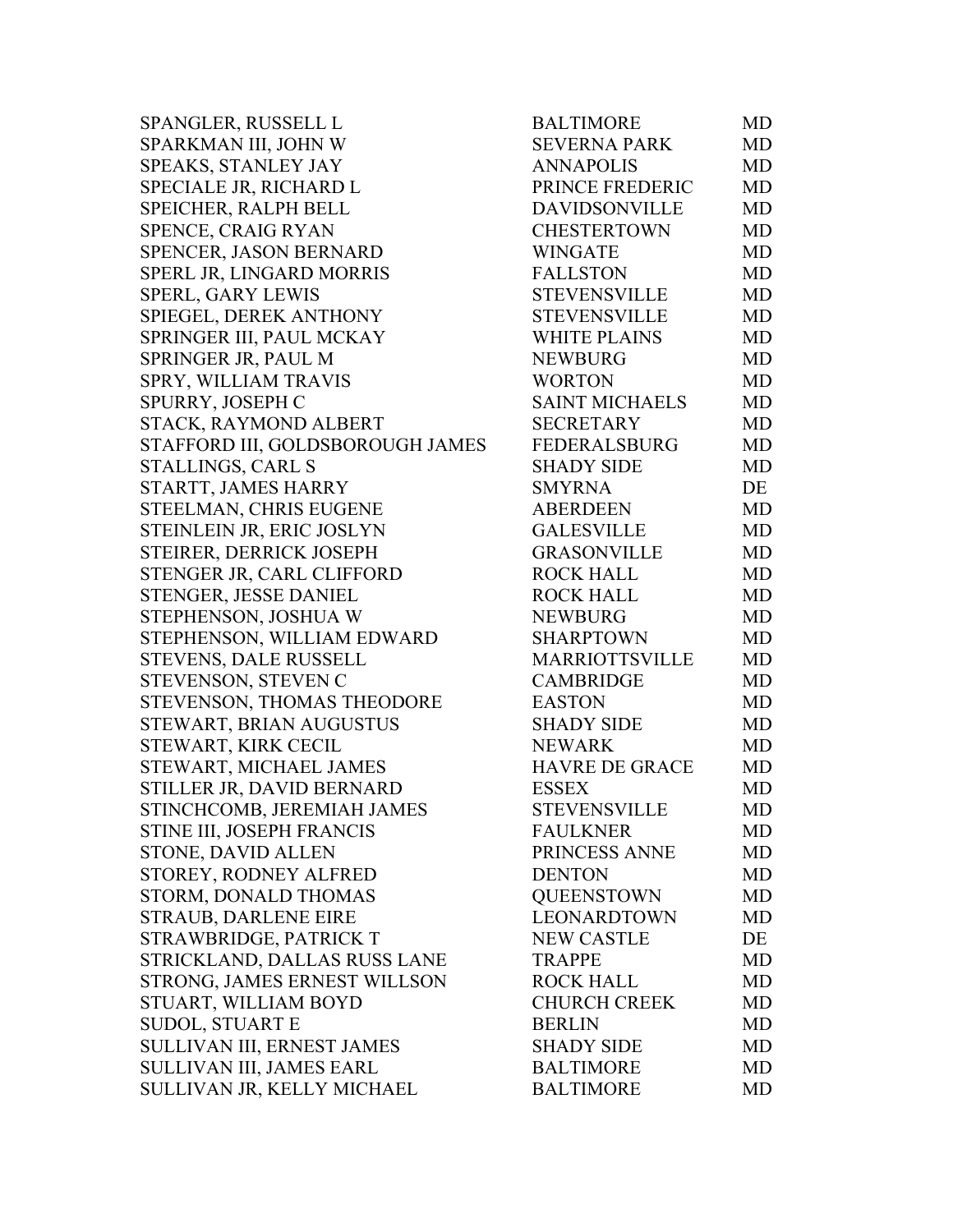SULLIVAN, EDWARD MARK SULLIVAN, KELLY MICHAEL SWAN, TYLER EVAN SWANGER, AMY JEAN SWANN SR, WILLIAM D SWANN, ADAM LEE SWANN, KEITH A SWANN, THOMAS MICHAEL SWARTZ JR, RONALD LEE SWARTZ, CHET LEWIS SWARTZ, RONALD LEE SWEET, RICHARD P SZYMANSKI SR, THOMAS HERMAN TARLETON, KEVIN STEVEN TARMON, ROY LEE TARR, RALPH SAMUEL TATUM, DALLAS ELLIOTT TAYLOR, BRADLEY JAMES TAYLOR, DOUGLAS L TAYLOR, JEFFREY R TAYLOR, LARRY JAMES TAYLOR, LISA SHEPARDSON TAYLOR, MARK THOMAS TAYLOR, NICKOLAS CAMERON TAYLOR, RODNEY ROBERT TAYLOR, STEPHEN CHARLES TAYMAN, TRAVIS S TEAT, MICHAEL KEITH TEDFORD, DAVID ALLEN TENNYSON, JAMES E TENNYSON, MELISSA ASHLEY THARPE, ALBERT LEE THOMAS JR, GEORGE MEDFORD THOMAS JR, JOHNNY RUSSELL THOMAS JR, PAUL DAVIS THOMAS, BETTY LOU THOMAS, DAVID ALLAN THOMAS, GEORGE MEDFORD THOMAS, HERSEY BRYAN THOMAS, JAMES ANDREW THOMAS, KEITH JACOB THOMAS, KEVIN HOWARD THOMAS, RICHARD LEE THOMPKINS, RAYMOND R THOMPSON JR, CALVERT E THOMPSON JR, JAMES T

| <b>ROCK HALL</b>       | <b>MD</b> |
|------------------------|-----------|
| <b>ESSEX</b>           | MD        |
| <b>GLEN BURNIE</b>     | <b>MD</b> |
| <b>SALISBURY</b>       | <b>MD</b> |
| <b>NEWBURG</b>         | <b>MD</b> |
| <b>PRESTON</b>         | <b>MD</b> |
| <b>NEWBURG</b>         | <b>MD</b> |
| <b>NEWBURG</b>         | MD        |
| <b>MCDANIEL</b>        | <b>MD</b> |
| <b>TILGHMAN</b>        | <b>MD</b> |
| <b>TILGHMAN</b>        | <b>MD</b> |
| <b>STEVENSVILLE</b>    | <b>MD</b> |
| <b>DUNDALK</b>         | <b>MD</b> |
| <b>TILGHMAN</b>        | <b>MD</b> |
| <b>SHARPSBURG</b>      | <b>MD</b> |
| <b>SNOW HILL</b>       | <b>MD</b> |
| PRINCESS ANNE          | <b>MD</b> |
| <b>SAXIS</b>           | VA        |
| <b>WARWICK</b>         | <b>MD</b> |
| <b>CHESTERTOWN</b>     | <b>MD</b> |
| <b>WESTOVER</b>        | <b>MD</b> |
| <b>CHESTERTOWN</b>     | <b>MD</b> |
| <b>CHESTERTOWN</b>     | <b>MD</b> |
| <b>HUNTINGTOWN</b>     | <b>MD</b> |
| <b>WYE MILLS</b>       | <b>MD</b> |
| <b>MILLINGTON</b>      | <b>MD</b> |
| DAVIDSONVILLE          | <b>MD</b> |
| CHESTERTOWN            | <b>MD</b> |
| <b>CHESTER</b>         | <b>MD</b> |
| <b>CALIFORNIA</b>      | <b>MD</b> |
| <b>CALIFORNIA</b>      | MD        |
| <b>BALTIMORE</b>       | <b>MD</b> |
| <b>CHESTER</b>         | MD        |
| <b>BELTSVILLE</b>      | <b>MD</b> |
| PRINCE FREDERIC        | <b>MD</b> |
| <b>GRASONVILLE</b>     | MD        |
| PORT DEPOSIT           | MD        |
| <b>GRASONVILLE</b>     | <b>MD</b> |
| <b>STEVENSVILLE</b>    | <b>MD</b> |
| <b>GRASONVILLE</b>     | <b>MD</b> |
| <b>GRASONVILLE</b>     | <b>MD</b> |
| PRINCESS ANNE          | MD        |
| <b>CRISFIELD</b>       | <b>MD</b> |
| <b>EAST NEW MARKET</b> | MD        |
| <b>DENTON</b>          | MD        |
| <b>MECHANICSVILLE</b>  | MD        |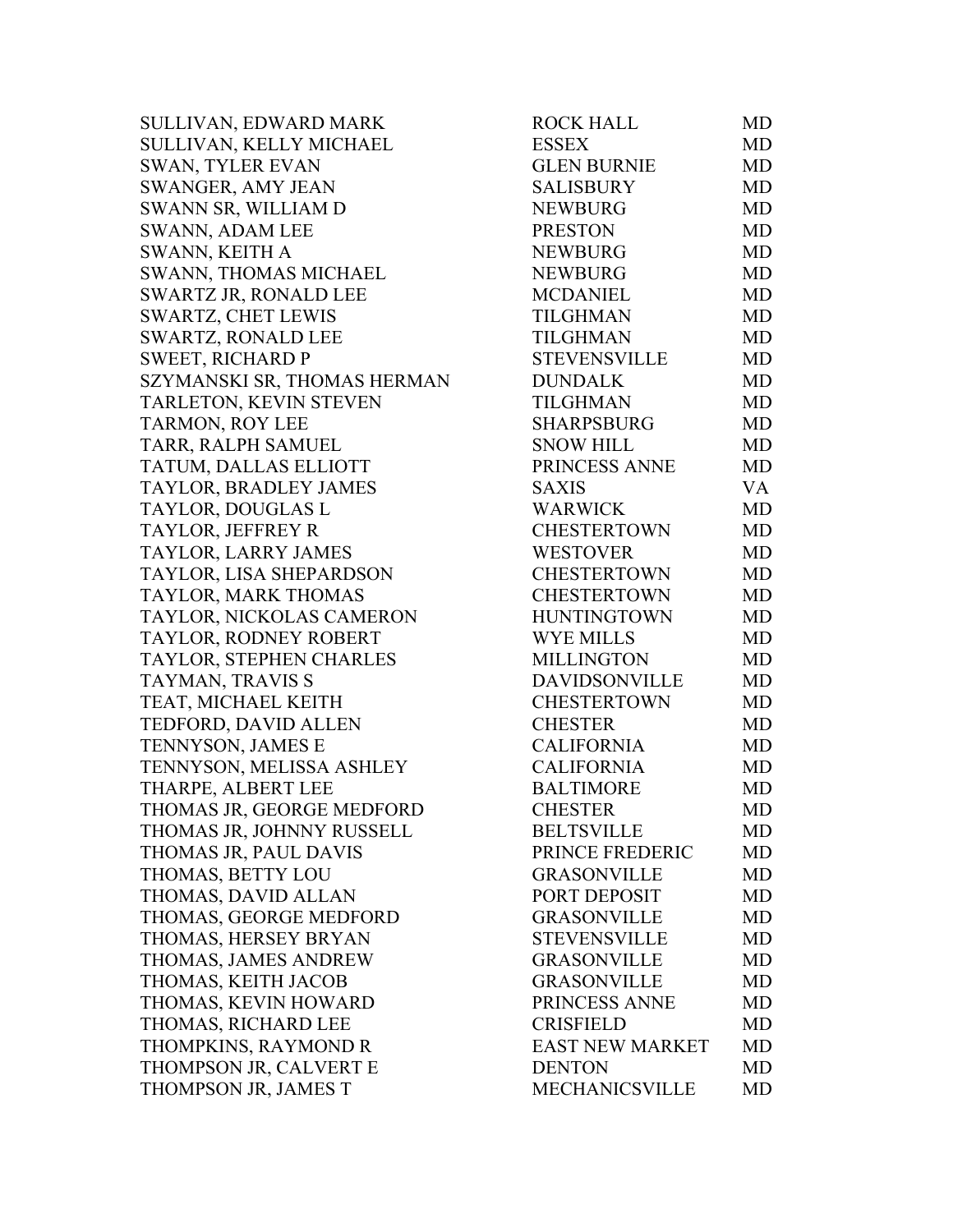| THOMPSON SR, HARRY JAMES      | <b>NEWBURG</b>         | MD        |
|-------------------------------|------------------------|-----------|
| THOMPSON, CHRISTOPHER GRAHAM  | <b>PASADENA</b>        | MD        |
| THOMPSON, JEFFREY A           | <b>NEWBURG</b>         | MD        |
| THOMPSON, SAMUEL CHRISTOPHER  | PORT DEPOSIT           | MD        |
| THORNE, JAMES ROBERT          | <b>MECHANICSVILLE</b>  | MD        |
| THORNE, JOHN DENT             | <b>BRYANS ROAD</b>     | MD        |
| THUERRAUCH JR, LOUIS THOMAS   | <b>PARKVILLE</b>       | MD        |
| THURN, AUGUST CALVERT         | <b>HAVRE DE GRACE</b>  | MD        |
| TIBBETTS, DAVID A             | <b>CUMBERLAND</b>      | MD        |
| TIBBS, DEVIN LEE              | <b>EAST NEW MARKET</b> | MD        |
| TIBBS, HOMAN LEE              | <b>EAST NEW MARKET</b> | MD        |
| TIEDER III, JOHN W            | <b>TAYLORS ISLAND</b>  | MD        |
| TIPPETT, DANA WRIGHT          | <b>NANJEMOY</b>        | MD        |
| TIPPETT, JOHN GREGORY         | <b>MECHANICSVILLE</b>  | MD        |
| TIPPETT, LEE M                | <b>NANJEMOY</b>        | MD        |
| TODD JR, PHILLIP GEORGE       | <b>CAMBRIDGE</b>       | MD        |
| TODD, DONALD SCOTT            | <b>WOOLFORD</b>        | MD        |
| TOLLEY, TOD SHEPHARD          | <b>TODDVILLE</b>       | MD        |
| TOLSON IV, JAMES EDWARD       | <b>LINCOLN</b>         | DE        |
| TOMLINS, MATTHEW CHRISTIAN    | <b>CRISFIELD</b>       | MD        |
| TONA JR, CHRISTOPHER MICHAEL  | <b>CENTREVILLE</b>     | MD        |
| TRACY, MARCUS AARON           | <b>BOZMAN</b>          | <b>MD</b> |
| TRAINOR, ROBERT MATTHEW       | <b>COLORA</b>          | MD        |
| TRAVERS SR, RICHARD WILLIAM   | <b>FISHING CREEK</b>   | MD        |
| TRAVERS, BARBARA JEAN         | <b>FISHING CREEK</b>   | MD        |
| TRAVERS, CHRISTOPHER FRANKLIN | <b>VIENNA</b>          | MD        |
| TRAVERS, ROBERT WILLIAM       | <b>FISHING CREEK</b>   | MD        |
| TRAVIS JR, RICHARD LEE        | <b>TAYLORS ISLAND</b>  | MD        |
| TRENARY, SOPHIE J             | <b>ELKTON</b>          | <b>MD</b> |
| TRIPP, RICKY DONNELL          | <b>PRESTON</b>         | MD        |
| TROSSBACH, JAMES D            | <b>ST INIGOES</b>      | MD        |
| <b>TROSSBACH, JAMES I</b>     | <b>DRAYDEN</b>         | MD        |
| TROSSBACH, JOHN LINWOOD       | <b>DRAYDEN</b>         | MD        |
| TRYON, JEREMY JASON           | <b>GRASONVILLE</b>     | MD        |
| TRYON, TIMOTHY NORTON         | <b>OCEAN CITY</b>      | MD        |
| TUFANO SR, DANIEL ANTONIO     | <b>BALTIMORE</b>       | MD        |
| TULL, JODY GARY               | <b>MARION</b>          | MD        |
| TULL, ZACHARY MICHAEL         | <b>MARION STATION</b>  | MD        |
| TURRI, PATRICK LEE            | <b>SHADY SIDE</b>      | MD        |
| TYLER JR, DELMAS STINGLE      | <b>CRISFIELD</b>       | MD        |
| TYLER JR, GLADSTON WILLIAM    | <b>EWELL</b>           | MD        |
| TYLER JR, JAMES EDWARD        | <b>WITTMAN</b>         | MD        |
| TYLER, BRADLEY L              | <b>MARION</b>          | MD        |
| TYLER, GILBERT ASBURY         | <b>TILGHMAN</b>        | MD        |
| TYLER, GLADSTON LAWSON        | <b>EWELL</b>           | MD        |
| TYLER, JOHN CRANSTON          | <b>EWELL</b>           | MD        |
|                               |                        |           |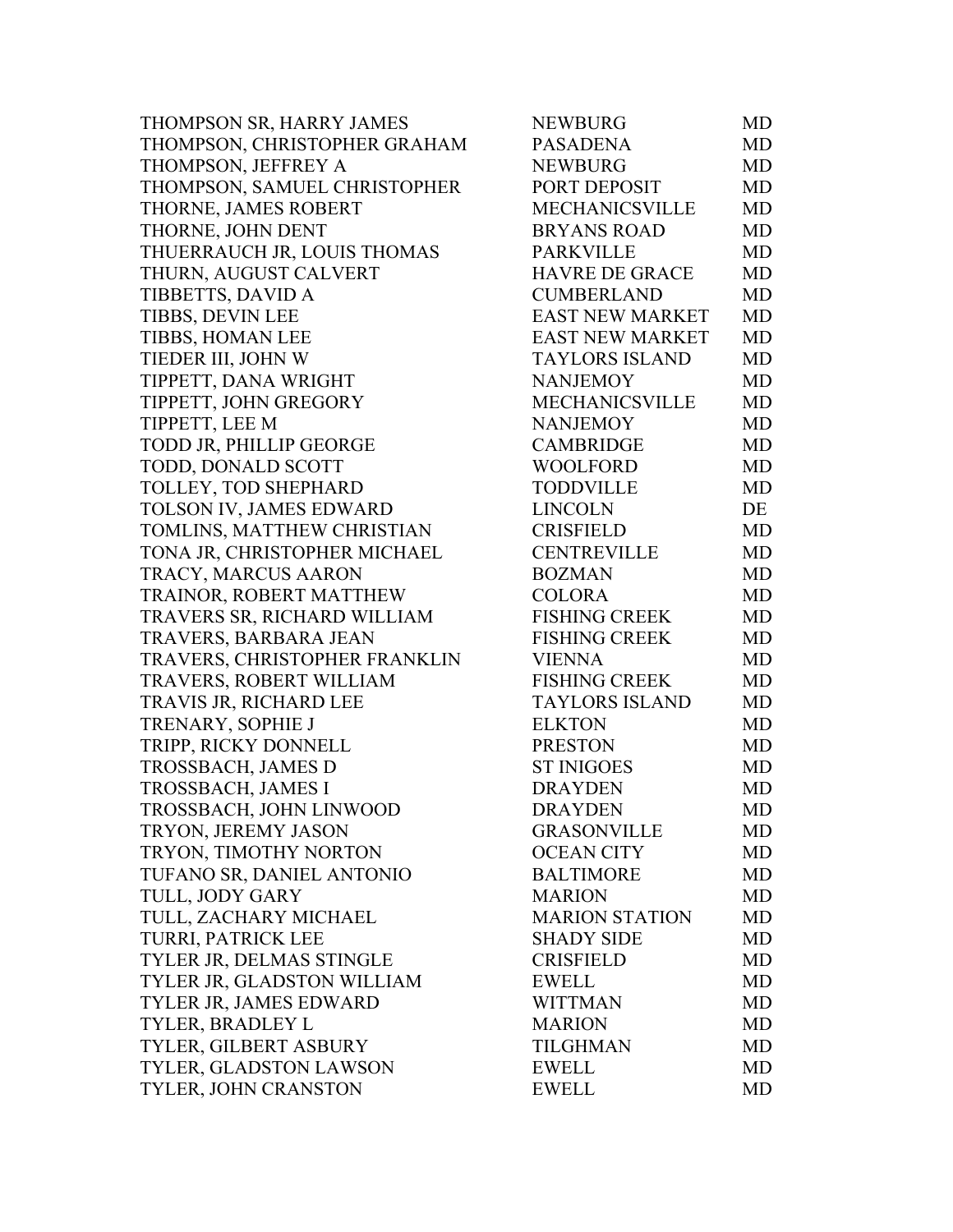| TYLER, JOSEPH RAYMOND           | <b>CRISFIELD</b>       | MD        |
|---------------------------------|------------------------|-----------|
| TYLER, TYLER GLADSTONE          | <b>EWELL</b>           | <b>MD</b> |
| UNRUH, NANCY                    | <b>WORTON</b>          | <b>MD</b> |
| USILTON, KELSEY DAWN            | <b>FEDERALSBURG</b>    | MD        |
| VALUNAS SR, JOHN MICHAEL        | <b>BALTIMORE</b>       | <b>MD</b> |
| VAN DEN HEUVEL, ROBERT ANDREW   | <b>EARLEVILLE</b>      | <b>MD</b> |
| VAN PELT, MARC ANTHONY          | <b>SHERWOOD</b>        | <b>MD</b> |
| VAN PELT, PAMELA ANN            | <b>KINGSVILLE</b>      | <b>MD</b> |
| VANDEGRIFT, PATRICK ALAN        | <b>TALL TIMBERS</b>    | <b>MD</b> |
| VANDEWAL III, ANTHONY           | <b>ROCK HALL</b>       | <b>MD</b> |
| VANLIEW, TODD PETTY             | <b>STEVENSVILLE</b>    | <b>MD</b> |
| VANN JR, CHARLES FADELEY        | PORT DEPOSIT           | MD        |
| VANSANT, DOUGLAS KYLE           | <b>TRACYS LANDING</b>  | <b>MD</b> |
| VARNELL, ERNEST L               | <b>EDGEWATER</b>       | <b>MD</b> |
| VIANDS JR, ALBERT STEVEN        | <b>LOTHIAN</b>         | <b>MD</b> |
| VINCENT, AUBREY MACE            | <b>WOOLFORD</b>        | <b>MD</b> |
| VINCENT, CARLY SARA             | <b>WOOLFORD</b>        | <b>MD</b> |
| VINCENT, SHANE THOMAS           | <b>WOOLFORD</b>        | MD        |
| VINCENT, TERRY LEE              | <b>WOOLFORD</b>        | <b>MD</b> |
| VONHAACK, KAITLAND MARIE        | <b>HAVRE DE GRACE</b>  | <b>MD</b> |
| <b>WADKINS, CHARLES ERNEST</b>  | <b>CHESAPEAKE CITY</b> | <b>MD</b> |
| <b>WAGGONER, PERRY ELIAS</b>    | <b>BALTIMORE</b>       | MD        |
| WALKER, WARD M                  | <b>MARION STATION</b>  | <b>MD</b> |
| WALLACE JR, PAUL WAYNE          | <b>GALENA</b>          | <b>MD</b> |
| <b>WALLS III, JESSE BATES</b>   | <b>ROCK HALL</b>       | <b>MD</b> |
| WALLS SR, WILLIAM HOWARD        | <b>CHESTERTOWN</b>     | <b>MD</b> |
| <b>WALLS, RYAN EVERETT</b>      | <b>RIDGELY</b>         | <b>MD</b> |
| WALTER, KRISTEN MARIE           | <b>STEVENSVILLE</b>    | <b>MD</b> |
| WALTER, WILLIAM EDWARD          | <b>OCEAN CITY</b>      | <b>MD</b> |
| <b>WALTERS JR, CLYDE WILSON</b> | <b>DEAL ISLAND</b>     | <b>MD</b> |
| WALTERS, CHRISTOPHER LANCE      | <b>CAMBRIDGE</b>       | <b>MD</b> |
| <b>WALTERS, JUSTIN LANCE</b>    | <b>CAMBRIDGE</b>       | MD        |
| <b>WALTERS, MAE BELLE</b>       | <b>DEAL ISLAND</b>     | MD        |
| <b>WALTERS, PATRICK WARREN</b>  | <b>HALETHORPE</b>      | MD        |
| WALTERS, PAUL MICHAEL           | <b>DENTON</b>          | MD        |
| WARD JR, CARL MICHAEL           | <b>TAYLORS ISLAND</b>  | MD        |
| WARD JR, HOWARD WILLIAM         | <b>CRISFIELD</b>       | <b>MD</b> |
| WARD, DENNIS LAWSON             | <b>CRISFIELD</b>       | MD        |
| WARD, KEITH BRYAN               | <b>CRISFIELD</b>       | <b>MD</b> |
| WARD, RENE L                    | <b>LUSBY</b>           | <b>MD</b> |
| WARFIELD, RICHARD WAYNE         | <b>CAMBRIDGE</b>       | MD        |
| WARGO, THOMAS CALHOUN           | <b>PASADENA</b>        | MD        |
| WARNER JR, MILFORD EUGENE       | <b>EASTON</b>          | MD        |
| <b>WASHINGTON, LEON ROBERT</b>  | <b>GRASONVILLE</b>     | <b>MD</b> |
| WATKINS, DAVID MATTHEW          | <b>FALLSTON</b>        | <b>MD</b> |
| WATSON, LAURA KATHLEEN          | <b>FALLSTON</b>        | <b>MD</b> |
|                                 |                        |           |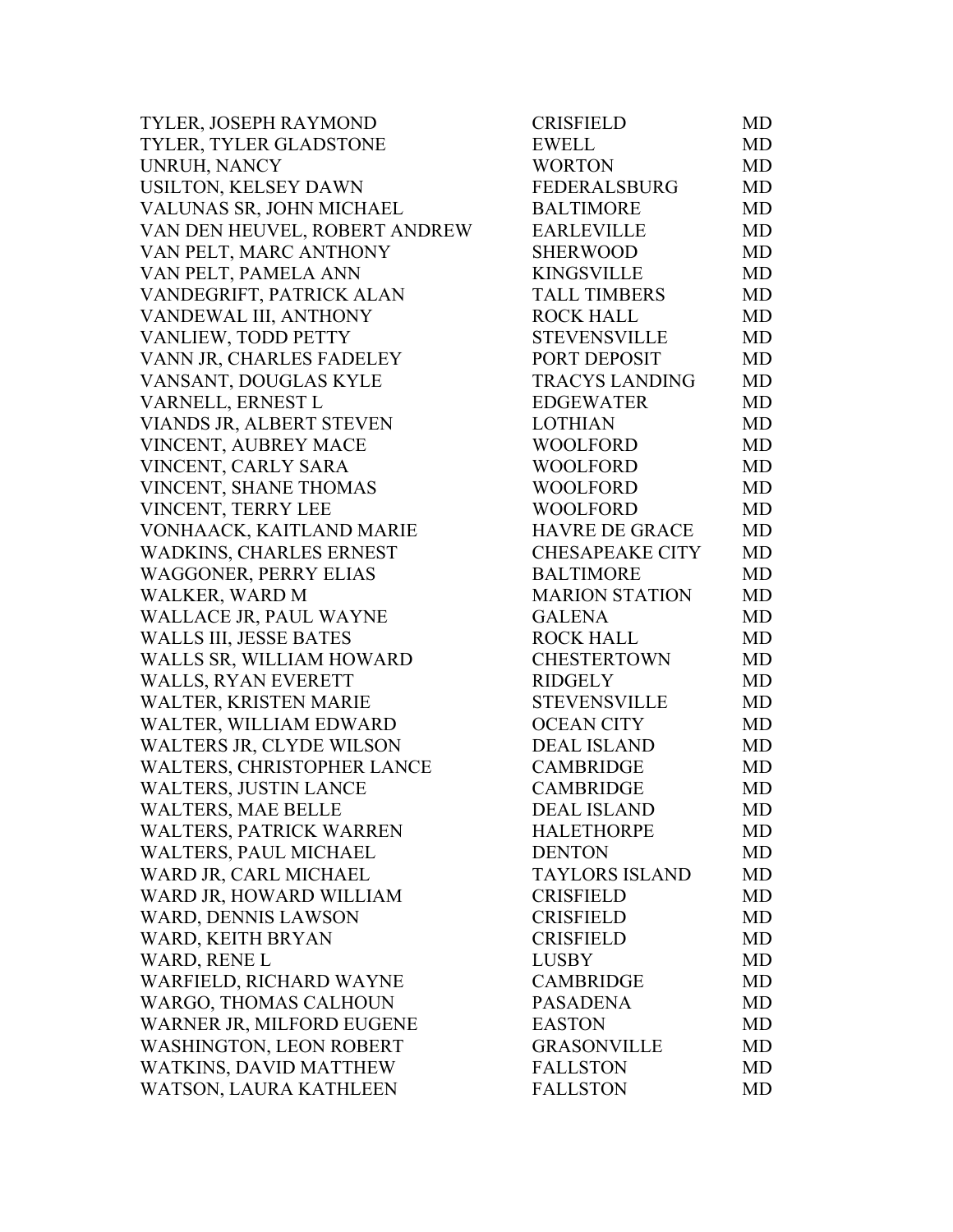| <b>WATTS, DAVID A</b>      | <b>NORTH BEACH</b>  | MD  |
|----------------------------|---------------------|-----|
| <b>WEBB, DOUGLAS ELDON</b> | <b>BEL AIR</b>      | MD. |
| WEBBER, NATHAN TYLER       | <b>FEDERALSBURG</b> | MD. |
| WEBER, AMY L               | <b>CAMBRIDGE</b>    | MD. |
| WEBER, CHRISTOPHER MARTIN  | <b>CAMBRIDGE</b>    | MD. |
| WEBER, KAROLINA ELIZABETH  | <b>CAMBRIDGE</b>    | MD. |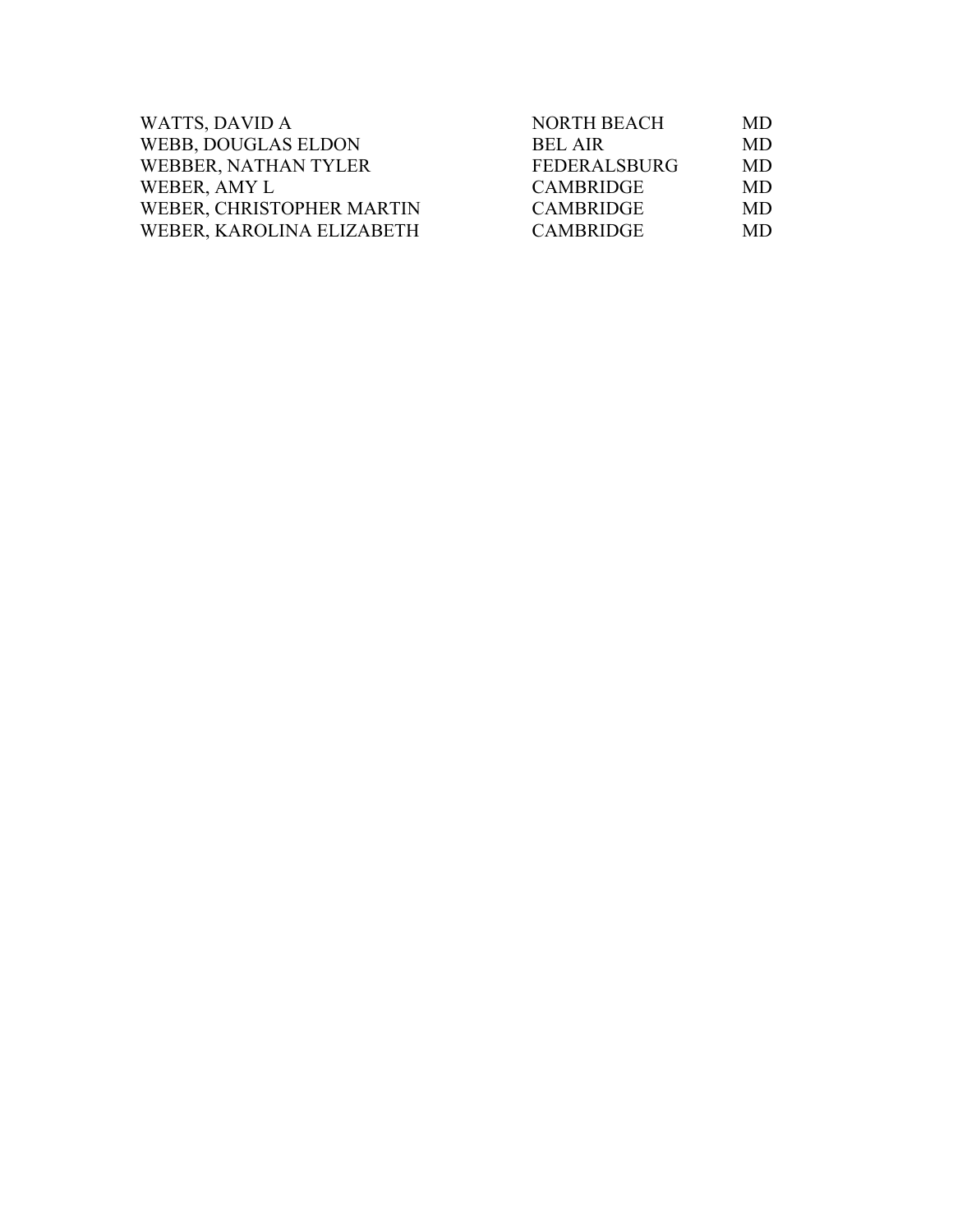**As of September 14, 2020 at 10:00 AM**, the Department of Natural Resources Fisheries Service has not received the following **July crab** harvest reports from the following commercial fishermen. These reports were due to the Department on **August 10th**. If your name appears on this list and you have already submitted your July crab harvest reports, please contact the Department at 1-800-893-2722 to ensure that your harvest reports have been received. If your name appears on these lists and you have not submitted your reports, please do so no later than September 30, 2020. If you continue to submit late reports for future months, it may result in your fishing license being suspended.

## **Missing Crab Reports for July 2020**

| WEBSTER, EDWARD THEODORE       | <b>WENONA</b>          | MD        |
|--------------------------------|------------------------|-----------|
| <b>WEBSTER, ROBERT D</b>       | <b>CHANCE</b>          | MD        |
| WEBSTER, ROGER LANKFORD        | <b>MARDELA SPRINGS</b> | MD        |
| WEISS JR, RAYMOND WILLIAM      | <b>MCDANIEL</b>        | MD        |
| WELCH, BENJAMIN A              | <b>CHARLOTTE HALL</b>  | <b>MD</b> |
| <b>WELCH, DENISE MARIE</b>     | <b>WESTOVER</b>        | MD        |
| WELCH, ERIC F                  | <b>SAINT INIGOES</b>   | MD        |
| WELCH, GERALD WAYNE            | <b>MARION STATION</b>  | <b>MD</b> |
| WELCH, KENNETH EUGENE          | <b>WESTOVER</b>        | MD        |
| <b>WELCH, RONALD FRANCIS</b>   | <b>ST INIGOES</b>      | MD        |
| <b>WELLS I, GARY M</b>         | <b>UPPER MARLBORO</b>  | <b>MD</b> |
| WENDELL, ANDREW DEWEY HATFIELD | <b>PASADENA</b>        | MD        |
| WENTZ, JAMES KENNETH           | <b>CAMBRIDGE</b>       | MD        |
| WERBOWETZKI, WILLIAM RANDALL   | <b>AQUASCO</b>         | MD        |
| WEST, KASEY ERIN               | <b>STEVENSVILLE</b>    | <b>MD</b> |
| WHALEY, JOHN LEE               | <b>CENTREVILLE</b>     | MD        |
| WHAPLES, KATIE LYN ANDREW      | <b>PRESTON</b>         | <b>MD</b> |
| WHAPLES, ROBERT LEROY          | <b>VIENNA</b>          | MD        |
| <b>WHAPLES, ROBERT W</b>       | <b>PRESTON</b>         | MD        |
| WHEATLEY, CHARLES L            | PRINCESS ANNE          | MD        |
| WHEATLEY, SCOTT KEMBLE         | <b>DEAL ISLAND</b>     | MD        |
| WHEELER II, CARL RANDOLPH      | PERRYVILLE             | <b>MD</b> |
| WHEELER, MELANIE A             | <b>HOLLYWOOD</b>       | MD        |
| WHITE JR, JEFFERY LANE         | <b>WENONA</b>          | <b>MD</b> |
| WHITE SR, GREGORY PAUL         | HENDERSON              | MD        |
| WHITE, BRADLEY VERNON          | <b>MANCHESTER</b>      | <b>MD</b> |
| WHITE, BRANDON GLENSACHS       | <b>PASADENA</b>        | MD        |
| WHITE, JAMES NOBLE             | <b>ROCK HALL</b>       | MD        |
| WHITE, RICHARD VERNON          | <b>BALTIMORE</b>       | <b>MD</b> |
| WHITELOCK, BRUCE WAYNE         | <b>DEAL ISLAND</b>     | MD        |
| WHITELOCK, CHARLES DAVID       | <b>DAMES QUARTER</b>   | MD        |
|                                |                        |           |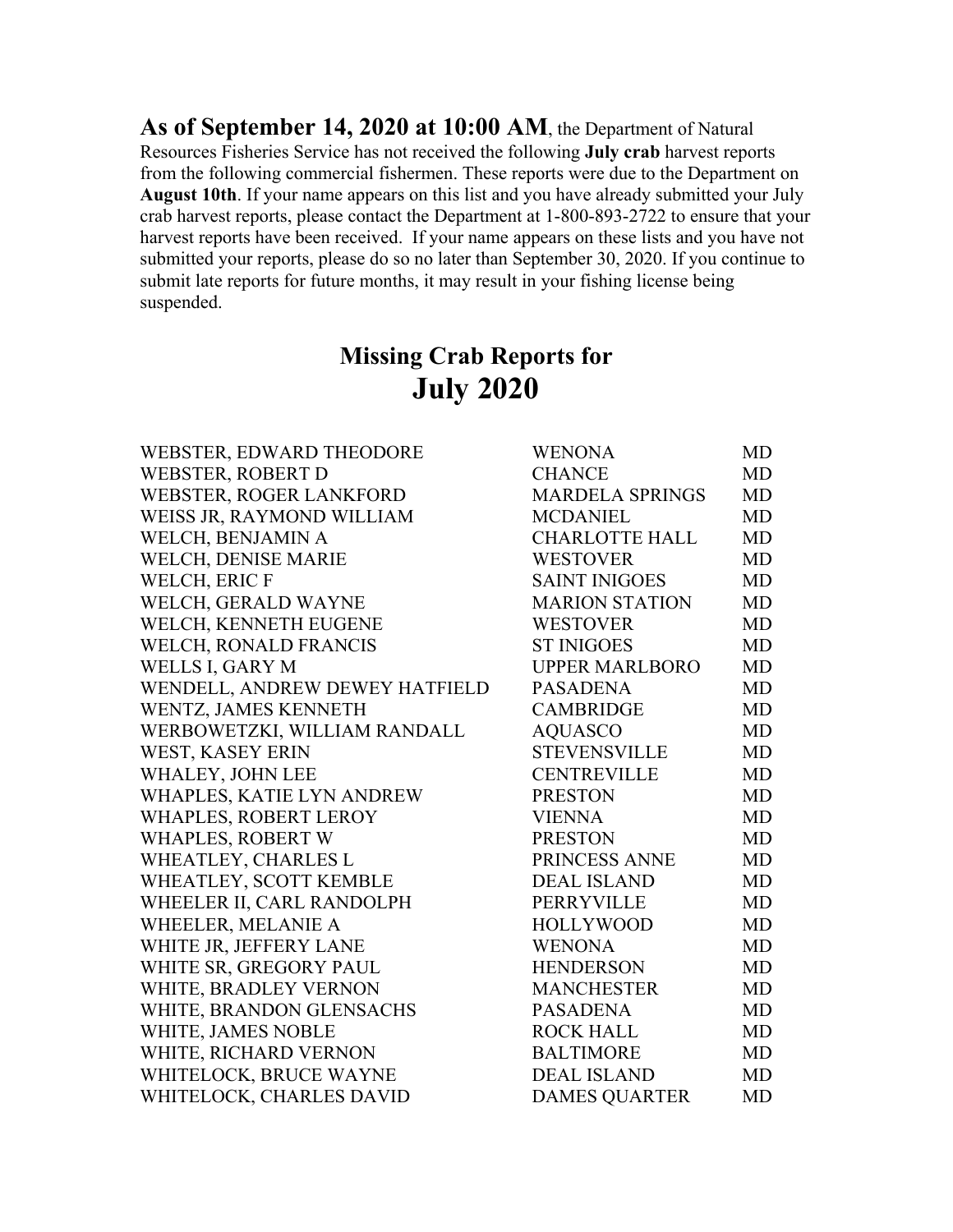| WHITELOCK, WILLIAM HAROLD       | <b>DAMES QUARTER</b>   | MD        |
|---------------------------------|------------------------|-----------|
| WHITLEY, NICHOLAS PERRY         | <b>RIDGELY</b>         | MD        |
| WHITTINGHAM IV, GEORGE HENRY    | <b>ARNOLD</b>          | <b>MD</b> |
| WHITTINGTON JR, KENNETH DOUGLAS | CAMBRIDGE              | MD        |
| WICKHAM JR, WILLIAM JOHNS       | <b>JOPPA</b>           | MD        |
| WILDE, KEVIN M                  | <b>SHADY SIDE</b>      | MD        |
| WILES, ALAN LEE                 | <b>NORTH EAST</b>      | MD        |
| WILEY, MATTHEW ROBERT           | <b>MIDDLE RIVER</b>    | MD        |
| WILKENS, RONALD CHARLES         | <b>BERLIN</b>          | MD        |
| WILKINS, WILLIAM TROY           | <b>QUEEN ANNE</b>      | MD        |
| WILKINSON, DENNIS LEE           | <b>HARWOOD</b>         | MD        |
| WILLEY, ANTHONY JOSEPH          | <b>TAYLORS ISLAND</b>  | <b>MD</b> |
| WILLEY, AUSTIN CHRISTOPHER      | <b>TAYLORS ISLAND</b>  | MD        |
| WILLEY, MICHAEL D               | <b>TAYLORS ISLAND</b>  | MD        |
| WILLIAMS JR, GLENN A            | <b>CHURCH HILL</b>     | MD        |
| WILLIAMS, EDWARD BERNARD        | <b>ESSEX</b>           | MD        |
| WILLIAMS, RYAN MICHAEL          | <b>SPARROWS POINT</b>  | MD        |
| WILLIAMS, TIMOTHY BRIAN         | <b>RISING SUN</b>      | MD        |
| WILSON III, ELIJAH LEE          | <b>MARION STATION</b>  | MD        |
| WILSON JR, ELIJAH LEE           | <b>MARION</b>          | MD        |
| WILSON JR, THEODORE WILLIAM     | <b>EDGEWATER</b>       | MD        |
| WILSON, BETH MCCLAIN            | <b>RHODESDALE</b>      | <b>MD</b> |
| <b>WILSON, BROOKE MARIE</b>     | <b>EASTON</b>          | <b>MD</b> |
| WILSON, CRAIG CHARLES           | <b>EASTON</b>          | MD        |
| WILSON, DEREK LEE               | <b>EASTON</b>          | MD        |
| WILSON, LESLIE ANN              | <b>MARION STATION</b>  | MD        |
| WILSON, RANDLE EDWARD           | PERRYVILLE             | MD        |
| WILSON, STACY EDWIN             | <b>LA PLATA</b>        | MD        |
| WILSON, WILLIAM BRIAN           | <b>PASADENA</b>        | MD        |
| WIMBERLY, TRAVIS M              | <b>SAINT INIGOES</b>   | MD        |
| WINDSOR JR, LARRY V             | WOOLFORD               | MD        |
| WINDSOR JR, WILLIAM H           | <b>CHURCH CREEK</b>    | MD        |
| WINDSOR, JAMES AUSTIN           | <b>MADISON</b>         | MD.       |
| WINKLER III, BERNARD REESE      | <b>LA PLATA</b>        | MD        |
| WISE, JAMES MCARTHUR            | <b>CHAPTICO</b>        | MD        |
| WISNIEWSKI, CASEY LEE           | <b>STEVENSVILLE</b>    | MD        |
| WITHEROW, STACEY L              | <b>CHESAPEAKE BEAC</b> | MD        |
| WITT, ROBERT K                  | <b>EDGEWATER</b>       | MD        |
| WOLF, JOSHUA JAMES              | PORT DEPOSIT           | MD        |
| WOLFE, BRANDON JEREMIAH         | <b>STEVENSVILLE</b>    | MD        |
| WOLFE, TIMOTHY D                | <b>CHURCH CREEK</b>    | MD        |
| WOOD, MARK JAMES                | <b>UPPER MARLBORO</b>  | MD        |
| WOODALL, ERICH DAMON            | <b>DEALE</b>           | MD        |
| WOODS IV, JOHN HENRY            | <b>SHADY SIDE</b>      | MD        |
| WOOLDRIDGE, MARK L              | <b>TRACYS LANDING</b>  | MD        |
| WOOTERS JR, JOHN FRANK R        | <b>EASTON</b>          | MD        |
|                                 |                        |           |